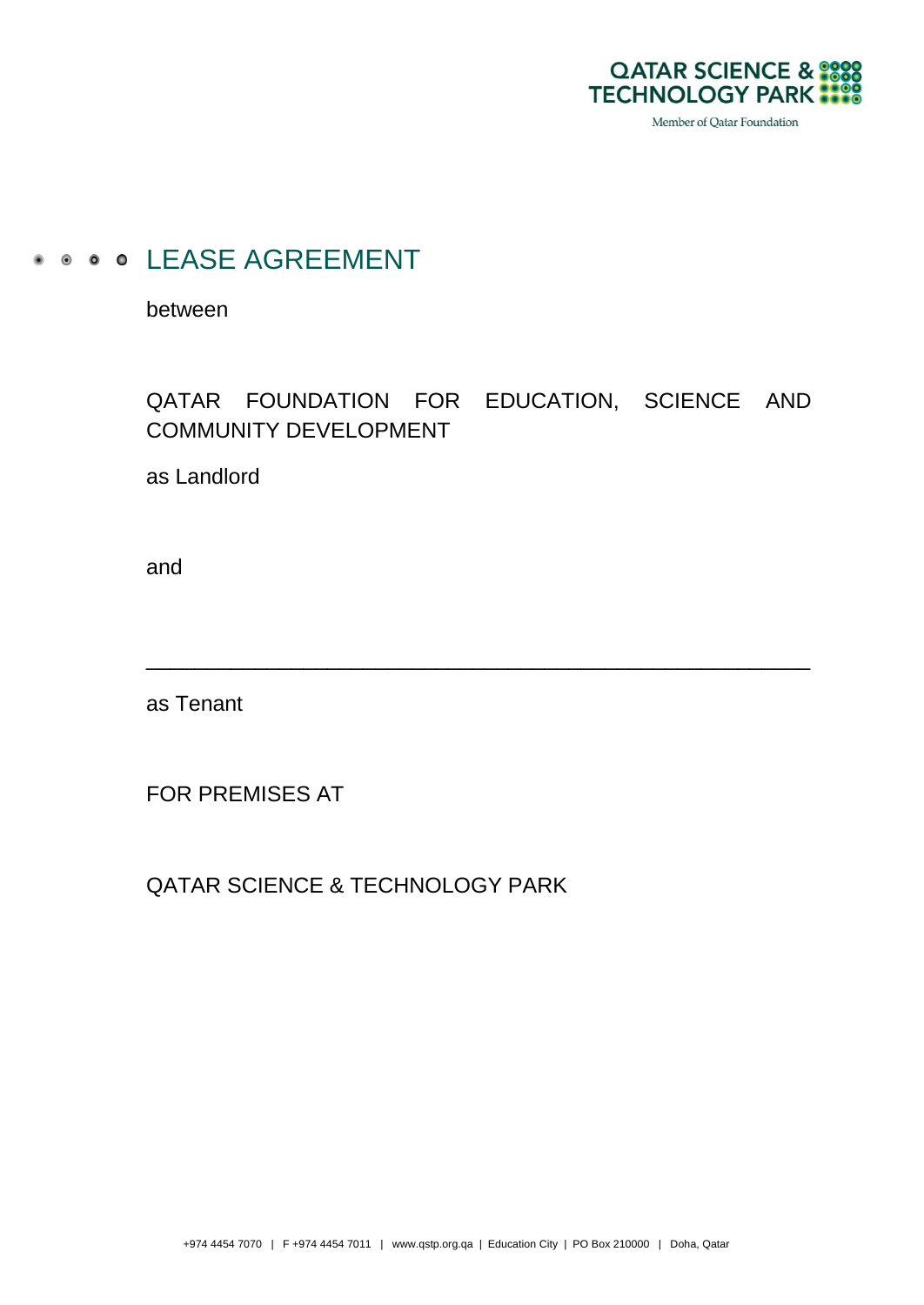# **.** . . LEASE DETAILS

| Landlord                        | Qatar Foundation for Education, Science and Community<br>Development (the "Landlord")                                                                                                                                                               |  |  |  |
|---------------------------------|-----------------------------------------------------------------------------------------------------------------------------------------------------------------------------------------------------------------------------------------------------|--|--|--|
| <b>Tenant</b>                   | [corporation]<br>a l                                                                                                                                                                                                                                |  |  |  |
|                                 | organised under the laws of ______________(the "Tenant")                                                                                                                                                                                            |  |  |  |
| <b>Premises</b>                 | [The entirety of ____________ Building] [Unit __ located on the ___<br>floor of the ______________ Building] (the "Premises"), as shown on the<br>diagram attached as Schedule "A-1" to this Lease Agreement                                        |  |  |  |
| <b>Building Site</b>            | That portion of the QSTP Free Zone (the "Building Site") as shown<br>on the diagram attached as Schedule "A-2" to this Lease Agreement                                                                                                              |  |  |  |
| <b>Site</b>                     | That portion of the QSTP Free Zone (the "Site") as shown on the<br>diagram attached as Schedule "A-3" to this Lease Agreement                                                                                                                       |  |  |  |
| <b>Security Deposit</b>         | of Rent for each three (3) month period during the term of this Lease<br>Agreement (the "Security Deposit")                                                                                                                                         |  |  |  |
| Rent                            | the term of this Lease Agreement (the "Rent")                                                                                                                                                                                                       |  |  |  |
| <b>Service Charge</b>           | The charge (the "Service Charge") due by the Tenant to the<br>Landlord, in addition to the Rent and any Facility and Utilisation<br>Charges, in accordance with the terms and provisions of the<br>appropriate Schedule as indicated by an X below: |  |  |  |
|                                 | Schedule "B-1" entitled "Service Charge (Single-User)" [to be<br>selected in the event that the Premises constitute the entire<br>Building of which the Tenant is to be the sole tenant]                                                            |  |  |  |
|                                 | Schedule "B-2" entitled "Service Charge (Multi-Occupancy)"<br>[to be selected in the event that the Premises constitute a<br>portion of the Building in which there are intended to be<br>multiple tenants]                                         |  |  |  |
| <b>Facility and Utilisation</b> |                                                                                                                                                                                                                                                     |  |  |  |
| <b>Charges</b>                  | The charges (the "Facility and Utilisation Charges") due to the                                                                                                                                                                                     |  |  |  |
|                                 | Landlord by the Tenant for any services separately contracted for by                                                                                                                                                                                |  |  |  |
|                                 | the Tenant from the Landlord, being any services other than those<br>services included in the Service Charge                                                                                                                                        |  |  |  |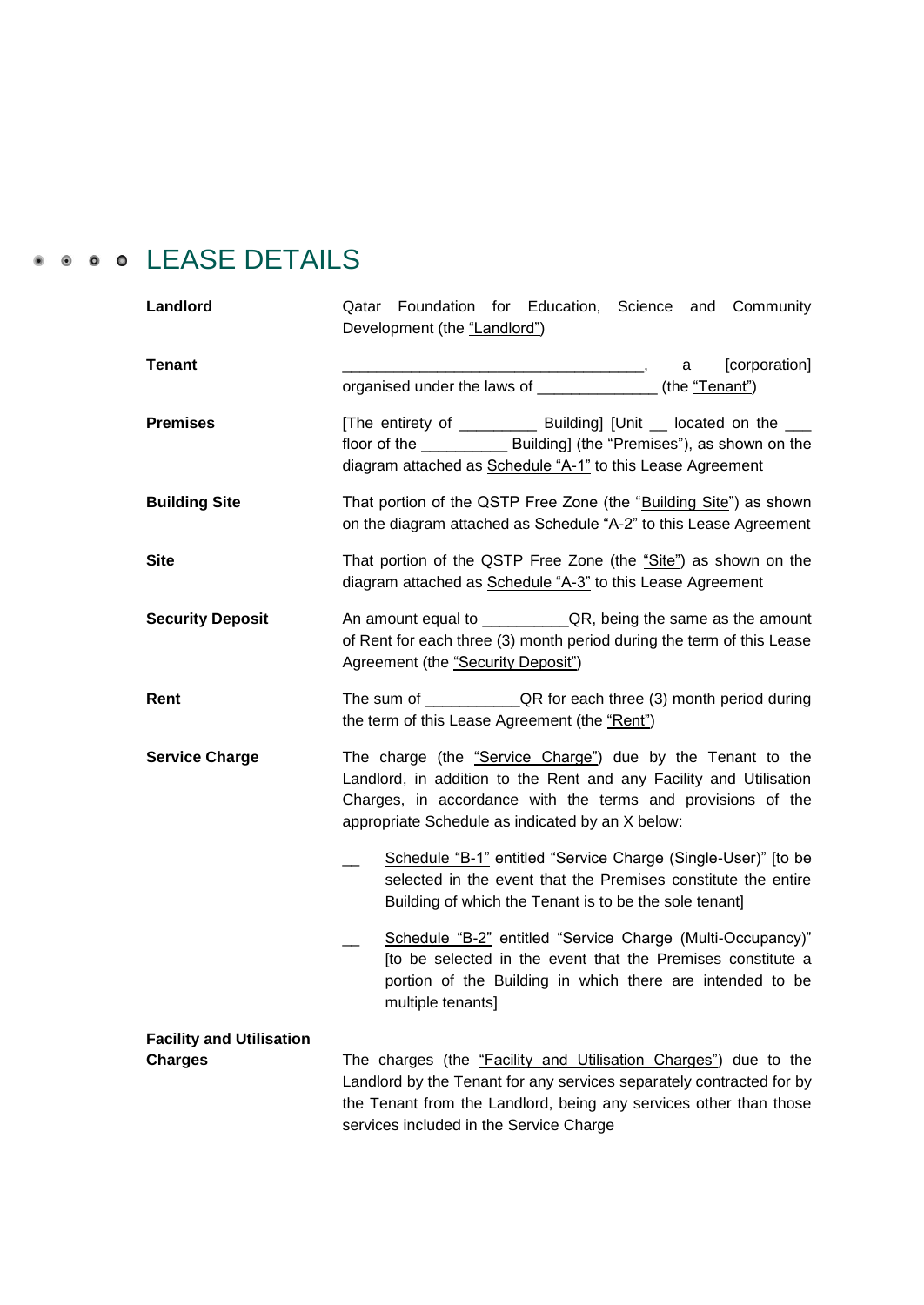| $\circ$ | ۰ | $\bullet$ | <b>Commencement Date</b> |                                                                                                                                                                                                                                                                                                                        |
|---------|---|-----------|--------------------------|------------------------------------------------------------------------------------------------------------------------------------------------------------------------------------------------------------------------------------------------------------------------------------------------------------------------|
|         |   |           | <b>Expiry Date</b>       | _, 20__ (the <u>"Expiry Date")</u>                                                                                                                                                                                                                                                                                     |
|         |   |           | <b>License</b>           | [Restricted/Service] License ("License") issued under the QSTP<br>Free Zone Regulations to the Tenant                                                                                                                                                                                                                  |
|         |   |           | Law                      | That certain Law No. (36) of the Year 2005 of the State of Qatar (the<br>"QSTP Free Zone Law") relating to the establishment and<br>management of the QSTP Free Zone, a copy of which (as<br>translated into English) is attached as Exhibit A to the QSTP Free<br>Zone Regulations                                    |
|         |   |           | <b>QSTP Free Zone</b>    |                                                                                                                                                                                                                                                                                                                        |
|         |   |           | <b>Regulations</b>       | Those regulations promulgated under the QSTP Free Zone Law<br>governing the conduct of business and other activities within the<br>QSTP Free Zone (the "QSTP Free Zone Regulations"), a copy of<br>which has been provided by the Landlord to the Tenant                                                               |
|         |   |           | <b>QSTP Free Zone</b>    | The area established under the QSTP Free Zone Law for the Qatar<br>Science & Technology Park (the "QSTP Free Zone")                                                                                                                                                                                                    |
|         |   |           | <b>Notice Addresses</b>  | Landlord<br>Qatar Foundation for Education, Science and Community<br>Development<br><b>Education City (Physical Address)</b><br>P.O. Box 5825<br>Doha, State of Qatar<br>Attention:<br>Managing Director, Qatar Science & Technology<br>Park<br>Telephone:<br>(974) 454-7070<br>Facsimile:<br>(974) 454-7011<br>Tenant |
|         |   |           |                          |                                                                                                                                                                                                                                                                                                                        |
|         |   |           |                          | (Physical Address)<br>$P.O.$ Box $\_\_\_\_\_\_\_\_\_\_\_\_\_$                                                                                                                                                                                                                                                          |
|         |   |           |                          | Doha, State of Qatar<br>Attention:                                                                                                                                                                                                                                                                                     |
|         |   |           |                          | Telephone:                                                                                                                                                                                                                                                                                                             |
|         |   |           |                          | Facsimile:                                                                                                                                                                                                                                                                                                             |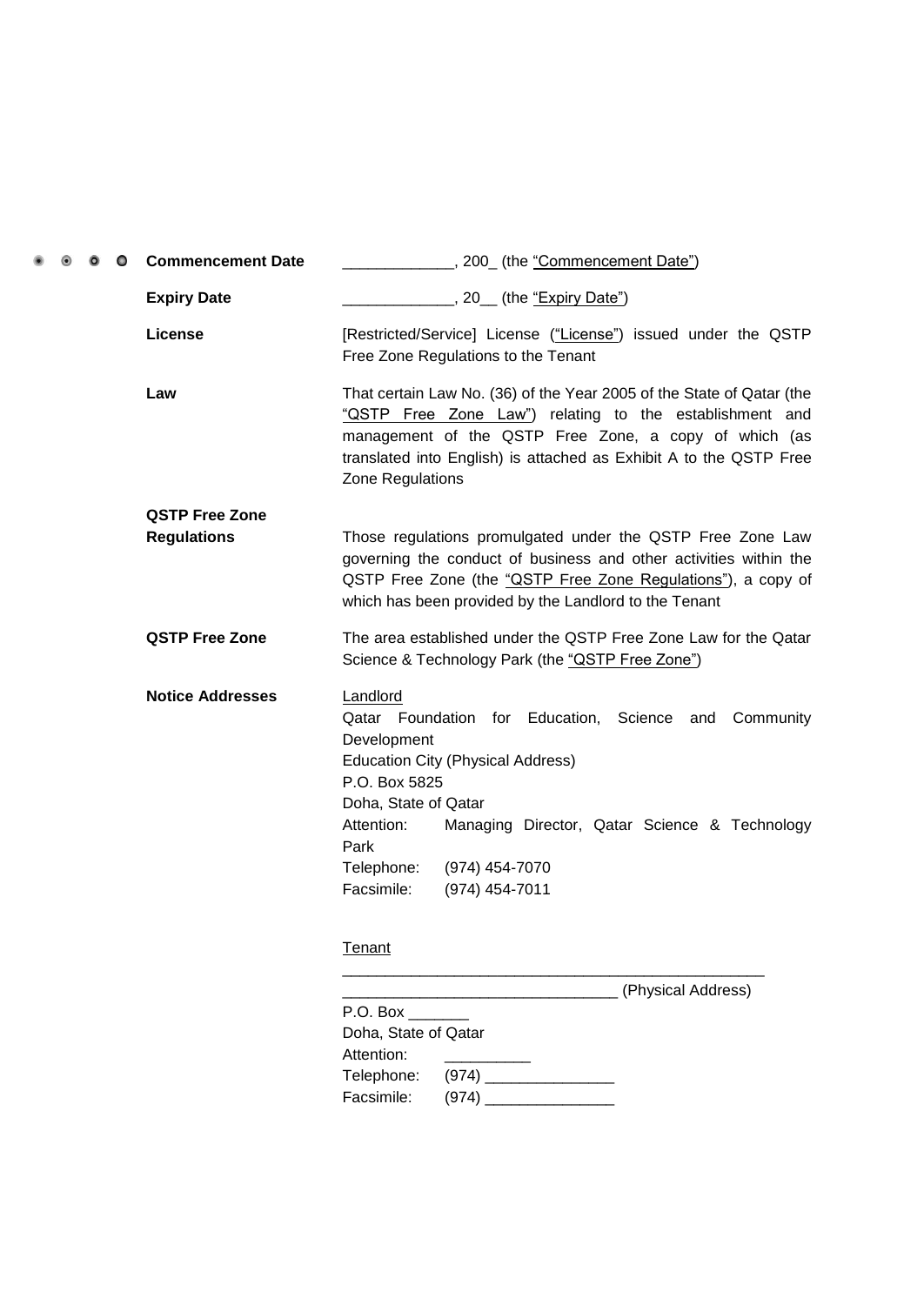# **Table of Contents**

|           | 1.            |  |
|-----------|---------------|--|
| $\bullet$ | <sup>2.</sup> |  |
|           | 2.1           |  |
|           | 2.2           |  |
|           | 3.            |  |
|           | 3.1           |  |
|           | 3.2           |  |
|           | 4.            |  |
|           | 4.1           |  |
|           | 4.2           |  |
|           | 4.3           |  |
|           | 5.            |  |
|           | 5.1           |  |
|           | 5.2           |  |
|           | 5.3           |  |
|           | 6.            |  |
|           | 6.1           |  |
|           | 6.2           |  |
|           | 6.3           |  |
|           | 6.4           |  |
|           | 6.5           |  |
|           | 6.6           |  |
|           | 6.7           |  |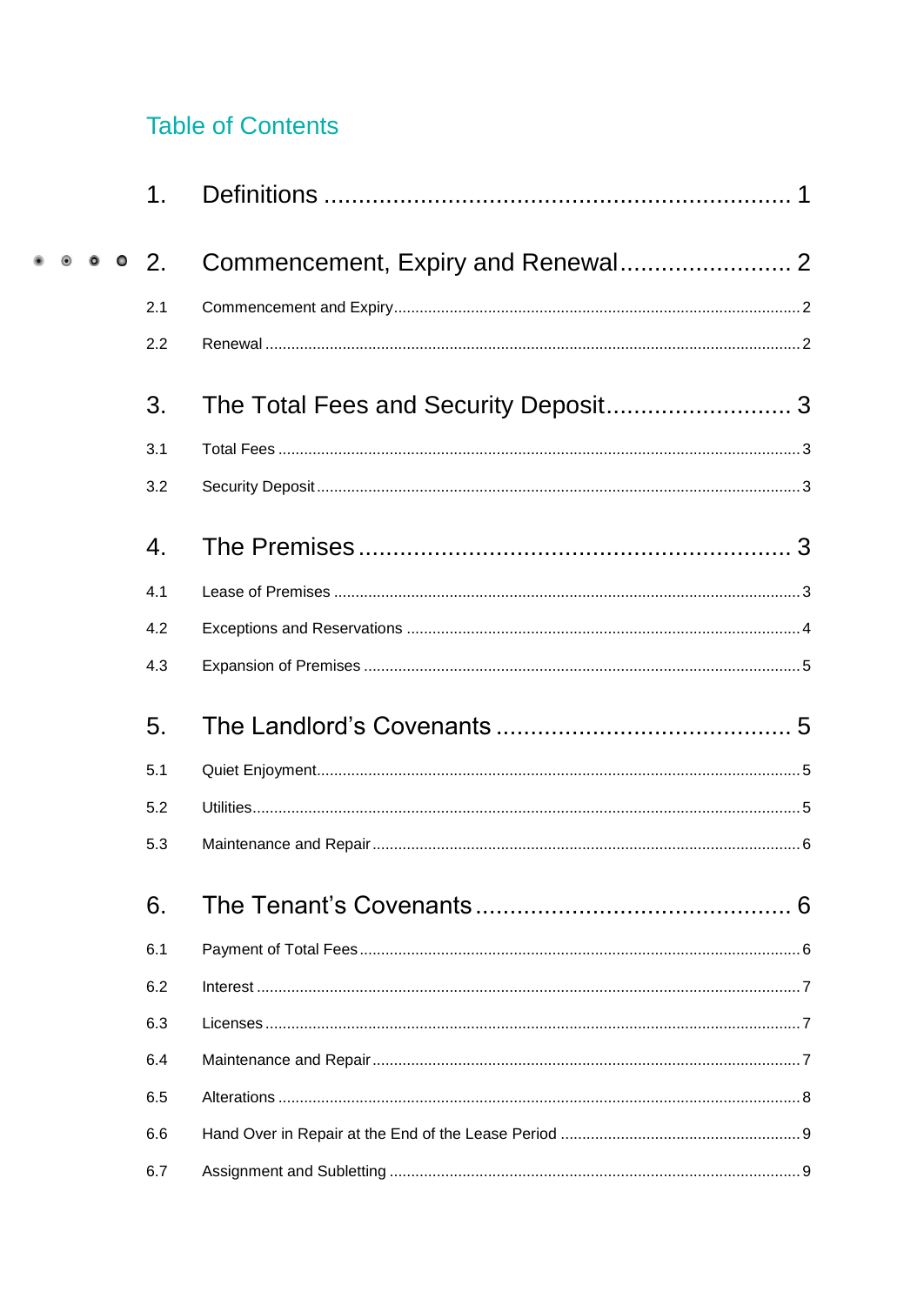|  |           | 6.8  |  |
|--|-----------|------|--|
|  |           | 6.9  |  |
|  |           | 6.10 |  |
|  |           | 6.11 |  |
|  | $\bullet$ | 6.12 |  |
|  |           | 6.13 |  |
|  |           | 6.14 |  |
|  |           | 6.15 |  |
|  |           | 6.16 |  |
|  |           | 6.17 |  |
|  |           | 6.18 |  |
|  |           | 6.19 |  |
|  |           | 6.20 |  |
|  |           | 6.21 |  |
|  |           | 7.   |  |
|  |           | 7.1  |  |
|  |           | 7.2  |  |
|  |           | 7.3  |  |
|  |           | 8.   |  |
|  |           | 8.1  |  |
|  |           | 8.2  |  |
|  |           | 9.   |  |
|  |           | 9.1  |  |
|  |           | 9.2  |  |
|  |           | 9.3  |  |
|  |           | 9.4  |  |
|  |           | 9.5  |  |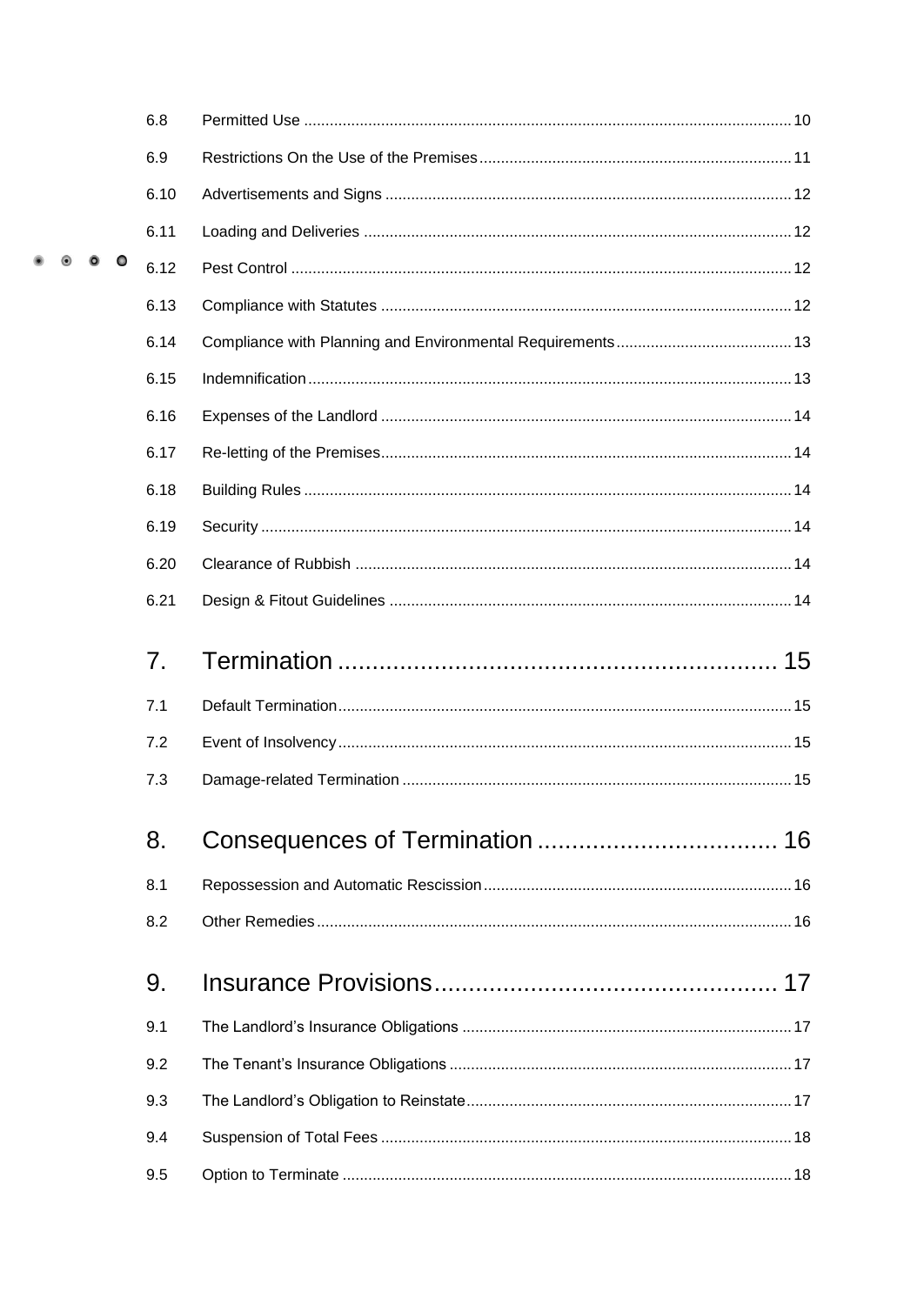|  |           | 9.6   |                                                       |  |
|--|-----------|-------|-------------------------------------------------------|--|
|  |           | 10.   |                                                       |  |
|  |           | 10.1  |                                                       |  |
|  | $\bullet$ | 10.2  |                                                       |  |
|  |           | 10.3  |                                                       |  |
|  |           | 10.4  |                                                       |  |
|  |           | 10.5  |                                                       |  |
|  |           | 10.6  |                                                       |  |
|  |           | 10.7  |                                                       |  |
|  |           | 10.8  |                                                       |  |
|  |           | 10.9  |                                                       |  |
|  |           | 10.10 |                                                       |  |
|  |           | 10.11 |                                                       |  |
|  |           | 10.12 |                                                       |  |
|  |           | 10.13 |                                                       |  |
|  |           | 10.14 |                                                       |  |
|  |           | 10.15 |                                                       |  |
|  |           | 10.16 |                                                       |  |
|  |           | 10.17 |                                                       |  |
|  |           | 10.18 |                                                       |  |
|  |           | 10.19 |                                                       |  |
|  |           | 10.20 |                                                       |  |
|  |           | 10.21 |                                                       |  |
|  |           | 10.22 |                                                       |  |
|  |           | 10.23 |                                                       |  |
|  |           |       | Schedule "A-1" - Premises Diagram and Description  26 |  |
|  |           |       |                                                       |  |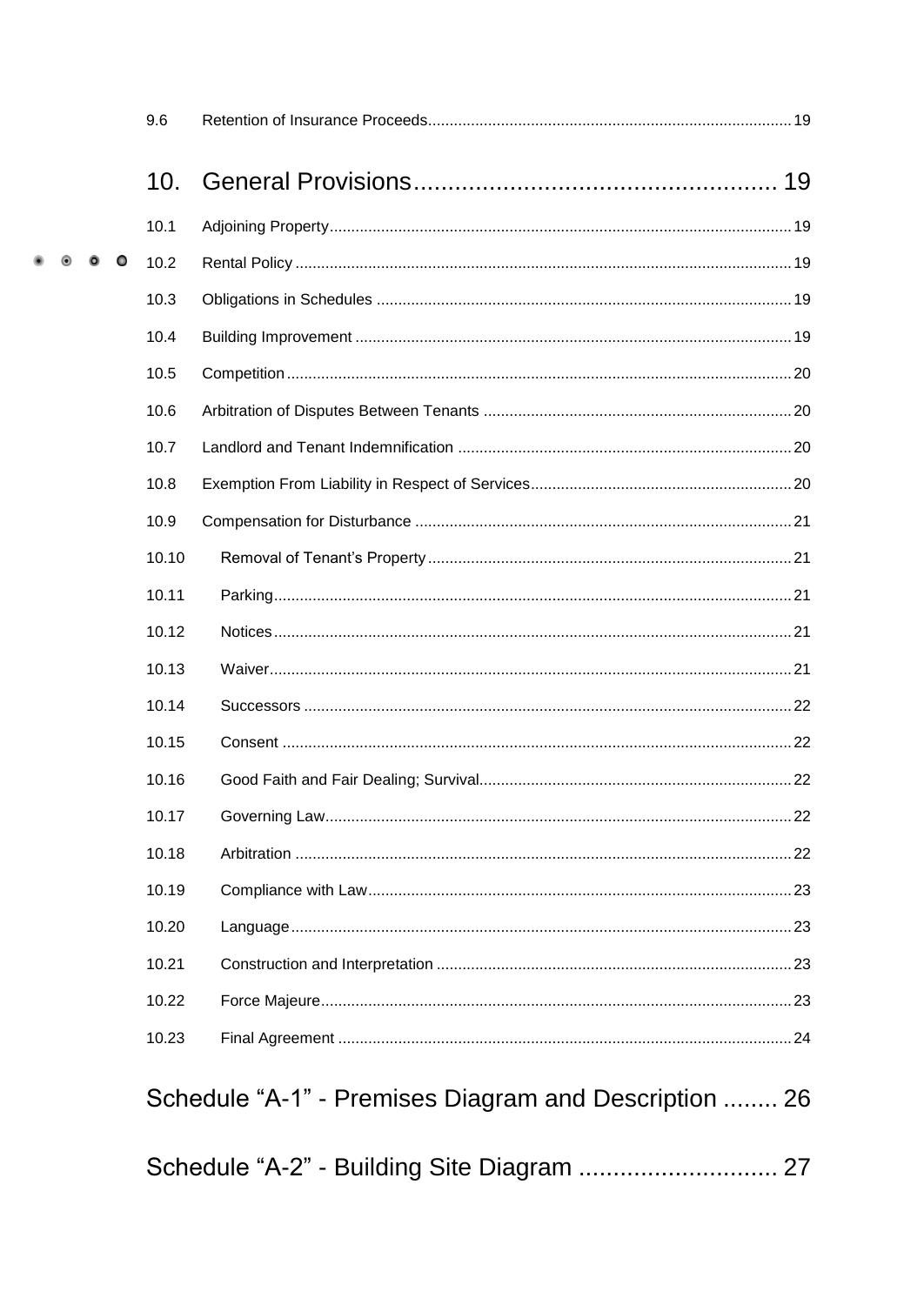| • • • Schedule "B-2" - Service Charge (Multi-Occupancy) 36 |  |
|------------------------------------------------------------|--|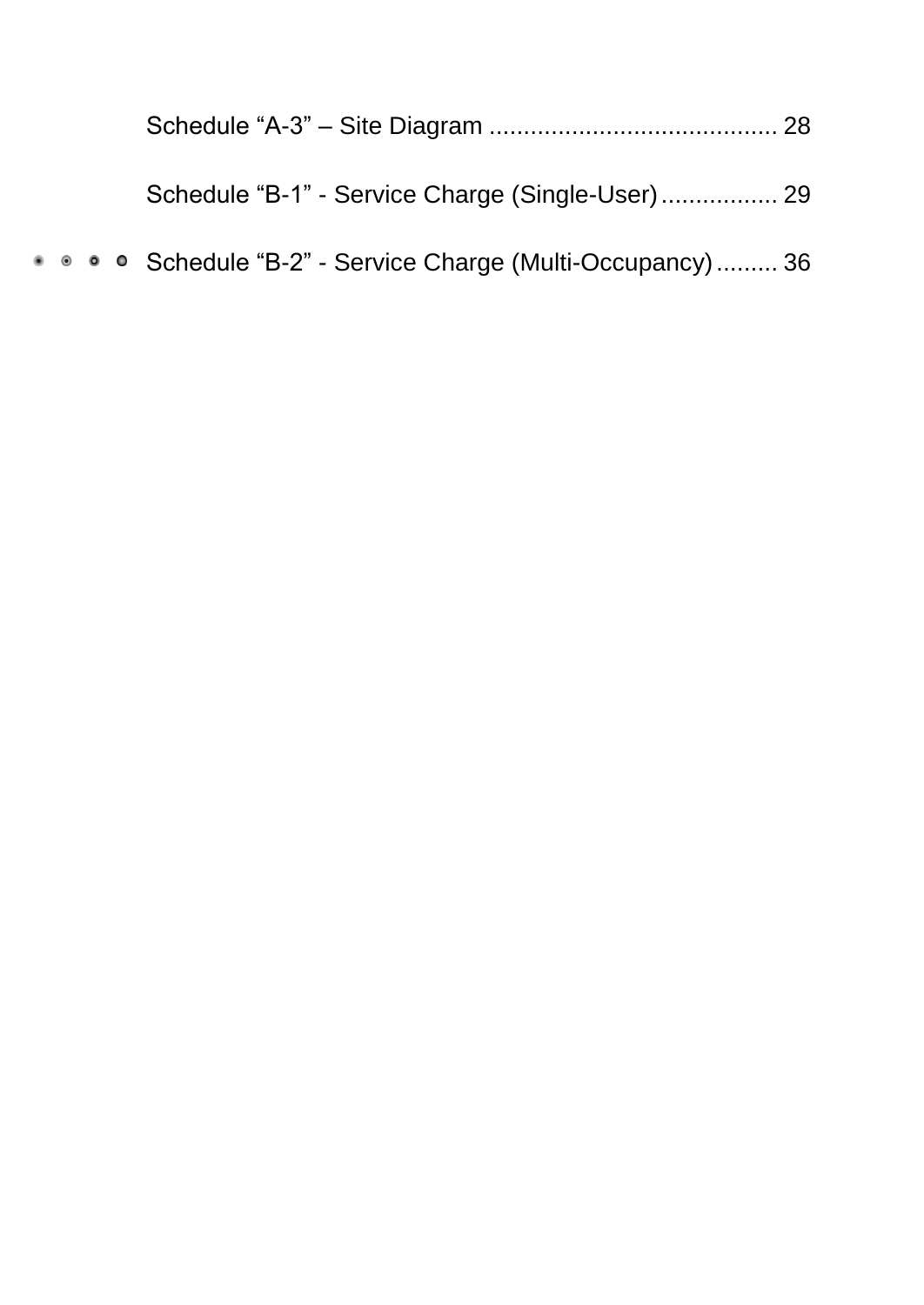# LEASE TERMS

These Lease Terms set out the terms on which the Landlord leases the Premises to the Tenant.

# <span id="page-7-0"></span>1. Definitions

 $\bullet$   $\bullet$   $\bullet$ The following terms as used in this Lease Agreement (as hereinafter defined) have the meanings ascribed to them below. Other capitalized terms used in these Lease Terms have the meanings ascribed to them in the Lease Details:

> **Affiliate**: means any company or legal entity in which the Tenant owns, directly or indirectly, fifty per cent (50%) or more of the voting shares or rights, and any company or legal entity which owns, directly or indirectly, fifty per cent (50%) or more of the voting shares or rights of the Tenant.

> **Building**: means the building identified in the definition of the Premises in the Lease Details, in which the Premises form part (in the case of a Multi-Occupancy Lease) or all (in the case of a Single-User Lease), and refers to each and every part of the Building, the parking lot(s), loading area(s), service road(s) and all other areas, the use and enjoyment of which is appurtenant to the Building, whether or not within the structure of the Building.

> **Civil Defense Law**: means Law No. (13) of 1997 as amended, modified or replaced by any subsequent legislation from time to time as well as any regulations or directives thereunder or in relation thereof.

> **Common Areas**: means, in the case of a Multi-Occupancy Lease, those areas of the Building (whether or not within the structure of the Building) to be used in common by any of the Tenant, other tenants and occupiers of the Building, the Landlord, and those properly authorized or permitted by them so to do, and Common Areas includes, but without limitation, any atria, entrance halls, corridors, lobbies, staircases, lavatories, access ways, passages, elevators/lifts, escalators, courtyards, ramps, services areas and other such amenities, but excludes any such parts as may be within the Premises.

> **Conducting Media**: means any of the drains, sewers, conduits, flues, gutters, gullies, channels, ducts, shafts, watercourses, pipes, cables, wires and mains.

> **Disposition**: means an assignment, charge, transfer, sublease, or surrender of any under-lease.

**Event of Insolvency:** as is defined in Clause 7.2.

**Insured Risks**: means the risks and other contingencies against which the Premises and the Building are required to be, or which may from time to time be, insured under this Lease Agreement, including Schedule "B-1" or Schedule "B-2", as applicable, but subject to any exclusions, limitations and conditions in the policies of insurance.

**Lease Agreement**: means, and consists of, the Lease Details, the Lease Terms and any exhibits and/or schedules so agreed by the Parties.

**Lease Period**: means the period commencing with the Commencement Date through the Expiry Date.

**Multi-Occupancy Lease:** means this Lease Agreement if and only if Schedule "B-2" applies for purposes of the Service Charge.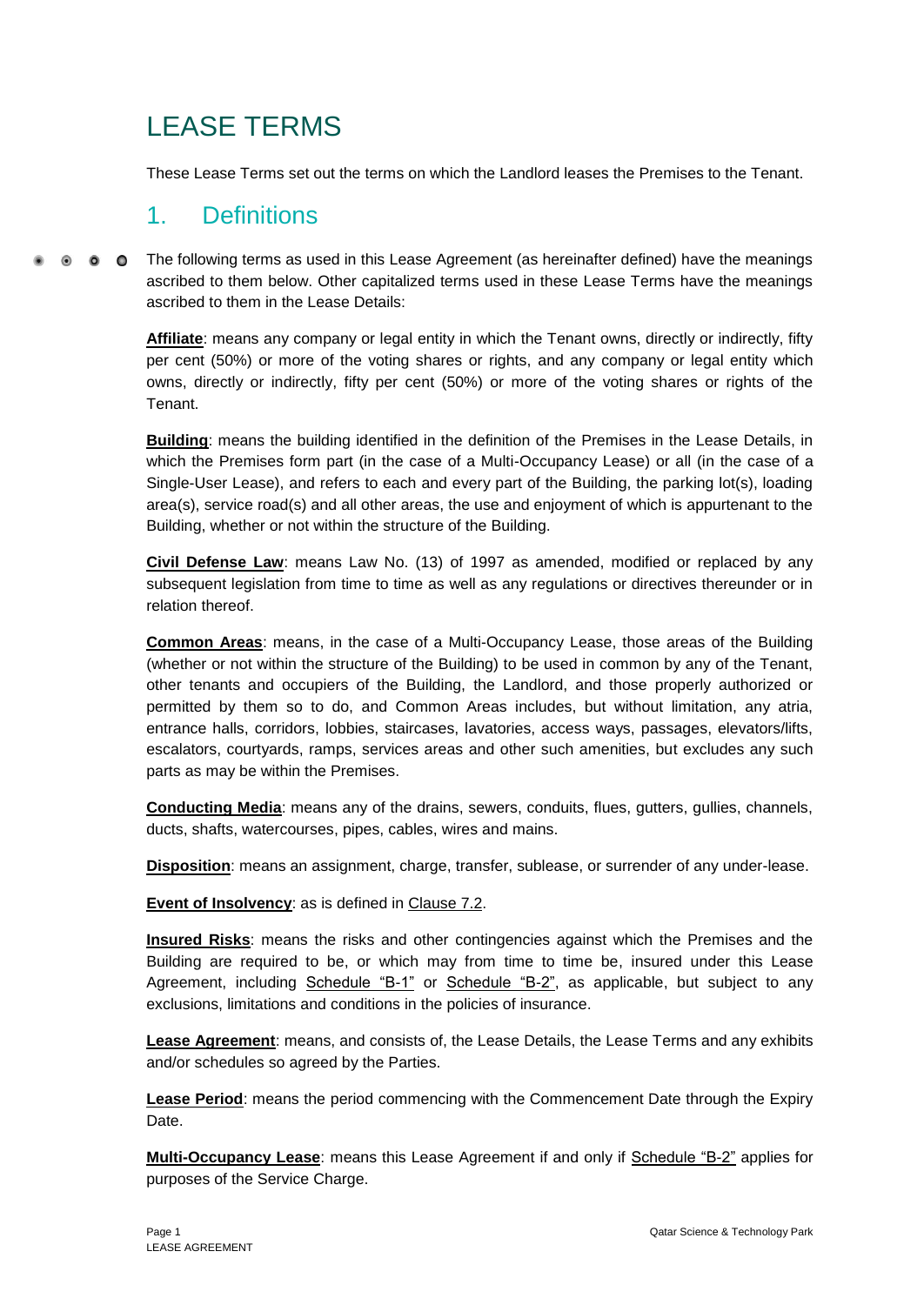**Parties**: means, collectively, the Landlord and the Tenant and, where the context requires, their respective successors and assigns.

**Permitted Use**: means the use of the Premises by the Tenant as is permitted under the terms of the License.

**Premises**: means the premises situated at the QSTP Free Zone, as more particularly described in the Lease Details and Schedule "A-1", and refers to each part of the Premises, any and all  $\bullet$   $\bullet$   $\bullet$ improvements and additions made thereto, all fixtures, fittings and appurtenances in the Premises, and all equipment, machinery and plant within and exclusively serving the Premises (including, without limitation, raised access floor, suspended ceiling, life safety systems, HVAC equipment and plant room equipment). In the case of a Multi-Occupancy Lease only, the term "Premises" excludes the structural parts, load bearing framework, roof, foundations, joists and external walls, and machinery and plant within but not exclusively serving the Premises. (While the Landlord may provide a detailed diagram and/or listing of the Premises on Schedule "A-1" as a courtesy to the Tenant for purposes of clarifying the Tenant's maintenance and repair obligations with respect to the Premises, failure of the Landlord to provide any diagram and/or listing on Schedule "A-1" does not affect the Tenant's maintenance obligations with respect to the Premises which are governed by the relevant provisions of this Lease Agreement. In the event that Schedule "A-1" includes a list of additional furniture and/or equipment leased by the Landlord to the Tenant, the term "Premises" also includes such additional furniture and/or equipment.)

**QR**: means Qatari Riyals, the lawful currency of the State of Qatar.

**Rent**: means the Rent (not including the Service Charge) as set out in the Lease Details.

**Single-User Lease**: means this Lease Agreement if and only if Schedule "B-1" applies for purposes of the Service Charge.

<span id="page-8-0"></span>**Total Fees**: means the sum of the Rent and the Service Charge.

# 2. Commencement, Expiry and Renewal

# <span id="page-8-1"></span>2.1 Commencement and Expiry

This Lease Agreement shall come into force and effect on the Commencement Date and, subject to earlier termination under Clause 7 hereof, shall expire on the Expiry Date.

# <span id="page-8-2"></span>2.2 Renewal

If the Tenant wishes to renew this Lease Agreement, this Lease Agreement may be renewed on the mutual written agreement of the Parties for an additional term on the same or different terms and conditions as contained in this Lease Agreement and at a rent to be agreed, it being agreed that the rent for any additional term will in no event be less than the Rent paid immediately prior to the Expiry Date. Should the Parties fail, at least sixty (60) days prior to the Expiry Date, to agree on the terms and conditions (including the rent) for an additional term, the Tenant shall vacate and hand over the Premises to the Landlord in strict accordance with Clause 6.6 hereof.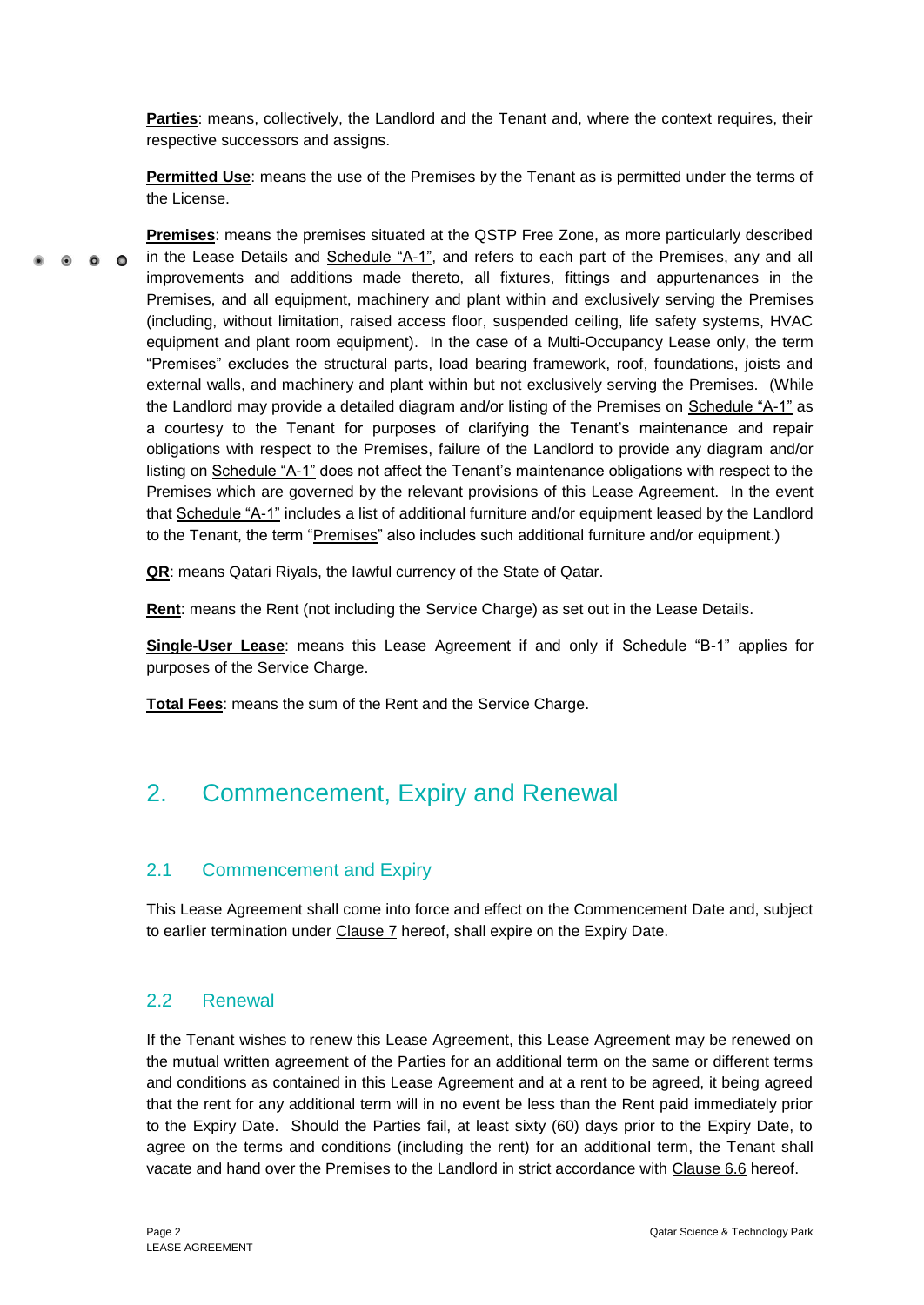# <span id="page-9-0"></span>3. The Total Fees and Security Deposit

# <span id="page-9-1"></span>3.1 Total Fees

The Tenant shall pay to the Landlord during the Lease Period, the Total Fees (comprising the  $\bullet$   $\bullet$   $\bullet$ Rent for the Premises and the Service Charge) on the first day of each quarter during the Lease Period. The Landlord may elect to have the payment dates for the Total Fees coincide with the calendar quarters, in which case the Landlord will (in the event the Commencement Date does not coincide with the beginning of a calendar quarter) advise the Tenant of the pro rata amount of the Total Fees to pay for the portion of the calendar quarter commencing on the Commencement Date.

# <span id="page-9-2"></span>3.2 Security Deposit

The Tenant shall deliver the Security Deposit to the Landlord on the Commencement Date. The Security Deposit shall be held by the Landlord in accordance with any applicable laws regarding tenant security deposits. Within ninety (90) days after termination of this Lease Agreement, the Landlord shall return to the Tenant any balance of the Security Deposit remaining after application thereof by the Landlord to any Rent, Service Charge, Facility and Utilization Charges or other fees owing by the Tenant to the Landlord.

# <span id="page-9-3"></span>4. The Premises

# <span id="page-9-4"></span>4.1 Lease of Premises

In consideration of the Total Fees to be paid and the duties and obligations to be performed and observed by the Tenant as provided in this Lease Agreement, and on the terms and subject to the conditions of this Lease Agreement, the Landlord hereby leases to the Tenant, and the Tenant hereby accepts a lease from the Landlord of the Premises free and clear of all liens, together with all the following easements, rights and privileges:

4.1.1 Full right and liberty in connection with the use and quiet enjoyment of the Premises for the Tenant, its customers, contractors, suppliers, employees, invitees and licensees subject always to the terms and conditions of this Lease Agreement.

4.1.2 The right of passage of electricity, water, soil, drainage, air, smoke or other effluvia to and from the Premises through the Conducting Media passing along, through or over, upon or under the Premises.

4.1.3 The right of access over roadways and walkways at all times to the Premises.

4.1.4 All easement, rights and privileges over and from the adjacent areas and buildings for the benefit of the use of the Premises.

4.1.5 The right to parking in accordance with Clause 10.11 hereof.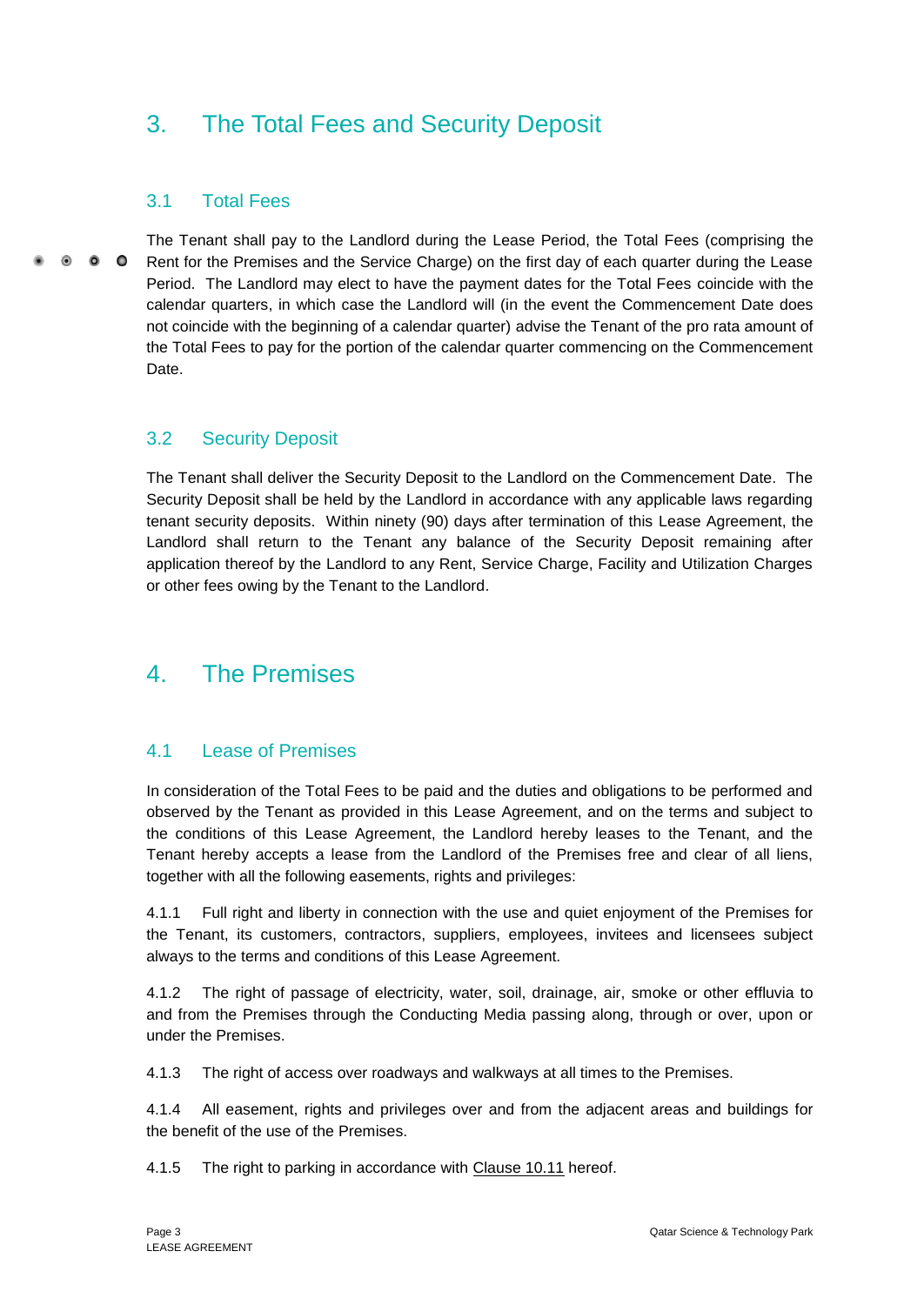# <span id="page-10-0"></span>4.2 Exceptions and Reservations

The lease of the Premises by the Landlord to the Tenant is always subject to the following:

4.2.1 The Landlord has full right and liberty at all reasonable times during the term of this Lease Agreement after giving reasonable written notice to the Tenant (except in the case of an emergency where no notice is required) to enter upon the Premises with or without appliances  $\bullet$   $\bullet$   $\bullet$ and workmen and others to view the state and condition of the Premises and to repair and maintain and clean, alter, renew, remove or install such Conducting Media serving the Building; to alter, maintain or repair the Building or the adjoining premises or property of the Landlord; to comply with an obligation to any third party having legal rights over the Building and the Premises; in exercise of a right or to comply with an obligation of repair, maintenance or renewal under this Lease Agreement; or in connection with the development of the remainder of the Building or any adjoining or neighbouring land, buildings or premises, including the right to build on or into or in prolongation of any boundary wall of the Premises, without payment of compensation for any nuisance, annoyance, inconvenience or damage caused to the Tenant, subject to the Landlord (or other person so entering) exercising the right in a reasonable manner and making good any damage caused to the Premises without unreasonable delay. The persons exercising such rights should ensure that inconvenience is limited in so far as is practicable and that access to the Premises is not in so far as is practicable unduly obstructed.

> 4.2.2 The Landlord has the absolute right to exercise any powers that may be granted to it by any and all laws and regulations of the State of Qatar or any relevant municipal or other authority, including, without limitation the QSTP Free Zone Law and the QSTP Free Zone Regulations.

> 4.2.3 The Landlord has full right and interest in and to the free and uninterrupted passage of water, soil, gas, air, drainage, electricity, telephone, computer and any other service or supply through any Conducting Media now or hereafter existing in, under or upon the Premises.

> 4.2.4 The Landlord has full right, title and interest in and to existing Conducting Media, equipment, fixtures and other property which are located in, under, upon or over the Premises together with reasonably-required easements and right of way in, upon, across, over and under those portions of the Premises on which these Conducting Media, equipment, fixtures and other property are located, for the purpose of their maintenance, operation, repair, replacement, construction and use. The persons exercising such rights should ensure that inconvenience is limited in so far as is practicable and that access to the Premises is not in so far as is practicable unduly obstructed. It being understood among the Parties hereto that the Landlord's reservations are not intended to preclude the Tenant from using and/or occupying the surface of the reservations lying within the Premises nor to determine which Party is liable for maintenance thereof (liability for maintenance for Conducting Media, equipment, fixtures and other property being allocated pursuant to other provisions of this Lease Agreement).

> 4.2.5 The Landlord has easement and right of way upon, over, under, across and in the Premises and the easements to the extent reasonably required for the purposes of exercising any and all of the Landlord's rights and performing any of the Landlord's obligations under this Lease Agreement.

> 4.2.6 The exceptions and reservations by the Landlord are for the benefit of itself, its successors and assigns, and all persons holding under or through the Landlord provided however that the Landlord, in its exercise of its rights to, in and under any such reservations, shall not cause or allow to be caused damage to, and shall not allow anyone to materially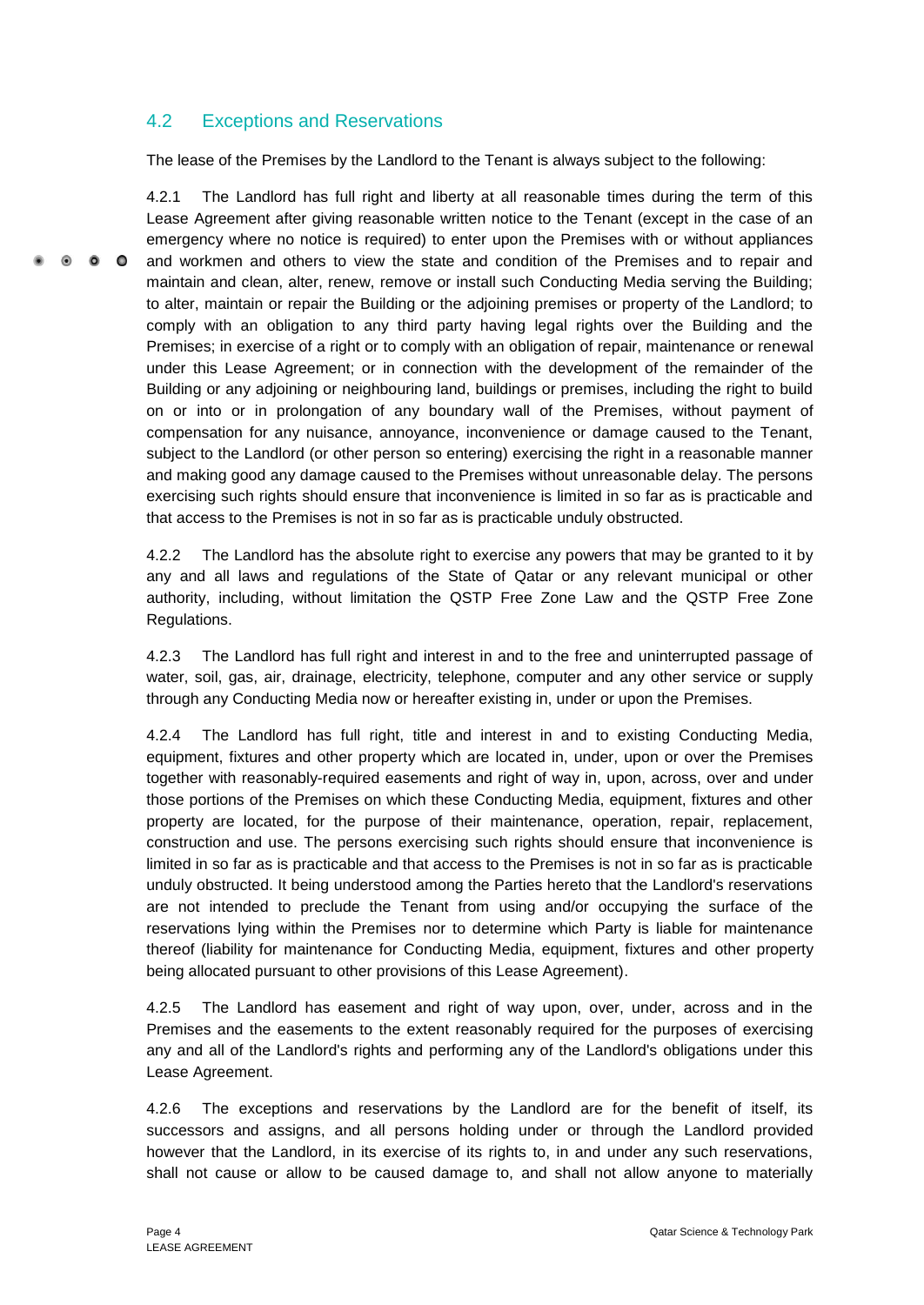interfere with, the Tenant's Permitted Use of the Premises. The Landlord shall at all times in exercising its rights under this provision indemnify, defend and hold the Tenant, employees, agents, representatives, contractors, licensees and invitees harmless from and against all costs and expenses incurred and claims made against or suffered by the Tenant, its employees, agents, representatives, contractors, licensees or invitees that arise from the gross negligence or wilful misconduct of the Landlord, its contractors, agents or representatives in exercising their rights as outlined in this Clause.

# <span id="page-11-0"></span>4.3 Expansion of Premises

 $0 \quad 0 \quad 0$ 

Provided that suitable space is available in the Building (as determined by the Landlord) and the Parties are able to agree upon the rent therefore, the Tenant may expand the Premises by giving the Landlord written notice of its desire to expand the Premises. The additional space (the "Expansion Premises") shall be added to the Premises in accordance with the terms of a written amendment to this Lease Agreement, executed and delivered by the Parties, setting forth:

4.3.1 The rent for the Expansion Premises;

4.3.2 An acknowledgement that the Expansion Premises are subject to all other terms and conditions of this Lease Agreement;

4.3.3 An acknowledgement that the Landlord and the Tenant shall share equally the reasonable costs of fitting out the Expansion Premises for the Tenant's use; and

<span id="page-11-1"></span>4.3.4 The effective date of the addition of the Expansion Premises.

# 5. The Landlord's Covenants

Subject to the Tenant paying the Total Fees and other sums hereby reserved in the manner and at the times required under this Lease Agreement and performing and observing the covenants and conditions on the part of the Tenant to be observed and performed for the duration of the Lease Period, the Landlord covenants with the Tenant as follows:

# <span id="page-11-2"></span>5.1 Quiet Enjoyment

The Landlord shall permit the Tenant to peaceably hold and quietly enjoy the Premises for the duration of the Lease Period.

### <span id="page-11-3"></span>5.2 Utilities

5.2.1 The Landlord shall provide connection to the Premises for the supply of utilities as follows:

i. electricity, telephone and telecommunications, if the Premises are located in the Innovation Center;

ii. electricity, water and drainage, if the Premises are located in a Tech Center; and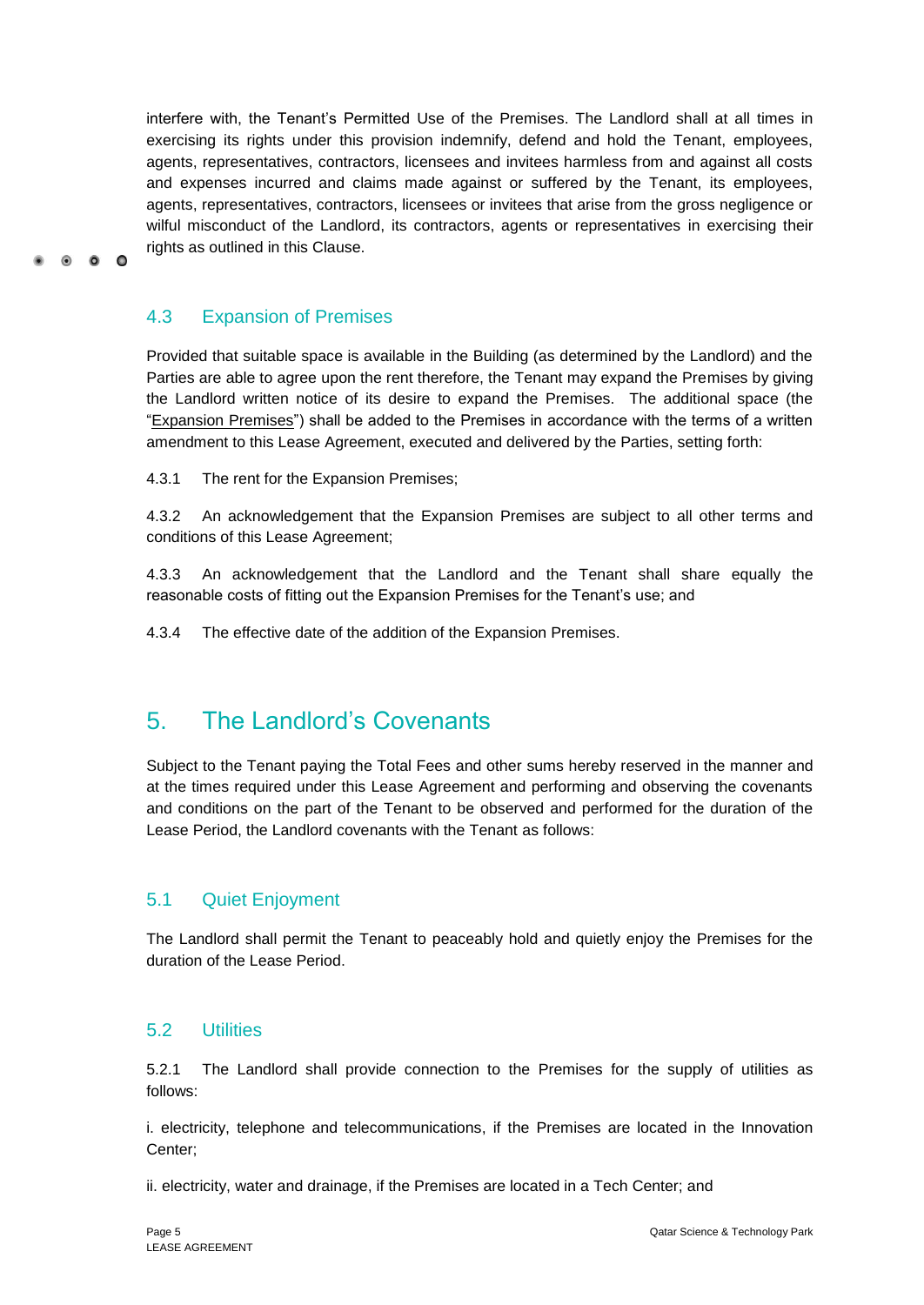iii. electricity, water, drainage and telecommunications in the case of a Single-User Lease.

5.2.2 In the event that any utilities are provided by the Landlord at the Premises (which is in the Landlord's sole discretion as set forth in Schedule "B-1" or Schedule "B-2", as applicable), the cost of connection, consumption and usage by the Tenant of such utilities (including, without limitation, electricity, water, sewerage, drainage, telephone and telecommunications) shall be paid by the Tenant as part of the Service Charge either based on metering of same, to the extent that such metering is available, or as proportionally calculated in the event metering is not available, but in either case in accordance with Schedule "B-1" or Schedule "B-2", as applicable. For the avoidance of doubt:

i. the Tenant shall pay directly to the utility provider(s) all connection, consumption and usage costs for utilities for which the Tenant directly contracts with utility provider(s) (in addition to payment to the Landlord of utility charges included in the Service Charge because such utilities are provided by the utility provider to the Landlord on behalf of the Tenant), and

ii. the Tenant shall be responsible for all costs associated with connecting the Premises to any distribution or access point at the Premises for any services to be supplied by any utility or authority.

# <span id="page-12-0"></span>5.3 Maintenance and Repair

5.3.1 In the case of a Multi-Occupancy Lease, the Landlord shall have no maintenance and repair obligations other than to keep the following only clean and in good repair and condition (normal wear and tear excepted):

i. the exterior of the Building;

 $\circ$   $\circ$   $\circ$ 

ii. the Common Areas and the furniture, fixtures and equipment in the Common Areas; and

iii. the structural parts, load bearing framework, roof, foundations, joists and external walls, and machinery and plant within but not exclusively serving the Premises.

5.3.2 In the case of a Single-User Lease, the Landlord shall have no maintenance and repair obligations.

# <span id="page-12-1"></span>6. The Tenant's Covenants

For the duration of the Lease Period, subject to earlier termination, the Tenant covenants with the Landlord as follows:

# <span id="page-12-2"></span>6.1 Payment of Total Fees

6.1.1 The Tenant shall pay the Total Fees reserved by this Lease Agreement free from any deductions and rights of set-off whatsoever, at the times and in the manner set forth in this Lease Agreement.

6.1.2 The Tenant shall pay any and all other amounts payable to the Landlord, if any, under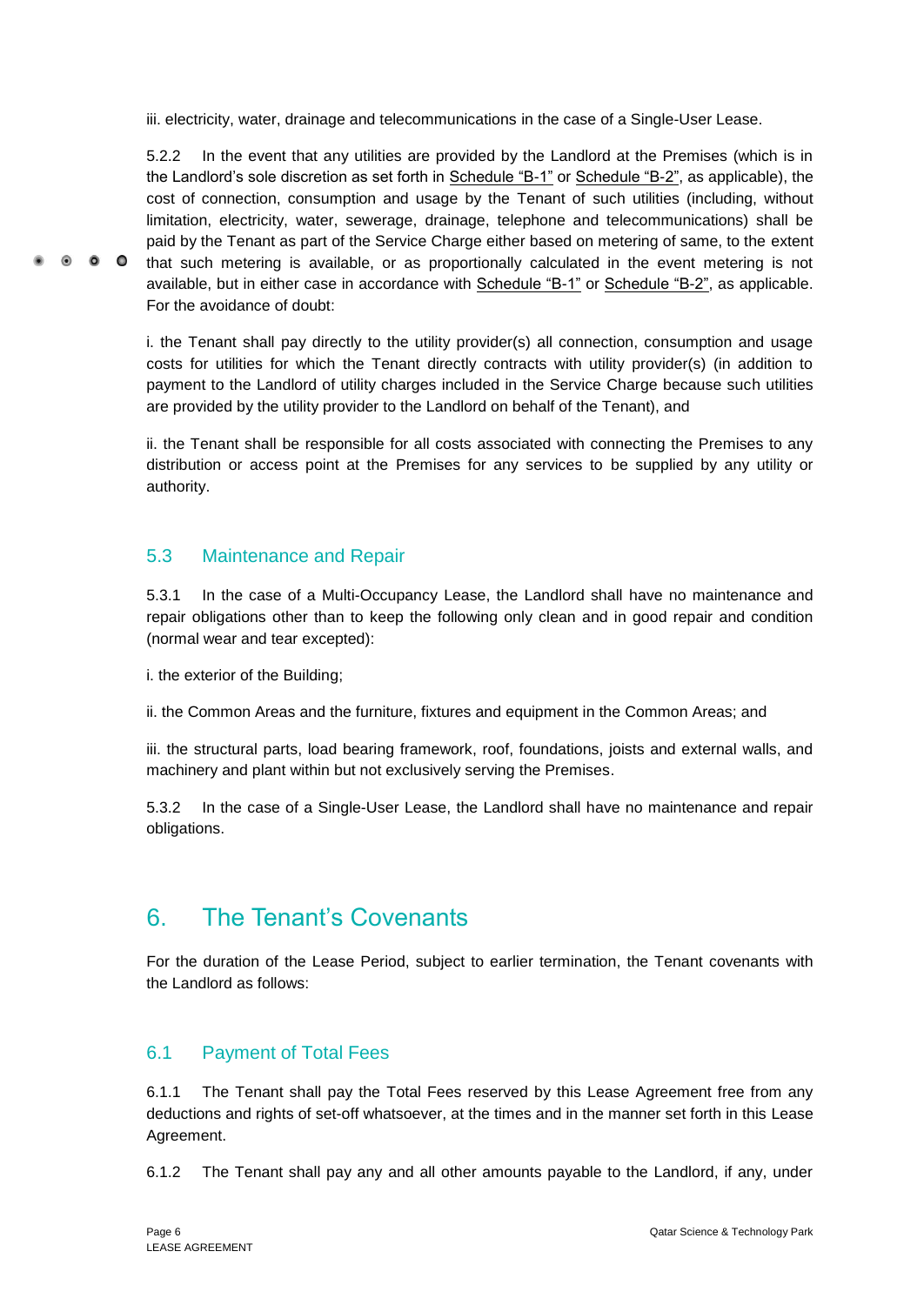this Lease Agreement at the times and in the manner specified in relation to each such item.

# <span id="page-13-0"></span>6.2 Interest

6.2.1 The Tenant shall pay interest on so much of the Total Fees and other monies payable under this Lease Agreement as remain unpaid thirty (30) days after they have become due, from  $\bullet$   $\bullet$ the date that they became due until the payment is made to the Landlord.

> 6.2.2 Any interest payable hereunder shall be at the rate of twelve percent (12%) per annum calculated on a daily basis until full payment of all outstanding amounts and accrued interest thereon has been paid by the Tenant to the Landlord.

> 6.2.3 If there exists a bona fide dispute regarding the Service Charge, the Tenant shall pay, when due, the portion of the Service Charge not in dispute. If all or a portion of the disputed Service Charge is ultimately decided to be due and owing, interest shall accrue only on the portion of the disputed Service Charge that is decided to be due and owing, calculated from the original due date until the date paid.

# <span id="page-13-1"></span>6.3 Licenses

The Tenant shall obtain, pay for and maintain throughout the Lease Period, all licenses (including, without limitation, the License) issued by the Landlord and/or its associate entities required to permit the Tenant to undertake the Permitted Use in the Premises and in the QSTP Free Zone, and the Tenant shall pay and discharge all rates, taxes, assessments, duties and charges assessed or imposed upon or payable by the Landlord or the Tenant in respect of the Premises.

# <span id="page-13-2"></span>6.4 Maintenance and Repair

6.4.1 The Tenant shall properly and substantially repair, maintain and clean the Premises and all the Tenant's furniture, fixtures and equipment therein and keep the same in good and substantial repair, maintained and in clean condition throughout the Lease Period in compliance with all applicable health, safety, environmental and safety regulations. Without limiting the Tenant's obligations with respect to the Premises, the Tenant shall promptly replace at its own cost any of the Tenant's furniture, fixtures or equipment which becomes worn out, lost, unfit for use or destroyed by substituting other furniture, fixtures or equipment of a like or more modern nature and of a quality at least as good as those being replaced. The foregoing covenant is subject to normal wear and tear.

6.4.2 In the case of a Single-User Lease, the Tenant shall (in addition to the covenants set forth in Clause 6.4.1) keep the Building (including its exterior) and all furniture, fixtures and equipment in the Building clean and in good repair and condition (normal wear and tear excepted).

6.4.3 If any breach of covenant, defects, disrepair, removal of fixtures, removal of furniture or equipment (if any) described on Schedule "A-1" or unauthorized alterations or additions are found on inspection of the Premises pursuant to the Landlord's rights of inspection and right to repair under Clause 4.2.1 or otherwise comes to the attention of the Landlord, then on notice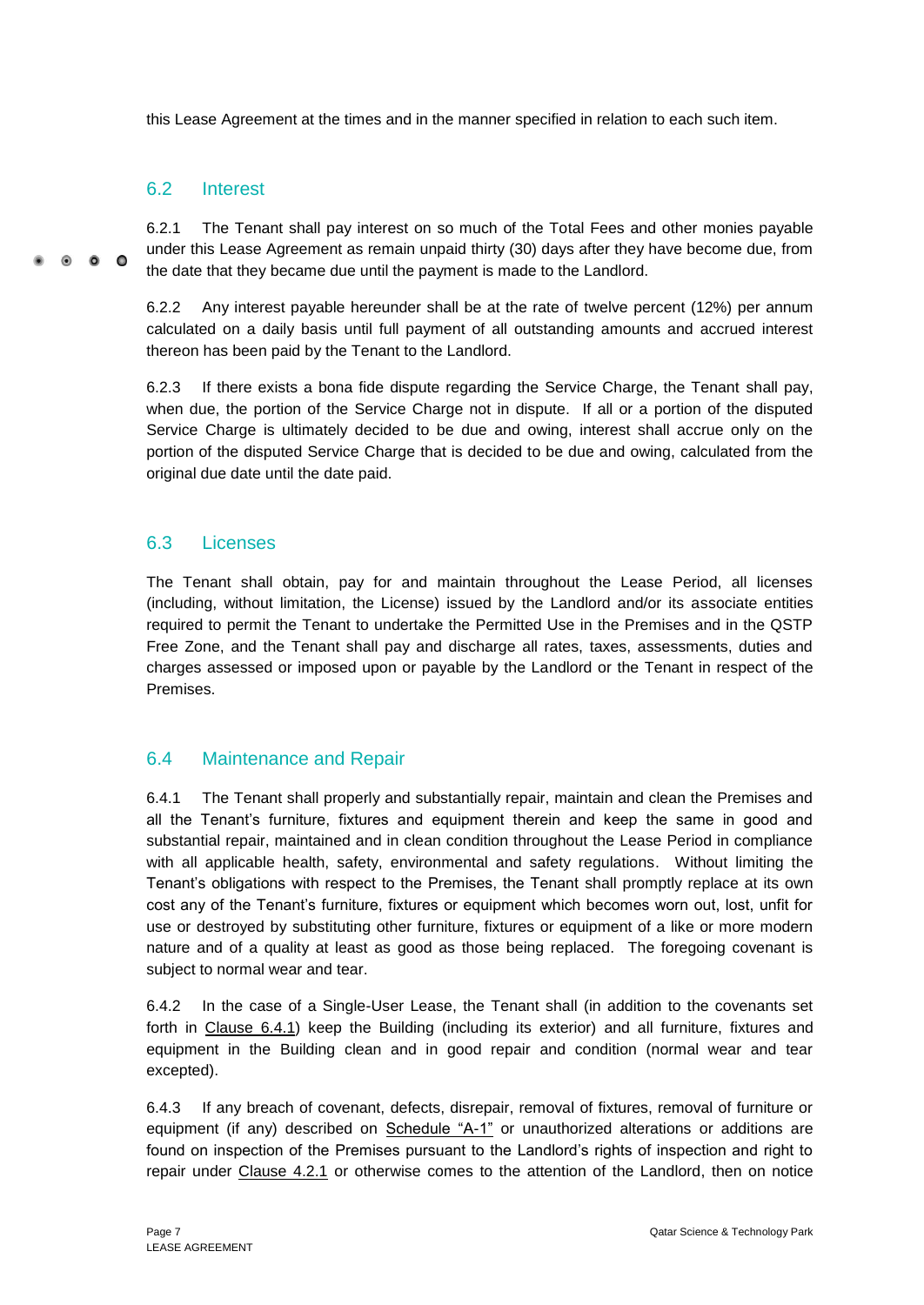from the Landlord, the Tenant shall execute to the reasonable satisfaction of the Landlord, all repairs, works, replacements or removals required within one (1) month (or such shorter period, if necessary, or such longer period, if agreed to by the Landlord) after the receipt of such notice. If the Tenant fails to comply with any such notice, the Landlord may itself or by its workers, employees or agents enter the Premises and execute all necessary or desirable repairs, works, replacements or removals. The Tenant shall pay to the Landlord on demand all reasonable expenses so incurred.

6.4.4 On becoming aware of any defects in the Premises or the Building, the Tenant shall promptly give written notice of any and all such defects to the Landlord.

# <span id="page-14-0"></span>6.5 Alterations

 $\bullet$   $\bullet$   $\bullet$ 

6.5.1 The Tenant shall not make any alterations or additions to, or affecting the structure or exterior of, the Building, or the appearance of the Premises as seen from the exterior.

6.5.2 The Tenant shall not install or erect any exterior lighting, shade, canopy or awning or other structure in front of or elsewhere outside the Premises.

6.5.3 Subject always to the prohibition on structural alterations set forth in Clause 6.5.1, the Tenant, at the Tenant's expense, shall have the right, following the provision of all relevant documentation including, but not limited to, relevant work contracts, detail designs, drawings, written plans, specifications and schedules as required by the Landlord and after obtaining the Landlord's written consent so to do (which consent shall not be unreasonably withheld, conditioned or delayed) to fit out, remodel, redecorate and make additions, improvements and replacements of and to all or any part of the Premises from time to time as the Tenant may deem desirable, provided the same are made in a workmanlike manner and utilizing good quality materials. The Tenant shall have the right to place and install personal property, trade fixtures, equipment and other temporary installation in and upon the Premises (including, without limitation, non-structural demountable partitioning), and fasten the same to the Premises. Prior to such non–structural alterations and/or installation of property in the Premises, the Tenant may request the Landlord's consent to exempt the Tenant from the reinstatement obligation set forth in Clause 6.5.6.

6.5.4 The Tenant shall procure that any alterations or additions to the Premises permitted by the Landlord:

i. be carried out only by a contractor approved by the Landlord (such approval not to be unreasonably withheld, conditioned or delayed);

ii. in the case of a Multi-Occupancy Lease, be undertaken in a manner so as to minimize inconvenience or disruption to other tenants of the Building;

iii. in the case of a Multi-Occupancy Lease, the Common Areas are kept clean, tidy and clear of obstructions at all times; and

iv. promptly upon completion of such works, all debris, waste and other refuse is removed from the Building in accordance with the instructions of the Landlord.

6.5.5 At all times during the course of any work in connection with any alteration that are made, all such works and such alterations shall immediately become subject to the terms of this Lease Agreement.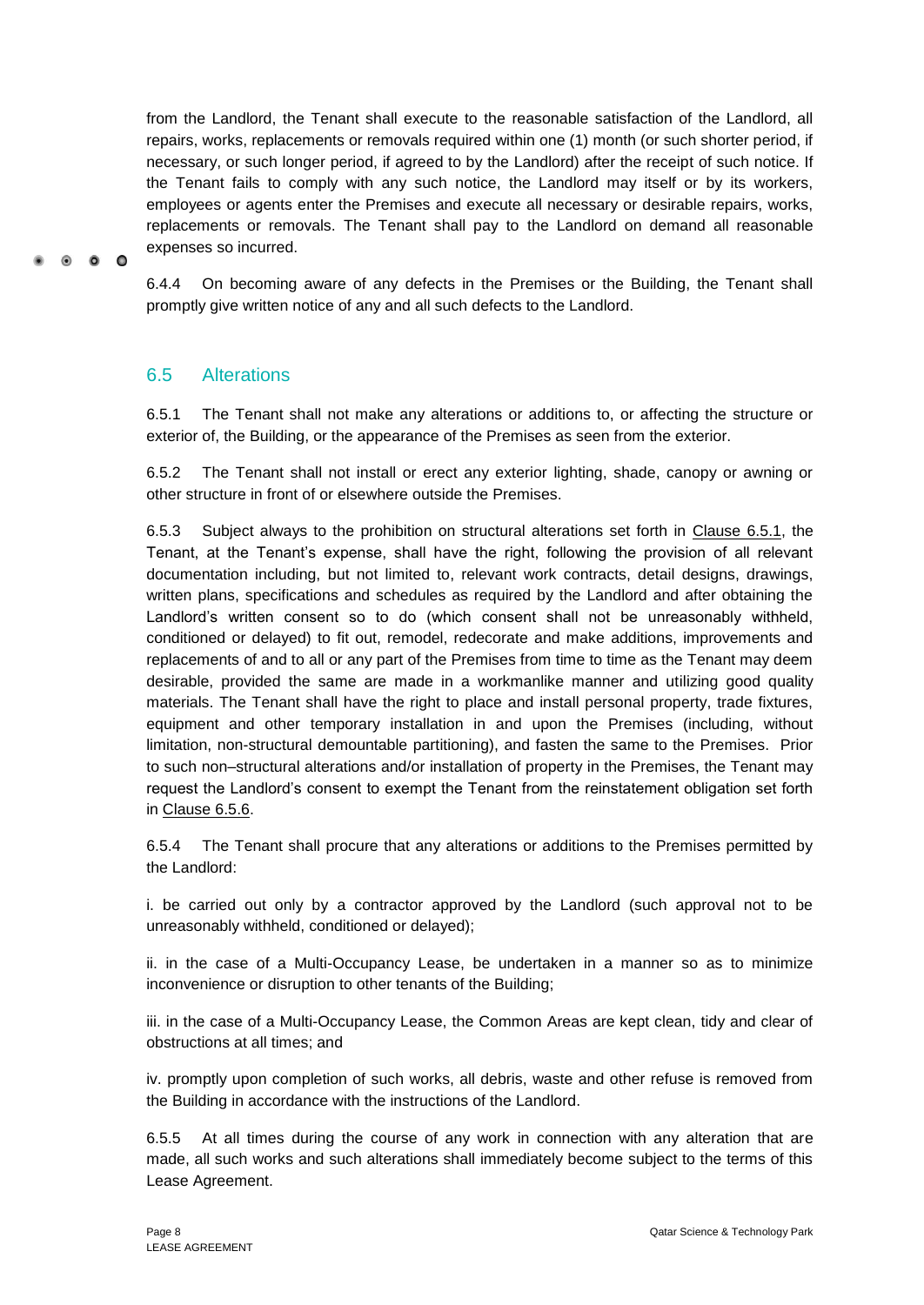6.5.6 On the termination of this Lease Agreement, the Tenant shall, at the option of the Landlord and at the Tenant's cost and expense, reinstate the Premises to the condition in which they were in at the grant of this Lease Agreement (which may be evidenced by the Parties' initialling of as-built drawings or in such other manner as the Landlord chooses), such reinstatement to be carried out within a period of thirty (30) days from the date of termination and to the reasonable satisfaction of the Landlord or the Landlord's representative. On the earlier of the Expiry Date or the date thirty (30) days after the Tenant has notified the Landlord that it does not wish to renew this Lease Agreement, the Landlord shall provide a written list of reinstatement requirements to the Tenant.

# <span id="page-15-0"></span>6.6 Hand Over in Repair at the End of the Lease Period

On the Expiry Date or earlier termination of this Lease Agreement:

6.6.1 The Tenant shall quietly vacate and hand over the Premises (with all additions and improvements to the Premises and all furniture, fixtures and equipment attached to and forming part of the Premises) to the Landlord repaired, maintained, cleaned and kept in accordance with the Tenant's obligations in this Lease Agreement. The obligation set forth in the preceding sentence is subject to:

i. exception for ordinary wear and tear;

 $\bullet$   $\bullet$ 

 $\bullet$ 

ii. the Landlord's option for reinstatement set out in Clause 6.5.6 above; and

iii. the Tenant's right (and the Tenant's obligation if required by the Landlord) to remove any and all of the Tenant's furniture, fixtures and equipment whether or not attached to the Premises.

6.6.2 The Tenant shall deliver to the Landlord all keys, cardkeys and security passes or tags relating to the Premises, the Building and the QSTP Free Zone, and the combination of all locks, safes and vaults, if any, in the Premises.

6.6.3 The Tenant shall remove from the Premises all the Tenant's belongings, including without limitation, any and all notice boards and signs bearing the name of or otherwise relating to the Tenant or its business.

6.6.4 The Tenant shall repair to the satisfaction of the Landlord all damage to the Premises and the Building resulting from the removal of any of the Tenant's belongings from the Premises.

# <span id="page-15-1"></span>6.7 Assignment and Subletting

6.7.1 The Tenant shall not assign or sublet all or any part of the Premises without the prior written consent of the Landlord.

6.7.2 In the event that the Tenant wishes to assign or sublet all or any part of the Premises, the Tenant shall submit such request in writing to the Landlord with such supporting information and data as the Landlord shall reasonably require including, without limitation:

i. the name and intended use by the assignee or sublessee;

ii. the license number issued under the QSTP Free Zone Regulations to the assignee or sublessee (as all tenants of the QSTP Free Zone must have been issued a license under the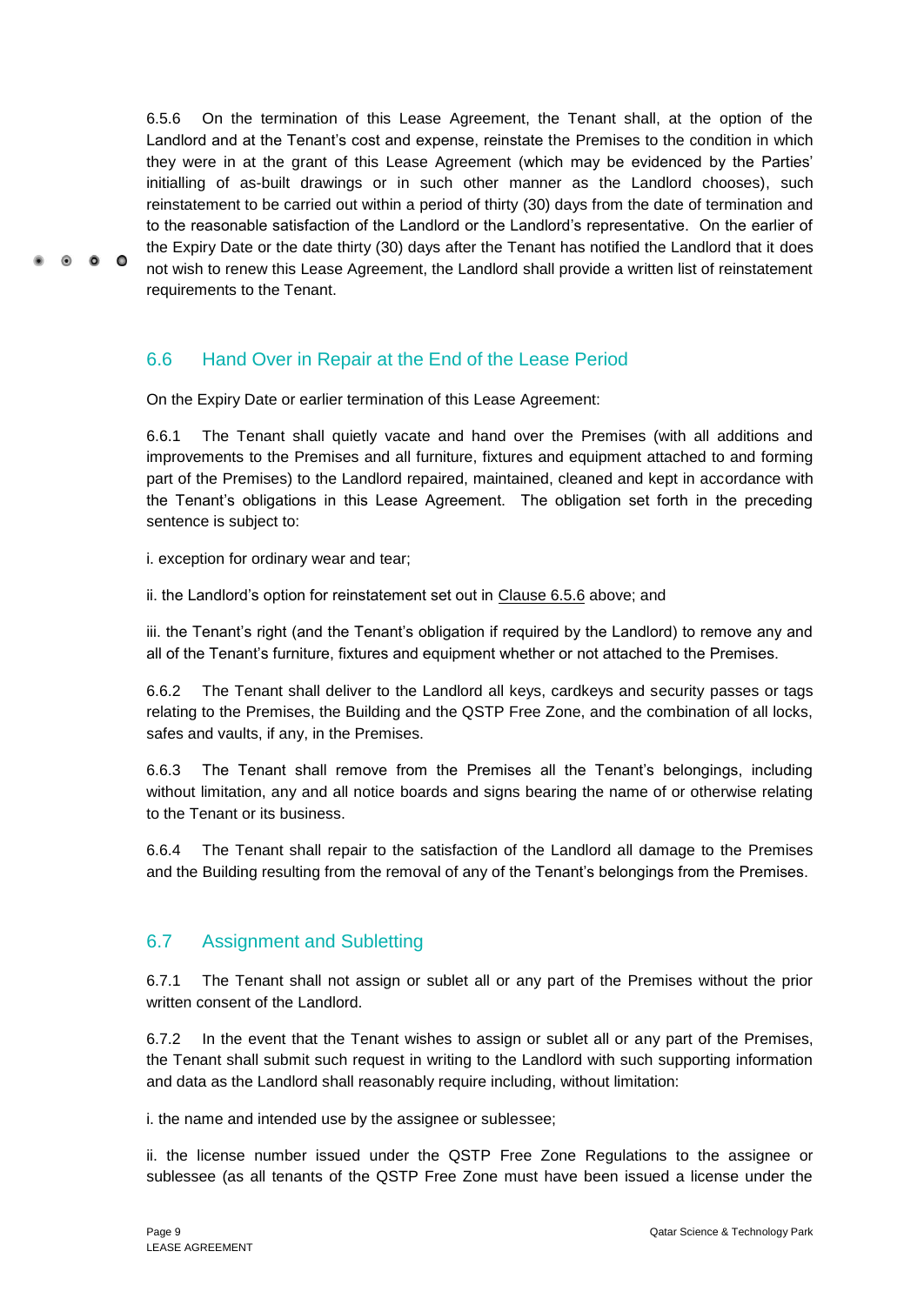QSTP Free Zone Regulations);

iii. a description of the portion (if applicable) of the Premises affected; and

iv. the terms and conditions of the proposed assignment or sub-letting.

6.7.3 The Landlord may withhold its consent to a request by the Tenant to assign this Lease Agreement or sublet the Premises for any of the following reasons:  $\bullet$   $\bullet$   $\bullet$ 

> i. at the time of such assignment or subletting, there are arrears of Total Fees or other monies due to the Landlord, provided, however, that the foregoing shall not for the purposes of this provision include a bona fide dispute regarding the Service Charge calculation;

> ii the proposed assignee or sub-tenant (taking into account any guarantor) is not, in the reasonable opinion of the Landlord, of a financial status capable of paying the Total Fees and complying with the other obligations of the Tenant under this Lease Agreement;

> iii the terms and conditions of the proposed assignment or sub-letting are inconsistent with or impair the due performance and observance of the covenants and obligations of the Tenant in this Lease Agreement or are otherwise unacceptable to the Landlord, acting reasonably; or

> iv. the proposed assignee or sub-tenant does not, in the sole discretion of the Landlord, possess an international standing, reputation and brand recognition comparable to the Tenant.

6.7.4 On any assignment of this Lease Agreement or subletting of the Premises:

i. if the Landlord so requires, the Tenant shall procure a guarantee of the covenants of the assignee or sub-tenant from a guarantor reasonably acceptable to the Landlord; and

ii. the Tenant shall, if required by the Landlord, obtain covenants from the sub-tenant direct with the Landlord in such form as the Landlord may require; and

iii. the Tenant shall not reserve or take any premium from the assignee or sub-tenant.

6.7.5 The Tenant shall not, otherwise than by assignment or subletting permitted under this Clause 6:

i. part with or share possession or occupation of the whole or any part of the Premises; or

ii. grant to third parties any rights over the Premises.

6.7.6 The Tenant shall produce, immediately upon any Disposition of this Lease Agreement or the Premises, and leave with the Landlord, a certified copy of the instrument effecting such Disposition.

6.7.7 The Landlord may assign this Lease Agreement to any subsidiary (whether ownership is direct or indirect), affiliate or associate entity of the Landlord or to any other entity established by the State of Qatar for a similar purpose as the Landlord. The Landlord agrees to notify the Tenant of such assignment within thirty (30) days of the effective date.

# <span id="page-16-0"></span>6.8 Permitted Use

6.8.1 The Tenant shall not use the Premises other than for the purposes of the Permitted Use. Furthermore, the Tenant shall actively use the Premises for the Permitted Use in accordance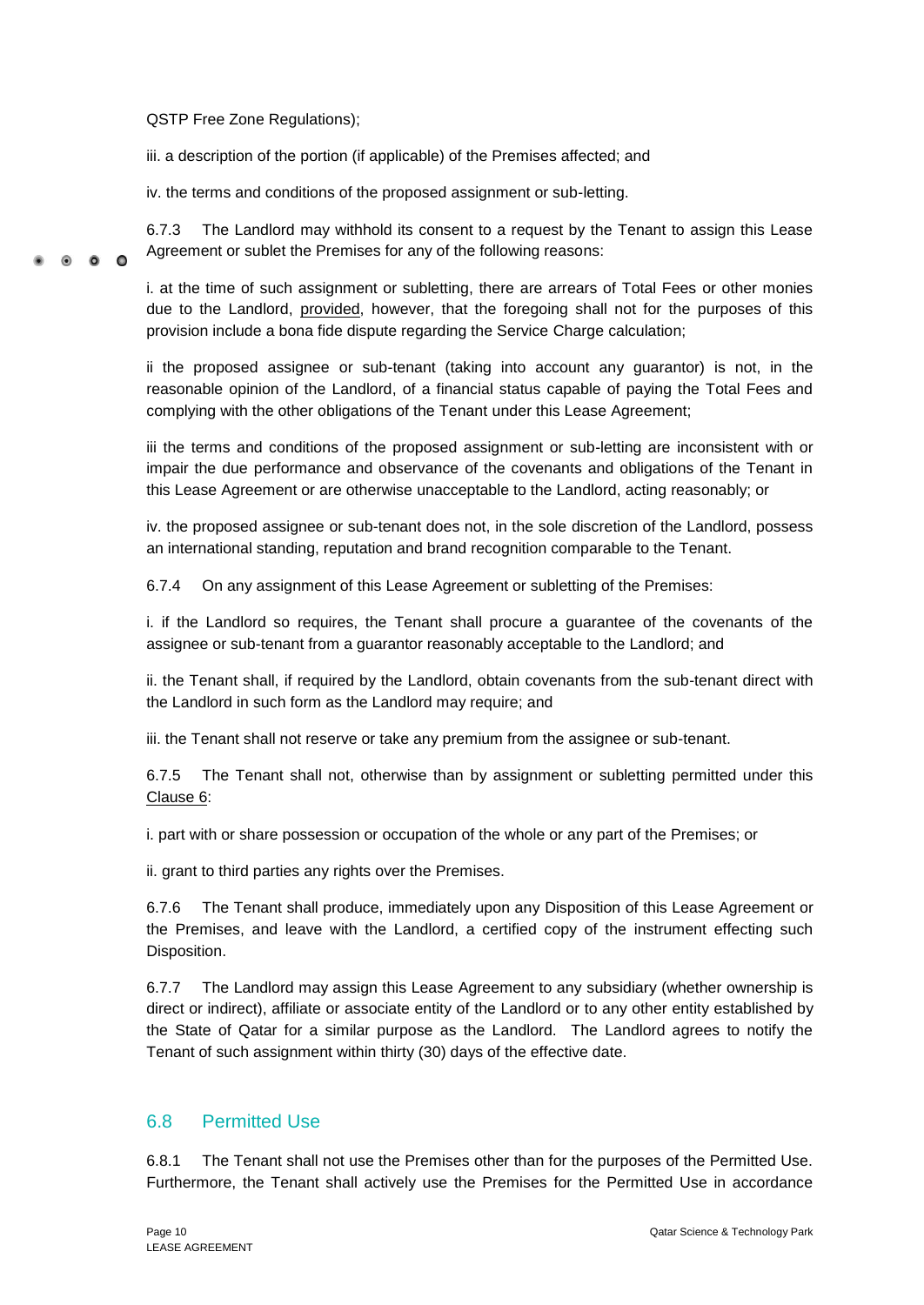with the terms of the License, it being acknowledged by the Tenant that such active utilization for the Permitted Use constitutes a major inducement to the Landlord for entering into this Lease Agreement in addition to payment of Rent and other sums to be paid by the Tenant.

6.8.2 The Tenant shall conduct its business in the Premises in a professional manner, with proper decorum and to the highest ethical standards befitting the international standards set by the Landlord for its activities, and shall upon receipt of any notice from the Landlord so to do, promptly cease any practice or conduct that the Landlord reasonably deems to be inappropriate or improper in the Premises.

6.8.3 The Tenant shall ensure that its employees shall at all times while in the Premises be cleanly and neatly dressed and shall conduct themselves in a professional and businesslike manner.

# <span id="page-17-0"></span>6.9 Restrictions On the Use of the Premises

 $\bullet$   $\bullet$   $\bullet$ 

6.9.1 The Tenant shall not erect or install on the Premises any engine, furnace, plant or machinery which causes noise, fumes or vibration which can be heard, smelled or felt outside the Premises.

6.9.2 The Tenant shall not store on the Premises any petrol or other inflammable, explosive or combustible substance except in strict accordance with the QSTP Free Zone Regulations and any other applicable policies or regulations and after obtaining the prior written approval of the Landlord relating specifically to the storage of such substances.

6.9.3 The Tenant shall not use the Premises for any noxious, noisy or offensive trade or business nor for any illegal or immoral act or purpose.

6.9.4 The Tenant shall not do anything on the Premises, which may be or grow to be a nuisance, annoyance, disturbance, inconvenience or damage to the Landlord or its other tenants of the Building (in the case of a Multi-Occupancy Lease), or to the owners, tenants and occupiers of adjoining and neighbouring properties.

6.9.5 The Tenant shall not load or use the floors, walls, ceilings, or structure of the Premises or the Building so as to cause strain, damage or interference with the structural parts, load bearing framework, roof, foundations, joists and external walls of the Building.

6.9.6 The Tenant shall not overload the elevators/lifts, electrical installations or Conducting Media in the Premises and/or the Building.

6.9.7 The Tenant shall not do or omit to do anything which may interfere with or which imposes an additional loading on any ventilation, heating, air conditioning or other plant or machinery serving the Building or the Premises.

6.9.8 The Tenant shall not allow any person to sleep in the Premises nor to use the Premises for residential purposes.

6.9.9 In the case of a Multi-Occupancy Lease, the Tenant shall not at any time place in the Common Areas any goods, pallets, trade empties, rubbish or other obstruction.

6.9.10 The Tenant shall not place, leave or install any articles, merchandise, goods or other objects in front of the Building, or elsewhere outside the Premises.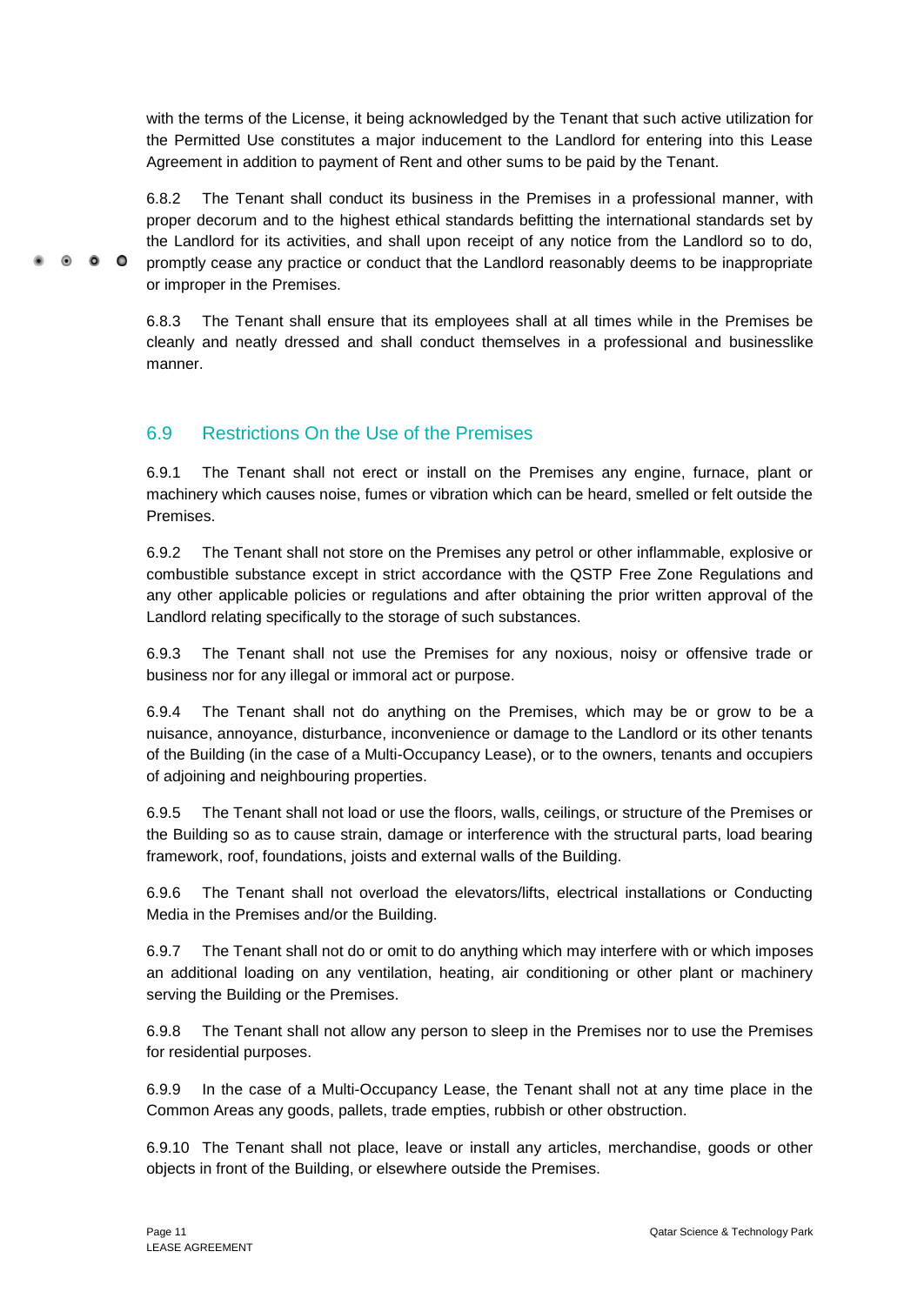# <span id="page-18-0"></span>6.10 Advertisements and Signs

The Tenant shall not place or display on the exterior of the Premises or the Building or on the windows or inside the Premises so as to be visible from the exterior of the Premises, any name, writing, notice, sign, illuminated sign, display of lights, placard, poster sticker or advertisement other than:

6.10.1 Such notices as the Landlord may in its sole discretion approve in writing; and  $\bullet$   $\bullet$  $\bullet$ 

> 6.10.2 In the case of a Multi-Occupancy Lease, the name of the Tenant on or near the entrance doors of the Premises in a style and manner approved or required by the Landlord. The Tenant may elect not to be listed on such directory by giving the Landlord written notice concerning same.

> The Landlord shall provide a directory near the entrance of the Building listing the Tenant and all other tenants of the Building.

# <span id="page-18-1"></span>6.11 Loading and Deliveries

6.11.1 The Tenant shall at all times keep the interior of the Premises, where it is visible from the exterior of the Premises, attractively laid out and furnished and keep the windows of the Premises clean and adequately and attractively dressed to the reasonable satisfaction of the Landlord.

6.11.2 The Tenant shall not load or unload vehicles except in the servicing areas or loading bays provided for such purpose.

6.11.3 The Tenant shall not cause any obstruction in or around the Building.

# <span id="page-18-2"></span>6.12 Pest Control

While the Landlord shall provide pest extermination services in the case of a Multi-Occupancy Lease, the Tenant (whether in the case of a Multi-Occupancy Lease or a Single-User Lease) shall at its expense and to the satisfaction of the Landlord undertake all other necessary precautions to ensure that the Premises remain at all times free of rodents, insects, vermin, pests and other animals, and disease.

# <span id="page-18-3"></span>6.13 Compliance with Statutes

6.13.1 The Tenant shall comply in all respects with the provisions of all statutes, ordinances, proclamations, orders, rules, by-laws, regulations (including, without limitation, the QSTP Free Zone Regulations) for the time being in force and requirements of any competent authority relating to the Premises, or anything done in or on them by the Tenant, and shall keep the Landlord indemnified against liability in consequence of the Tenant's failure to comply with them.

6.13.2 In particular, but without affecting the general operation of the above, the Tenant shall comply with all requirements under any present or future statutes, ordinances, proclamations, rules, orders, by-laws or regulations (including, without limitation, the QSTP Free Zone Regulations) as to the use or occupation of or otherwise concerning the Premises. The Tenant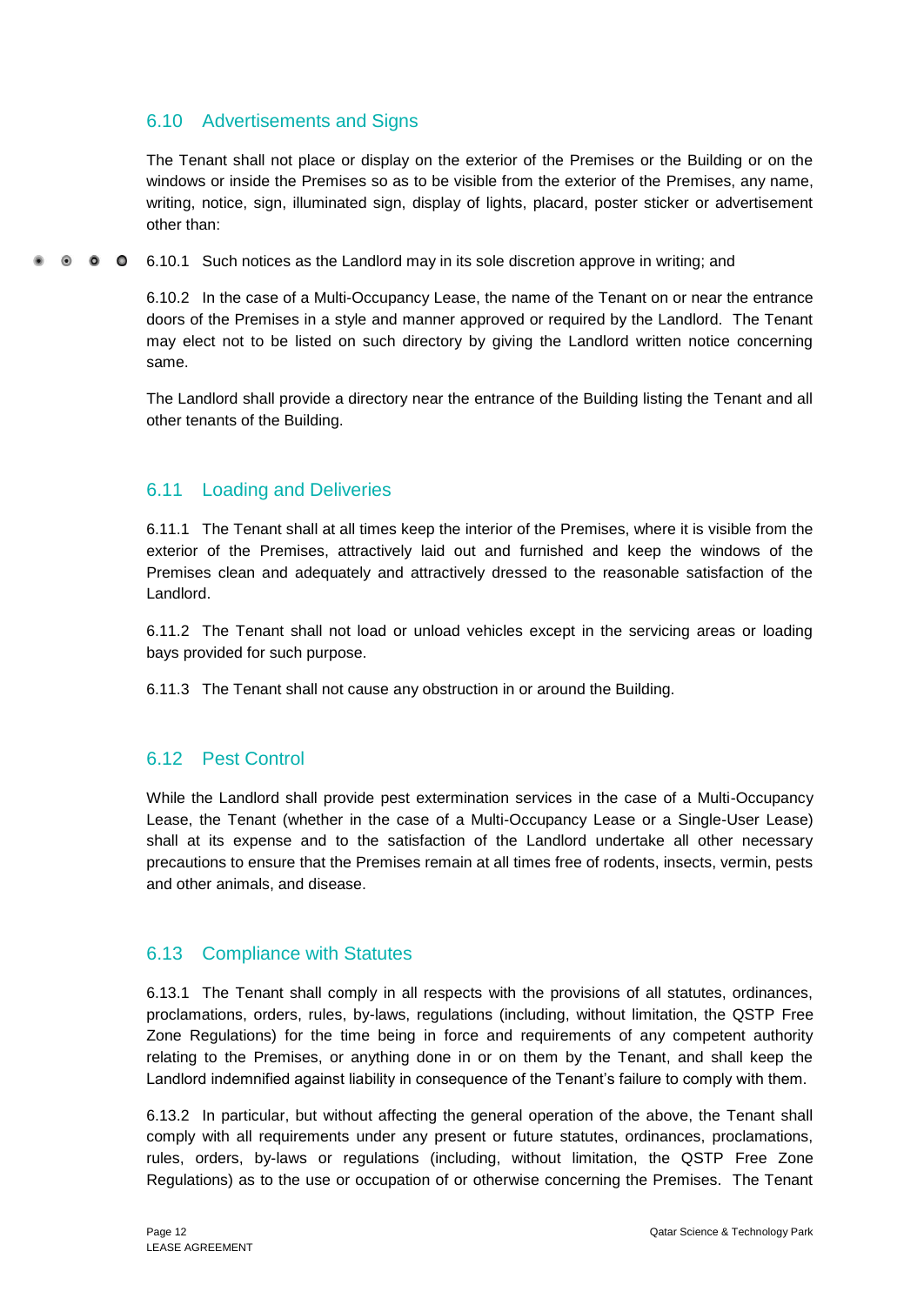shall cause all of its agents, employees, invitees and visitors to also comply with the foregoing and the Tenant shall keep the Landlord indemnified against liability in consequence of any of such parties' failure to comply with them.

# <span id="page-19-0"></span>6.14 Compliance with Planning and Environmental Requirements

 $\bullet$   $\bullet$   $\bullet$ 

6.14.1 The Tenant shall perform and observe the requirements of statutes and regulations (including, without limitation, the QSTP Free Zone Regulations) relating to planning and environmental protection applying to the property of the Tenant within the Premises (whether such property is in the form of equipment, supplies, non-structural alterations or otherwise), and shall obtain any development or other consent, permit or license by reason of the development or manner of use of or on the Premises by the Tenant. Furthermore, the Tenant shall exercise internationally recognized best practices so as to assure that the disposal by the Tenant of any effluents, by-products, chemicals or other non-hazardous waste is handled in an environmentally sound manner.

6.14.2 Without limiting the generality of Clause 6.14.1, the Tenant specifically acknowledges and agrees to the various prohibitions in the QSTP Free Zone Regulations against:

i. the manufacturing, storing and trading in hazardous materials (including, without limitation, radioactive, nuclear or highly toxic and environmentally damaging materials) in the QSTP Free Zone; and

ii. the entry or presence of hazardous materials in the QSTP Free Zone.

6.14.3 The Tenant shall keep the Landlord indemnified against liability by reason of the Tenant's failure to obtain any requisite development or other consent, permit or license, or in complying with the requirements of statutes and regulations (including, without limitation, the QSTP Free Zone Regulations), except to the extent caused by the wilful misconduct of the Landlord, its employees or agents.

# <span id="page-19-1"></span>6.15 Indemnification

6.15.1 The Tenant indemnifies and shall keep the Landlord indemnified against liability in respect of any accident, loss or damage to person or property in or on the Premises, except to the extent caused by:

i. the gross negligence or wilful misconduct of the Landlord, its employees, agents or contractors; or

ii. third parties (but the agents, employees, invitees and visitors of the Tenant shall not be considered third parties for these purposes) unless acts or omissions of the Tenant have contributed to the ability of such third parties to cause such accident, loss or damage.

6.15.2 The Tenant indemnifies and shall keep the Landlord indemnified from any and all claims, proceedings, and for all costs, losses, expenses and damage incurred or suffered by the Landlord as a consequence of the Tenant's breach of this Lease Agreement.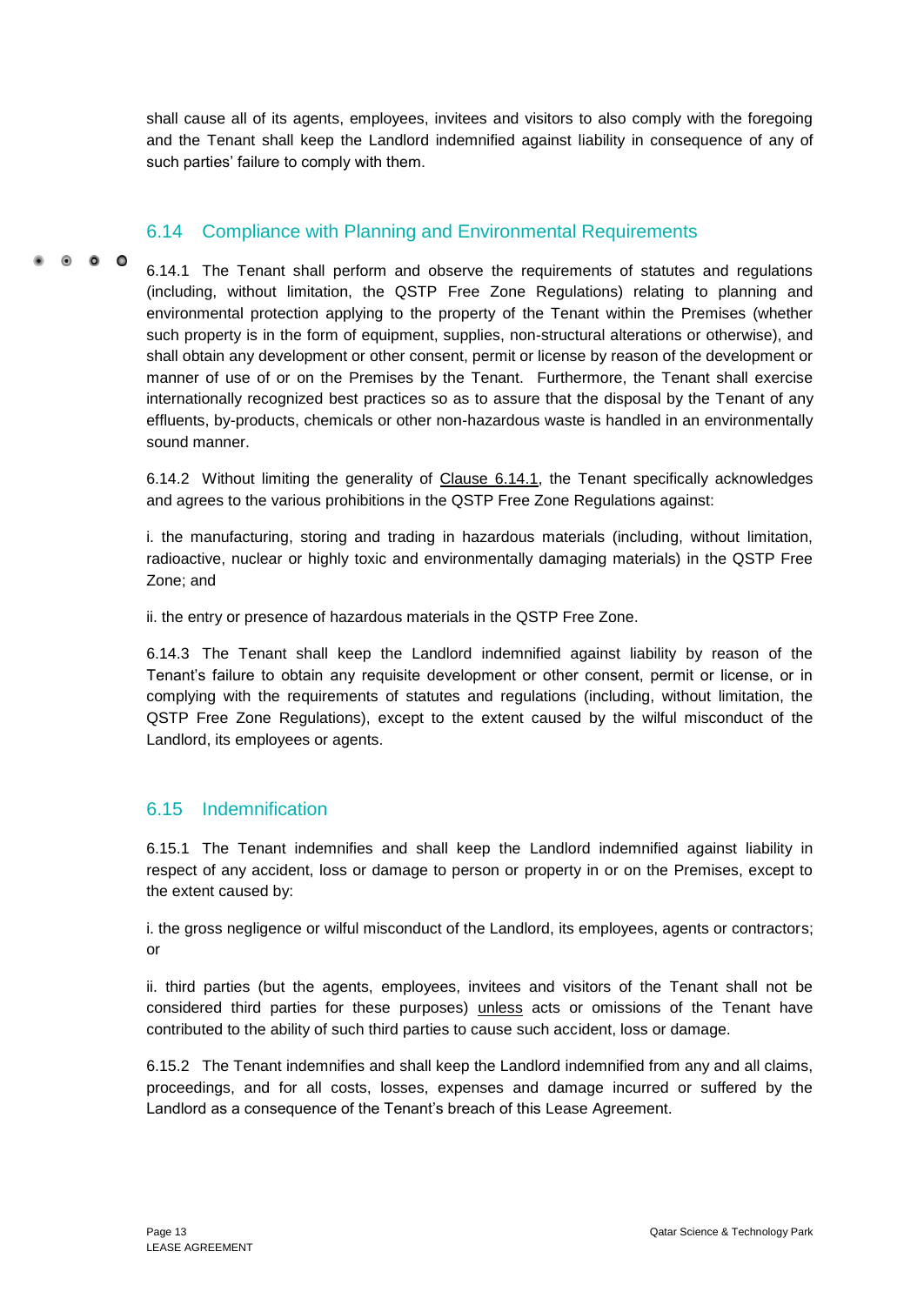# <span id="page-20-0"></span>6.16 Expenses of the Landlord

The Tenant shall pay to the Landlord, on demand and upon presentation of appropriate documentary evidence, all reasonable and necessary expenses (including lawyer's fees) incurred by the Landlord in the recovery or attempted recovery of arrears of Total Fees due from the Tenant.

# <span id="page-20-1"></span>6.17 Re-letting of the Premises

The Tenant shall permit all persons authorized by the Landlord or its agents to view the Premises at reasonable hours without interrupting the Permitted Use, in connection with any re-letting of the Premises.

# <span id="page-20-2"></span>6.18 Building Rules

The Tenant shall comply with the QSTP Free Zone Regulations and any rules or policies regarding the Building or the QSTP Free Zone adopted or altered by the Landlord from time to time (including, without limitation, any rules or policies regarding the maintenance of health and safety) and will cause all of its agents, employees, invitees and visitors to do so. Any changes to such rules or policies will be sent by the Landlord to the Tenant in writing.

# <span id="page-20-3"></span>6.19 Security

The Tenant shall use reasonable efforts to protect and keep safe the Premises and any property contained therein from theft or robbery. The Tenant shall observe the Landlord's security procedures and rules.

# <span id="page-20-4"></span>6.20 Clearance of Rubbish

The Tenant shall not allow any accumulation of rubbish on the Premises or the Common Areas and shall ensure at all times that garbage and refuse from the Premises is removed to such locations as specified by the Landlord, and to use only that type of refuse container (if any) provided by the Landlord from time to time. The Tenant shall ensure that all kitchen and domestic garbage is sealed in polyethylene garbage bags before consignment. In the event of default by the Tenant the Landlord will remove such garbage at the Tenant's cost. The Tenant shall not transport rubbish by means of the passenger lifts.

# <span id="page-20-5"></span>6.21 Design & Fitout Guidelines

At the Tenant's cost, the Tenant shall comply with the Design & Fitout Guidelines issued by the Landlord including, without limitation, connection of the Premises to any life safety system (as same may be updated from time to time) operated by the Landlord or on the Landlord's behalf.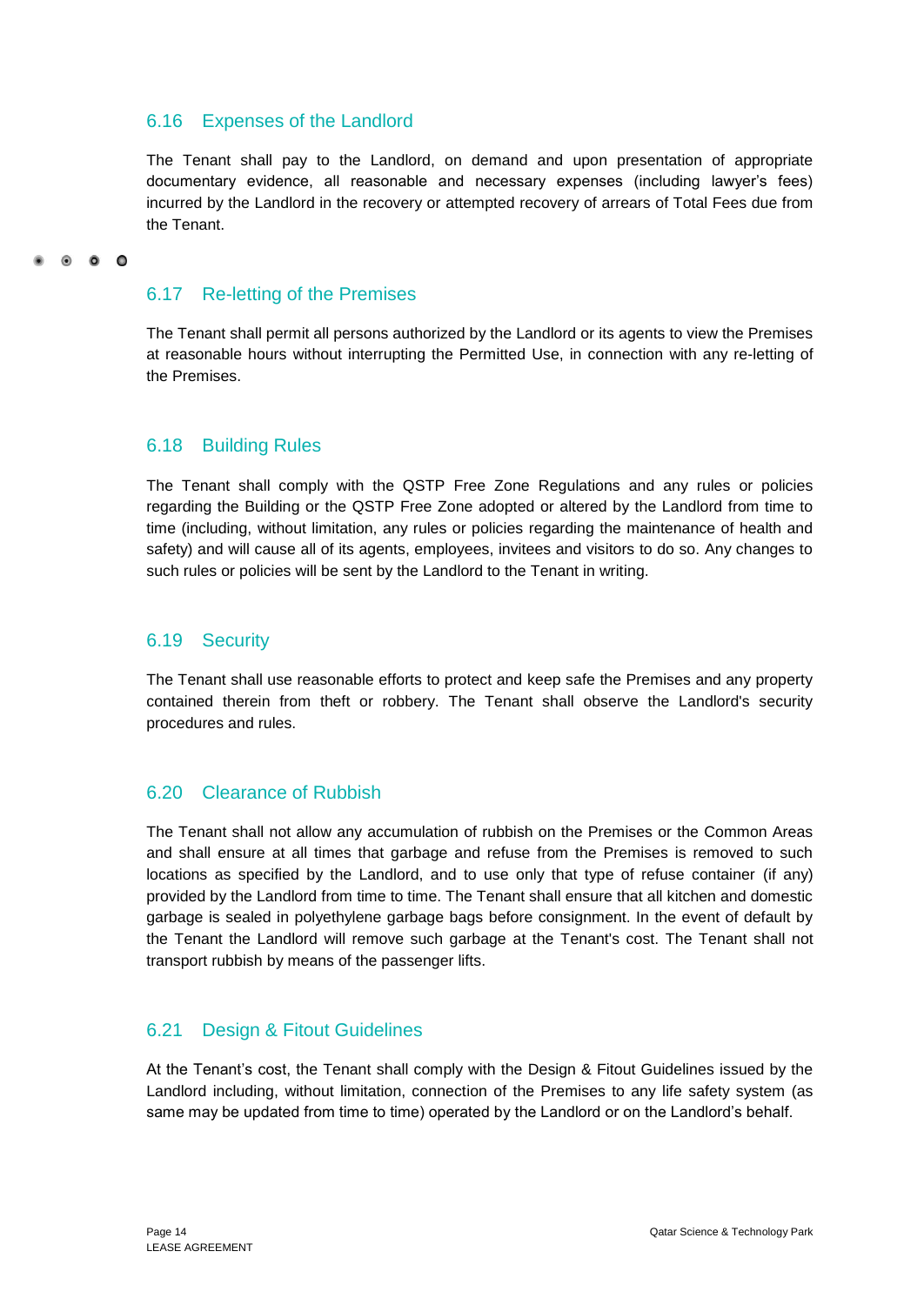# <span id="page-21-0"></span>7. Termination

# <span id="page-21-1"></span>7.1 Default Termination

This Lease Agreement may be terminated prior to the Expiry Date by the Landlord where:

 $\bullet$  $\bullet$ 

7.1.1 The Rent, the Service Charge, or any other sum due under this Lease Agreement, any sum due with respect to the License, or any Facility and Utilization Charges remain unpaid for thirty (30) days after becoming due for payment (whether or not formally demanded) provided, however, that the foregoing shall not for the purposes of this provision include a bona fide dispute regarding the Service Charge calculation or calculation of any other charges invoiced to the Tenant (other than the Rent); or

7.1.2 The Tenant is otherwise in breach of any material term of this Lease Agreement or the License (other than for unpaid monies) and this breach has not been remedied within thirty (30) days of the Tenant's receipt of written notification by the Landlord of the breach; or

7.1.3 An Event of Insolvency occurs in relation to the Tenant or any guarantor of the Tenant; or

7.1.4 The Tenant has assigned or sublet the Premises in any manner whatsoever in breach of Clause 6.7; or

- 7.1.5 The Premises becomes vacant or deserted for a period of thirty (30) days or more; or
- 7.1.6 The License is terminated by the Landlord.

# <span id="page-21-2"></span>7.2 Event of Insolvency

The term "Event of Insolvency" in Clause 7.1.3 includes:

7.2.1 In relation to a company or other corporation which is the Tenant or a guarantor, inability of the company to pay its debts, entry into liquidation either compulsory or voluntary (except for the purpose of amalgamation or reconstruction), the passing of a resolution for its winding up, the making of a proposal to the company and its creditors for a composition in satisfaction of its debts or a scheme of arrangement of its affairs, the application to any court for an administration order, and the appointment of a receiver or administrative receiver; and

7.2.2 In relation to an individual who is a guarantor, the presentation of a bankruptcy petition, the making of a proposal to his creditors for a composition in satisfaction of his debts or a scheme of an arrangement of his affairs, the application to any court for an interim order, and the appointment of a receiver or interim receiver.

# <span id="page-21-3"></span>7.3 Damage-related Termination

This Lease Agreement may be terminated prior to the Expiry Date by the Landlord or the Tenant in accordance with the provisions regarding destruction or damage set forth in Clause 9.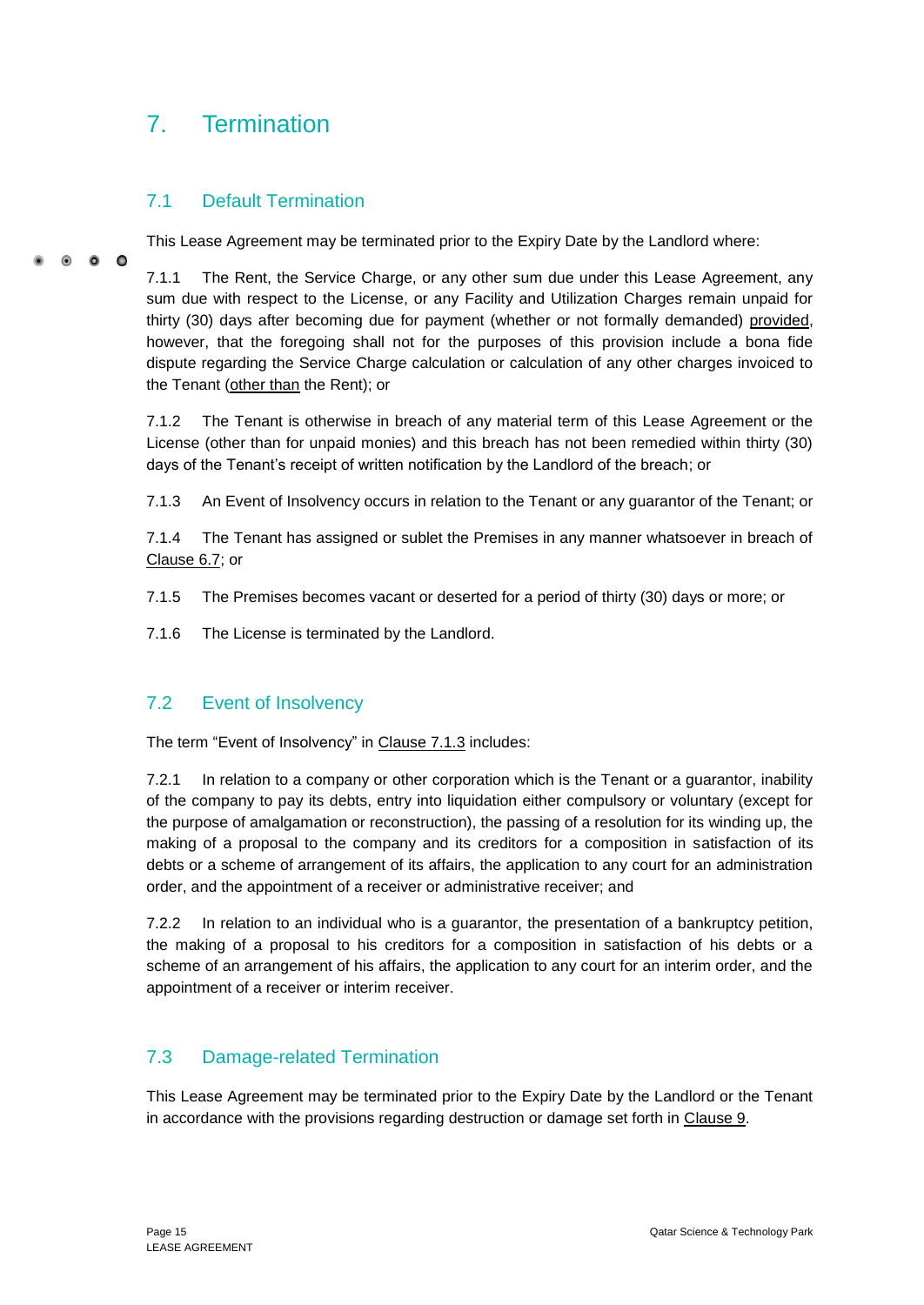# <span id="page-22-0"></span>8. Consequences of Termination

# <span id="page-22-1"></span>8.1 Repossession and Automatic Rescission

If the Landlord terminates this Lease Agreement, the Landlord (or its authorized agent) shall  $\bullet$   $\bullet$   $\bullet$ have the lawful right and entitlement to enter the Premises and repossess the Premises and take possession of all property therein and to let the Premises to others and dispose of such property found in the Premises in such a manner and at such a price as the Landlord deems fit. The Tenant agrees that:

> 8.1.1 Upon termination of this Lease Agreement by the Landlord as a result of any of the events described in Clauses 7.1.1 through 7.1.6 above, this Lease Agreement shall be deemed to have been automatically rescinded without any requirement for the Landlord to obtain a court judgment for the rescission of this Lease Agreement or to notify the Tenant of the rescission of this Lease Agreement; and

> 8.1.2 Should the Tenant deny the Landlord the right to enter and repossess the Premises after the automatic rescission described in Clause 8.1.1 above, the Landlord shall have the right to resort to the Urgent Matters Judge and obtain therefrom an order for the eviction of the Tenant from the Premises.

# <span id="page-22-2"></span>8.2 Other Remedies

Notwithstanding the foregoing provisions of Clause 8.1, the Landlord shall retain all available rights and remedies under applicable law for collection of unpaid Rent, Service Charge and any other amounts due by the Tenant under this Lease Agreement for the entire Lease Period (including that portion of the Lease Period remaining after the termination); provided, however, that the Landlord shall accept an amount equal to the Service Charge for the twelve (12) month period after the termination date (in lieu of the Service Charge due for the portion of the Lease Period remaining after the termination) in the event that the following conditions are satisfied:

8.2.1 The Tenant notifies the Landlord in writing at least ninety (90) days in advance of the desired early termination date and Landlord approves such early termination date;

8.2.2 Prior to the agreed early termination date, the Tenant pays to the Landlord:

i. all unpaid Rent and any other amounts (excluding Service Charge) due by the Tenant under this Lease Agreement for the entire Lease Period (including that portion of the Lease Period remaining after the agreed early termination date); and

ii. all unpaid Service Charge due by the Tenant under this Lease Agreement for the entire Lease Period but only up to the date twelve (12) months after the agreed early termination date at the rate prevailing as of the early termination date;

8.2.3 The Tenant cooperates with the Landlord in an orderly handover of the Premises on the agreed early termination date, including with respect to publicity regarding the agreed early termination; and

8.2.4 Except as modified above, the Tenant otherwise complies in all respects with its obligations under this Lease Agreement.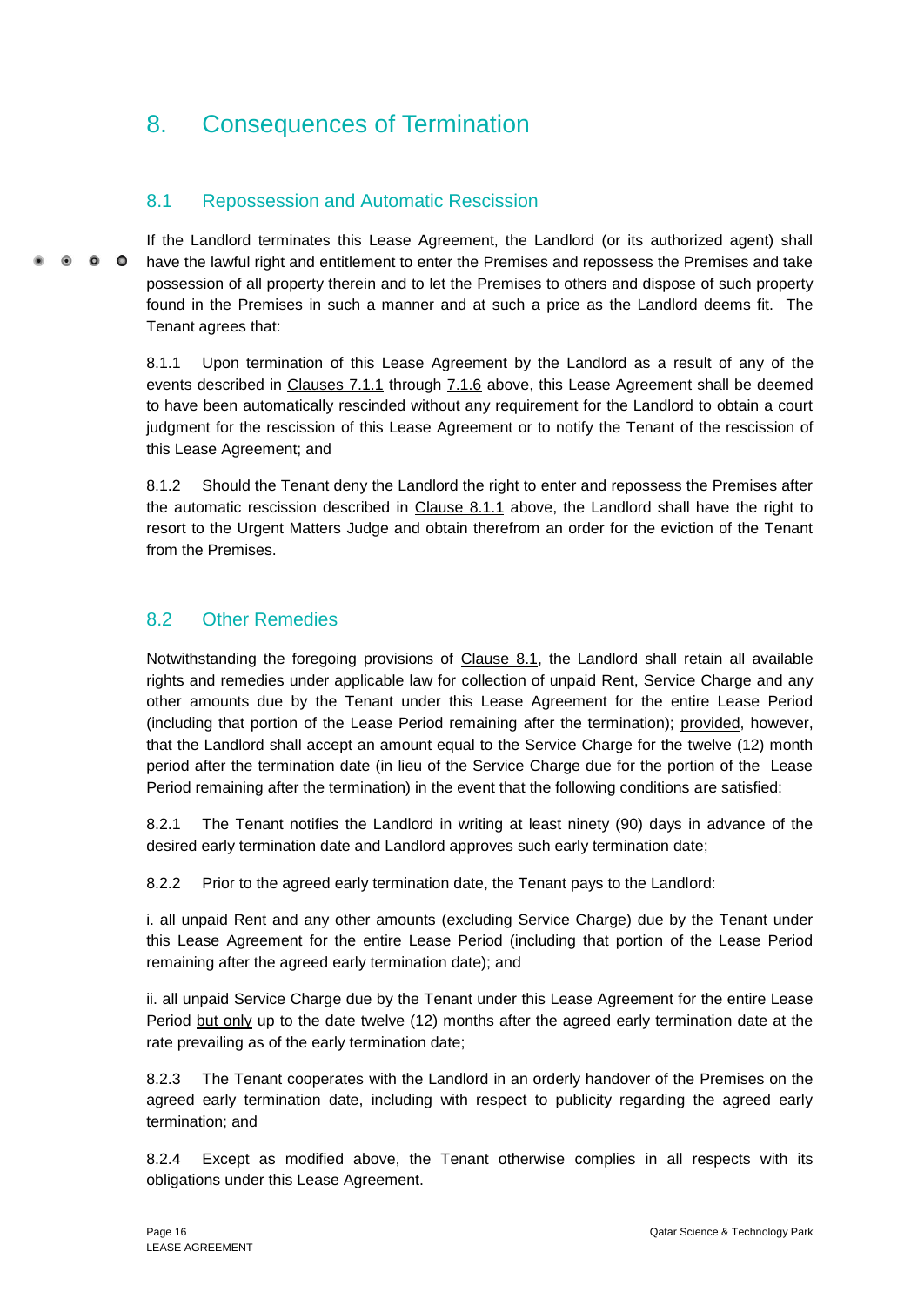# <span id="page-23-0"></span>9. Insurance Provisions

# <span id="page-23-1"></span>9.1 The Landlord's Insurance Obligations

The Landlord shall, at its sole discretion, obtain and maintain throughout the Lease Period  $\bullet$   $\bullet$   $\bullet$ insurance for the risks as described in Schedule "B-1" or Schedule "B-2", as applicable.

# <span id="page-23-2"></span>9.2 The Tenant's Insurance Obligations

9.2.1 The Tenant shall obtain and maintain throughout the Lease Period insurance for the risks as described in Schedule "B-1" in the case of a Single-User Lease and as described in Schedule "B-2" in the case of a Multi-Occupancy Lease. Subject to the Landlord's prior written approval, the foregoing insurance may be effected by the Tenant via blanket or umbrella policies issued to the Tenant covering the Premises (and other properties owned by or leased to the Tenant and/or to any Affiliate of the Tenant).

9.2.2 The Tenant shall not do anything which may render void or voidable the insurance of the Landlord or the Tenant on the whole or a part of the Building or which may cause insurance premiums to be increased.

9.2.3 The Tenant shall adopt such precautions (such as availability of fire extinguishers approved by the Landlord) against Insured Risks as the Landlord or its insurers may consider appropriate.

9.2.4 If the insurance of the Landlord or the Tenant is vitiated in whole or in part in consequence of an act or omission of the Tenant, persons occupying or enjoying the use of the Premises through or under the Tenant, or their respective employees, workmen, agents or visitors, the Tenant shall pay to the Landlord on demand a sum equal to the amount of the insurance monies which have become unrecoverable in consequence of that act or omission.

9.2.5 The Tenant shall immediately notify the Landlord of any damage to the Premises by way of Insured Risks or any other cause.

# <span id="page-23-3"></span>9.3 The Landlord's Obligation to Reinstate

9.3.1 Following the occurrence of damage to or destruction of the Building by an Insured Risk, the Landlord will diligently apply, or procure the application of, the proceeds of the insurance covering reinstatement and rebuilding costs for those purposes, and make good any deficiency in the proceeds of the insurance out of its own resources; provided, however, that the foregoing obligation does not apply:

i. if the Landlord is unable, after using its reasonably endeavours to do so, to obtain any requisite planning permission or other consents for the reinstatement or rebuilding of the Building or of a building of similar size, character or amenity;

ii. if the Landlord's insurance is vitiated by reason of an act or omission of the Tenant, persons occupying or enjoying the use of the Premises through or under the Tenant, or their respective employees, workmen, agents or visitors; or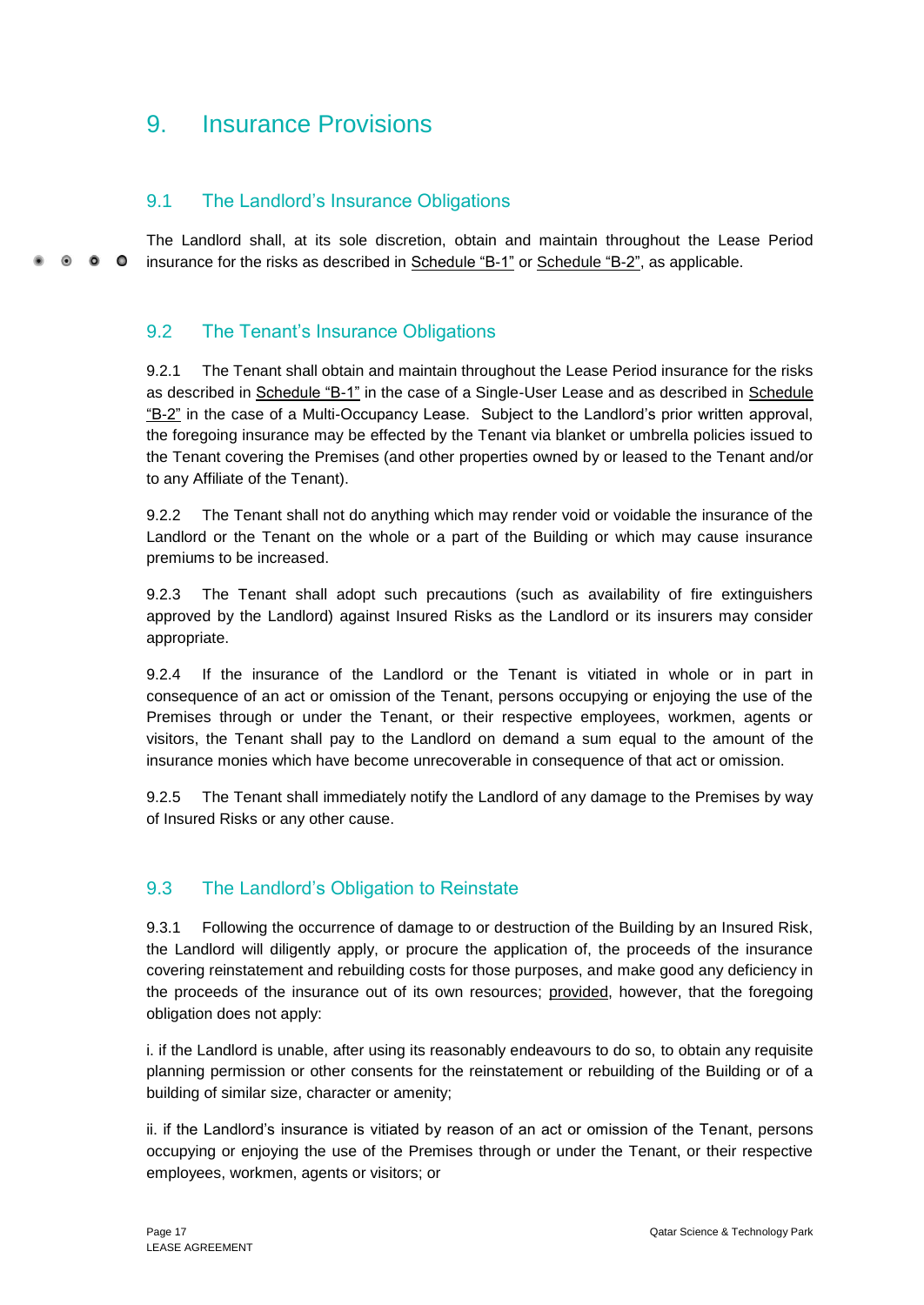iii. if the Tenant obstructs the Landlord's receipt of the proceeds of the insurance covering reinstatement and rebuilding costs.

9.3.2 Where the Building is substantially damaged or destroyed, the Tenant may not object to the reinstatement or rebuilding of the Building in a form which is not identical to the Building immediately before the damage or destruction occurred if the Building as reinstated or rebuilt is of equivalent or better standard, and affords amenities which are not inferior to or deficient from those enjoyed by the Tenant before the occurrence of the damage or destruction.

9.3.3 Following the occurrence of damage to or destruction of the Building by any cause other than an Insured Risk, the Landlord may elect, but is under no obligation, to reinstate or rebuild the Building out of its own resources.

# <span id="page-24-0"></span>9.4 Suspension of Total Fees

 $\bullet$   $\bullet$   $\bullet$ 

9.4.1 If the Building or any part of it is at any time during the Lease Period so damaged by an Insured Risk as to render the Premises or any part of them unfit for occupation, use or enjoyment, the Total Fees, or a fair proportion of the Total Fees according to the nature and extent of the damage sustained, is to be suspended and cease to be payable until the Premises (excluding fitting out works and replacement of contents) have been reinstated and made fit for occupation, use and enjoyment or, if earlier, this Lease Agreement expires by its terms. The foregoing provision shall not apply in the event that the circumstances of Clause 9.3.1 ii. or iii. above apply.

9.4.2 If the Building or any part of it is at any time during the Lease Period so damaged by any cause other than an Insured Risk as to render the Premises or any part of them unfit for occupation, use or enjoyment, the Total Fees, or a fair proportion of the Total Fees according to the nature and extent of the damage sustained, is to be suspended and cease to be payable until the Premises (excluding fitting out works and replacement of contents) have been reinstated and made fit for occupation, use and enjoyment.

9.4.3 Under the circumstances of either Clauses 9.4.1 or 9.4.2, this Lease Agreement shall not be deemed extended by the period of time equalling the amount of time that the Premises were unfit for the Tenant's use and occupation.

# <span id="page-24-1"></span>9.5 Option to Terminate

9.5.1 If the Building or a substantial part of it (whether or not directly affecting the Premises) is destroyed or damaged by an Insured Risk or any other cause so as to make continued use of the Premises impracticable, the Landlord may terminate this Lease Agreement by giving the Tenant notice to that effect at any time within one (1) year after the occurrence of the damage.

9.5.2 If for any reason beyond the reasonable control of the Landlord it proves impossible to commence rebuilding or reinstatement of the Building within one (1) year after the occurrence of damage by an Insured Risk or any other cause, the Landlord may terminate this Lease Agreement by giving to the Tenant notice to that effect.

9.5.3 If the rebuilding or reinstatement of the Building has not been commenced within two (2) years after the occurrence of the damage by an Insured Risk or any other cause, this Lease Agreement shall terminate.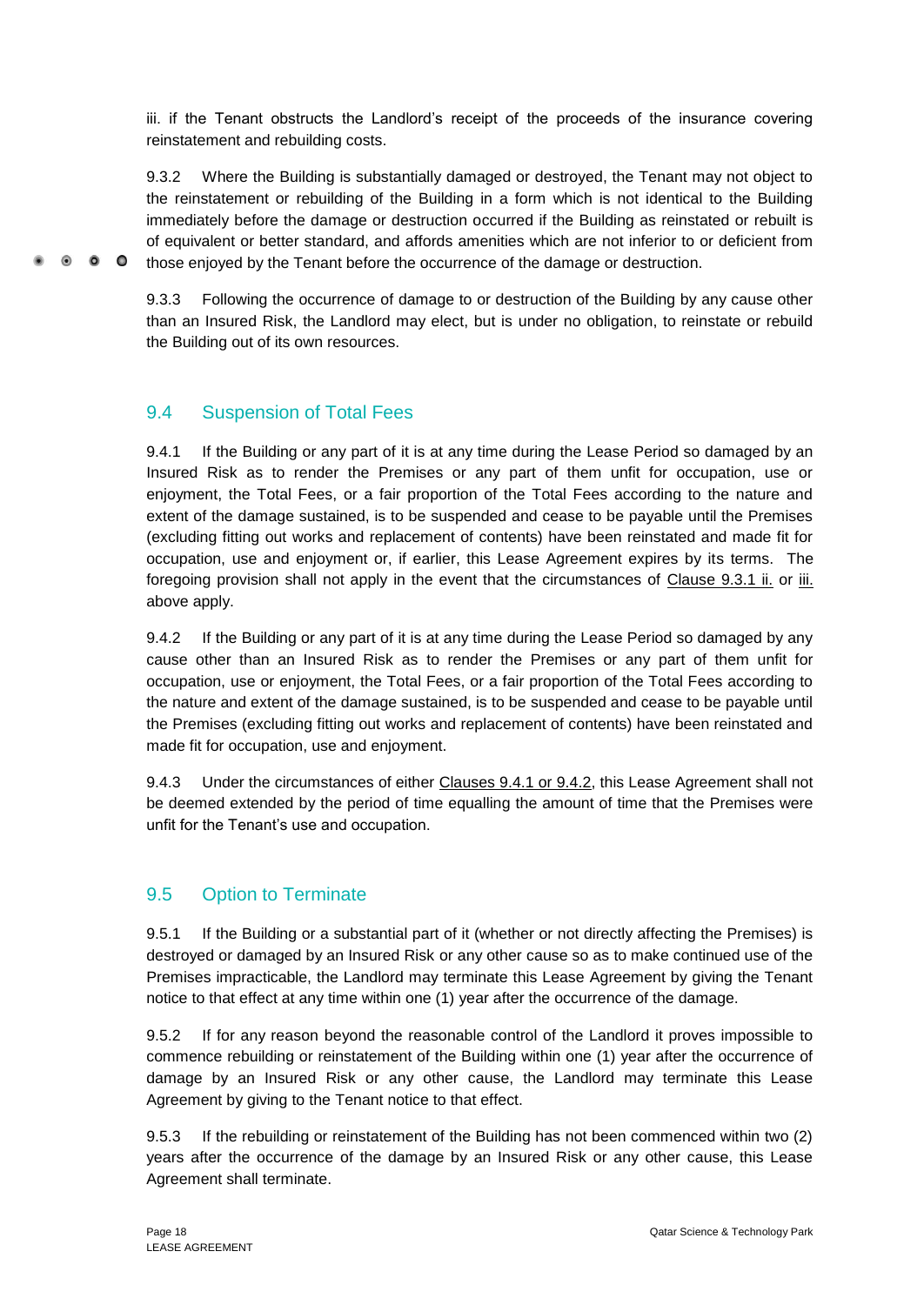9.5.4 The termination of this Lease Agreement under this Clause 9.5 shall not affect any liability which has accrued at any time before the time of termination.

# <span id="page-25-0"></span>9.6 Retention of Insurance Proceeds

On the termination of this Lease Agreement under Clause 9.5 above, the Landlord may retain for  $0<sub>0</sub>$ its exclusive benefit the proceeds of the insurance (whether such insurance is provided for in Schedule "B-1" or Schedule "B-2" but excluding insurance proceeds from insurance purchased directly by the Tenant and relating solely to the property of the Tenant in the Premises) without obligation to rebuild or reinstate the Building.

# <span id="page-25-1"></span>10. General Provisions

# <span id="page-25-2"></span>10.1 Adjoining Property

10.1.1 The Landlord may deal as it thinks fit with other property adjoining or nearby the Premises belonging to the Landlord, and may erect or permit to be erected on such property any buildings or other structures.

10.1.2 The Landlord may at all times, without obtaining any consent from the Tenant, alter, reconstruct or modify in any way whatsoever, or change the use of, the Common Areas so long as proper means of access to and egress from the Premises are afforded and essential services are maintained at all times.

# <span id="page-25-3"></span>10.2 Rental Policy

The Landlord may in its sole discretion determine the rental rates of different premises within the QSTP Free Zone. Such rental rates may vary from one premises to the other due to various factors such as the location, the size of the building, the type of the activity or mutual interests between the Landlord and the tenants.

# <span id="page-25-4"></span>10.3 Obligations in Schedules

The Landlord and the Tenant mutually covenant to observe and perform their respective obligations and the conditions set forth in Schedule "B-1" or Schedule "B-2", as applicable. All schedules to this Lease Agreement are attached to, made a part of, and incorporated in this Lease Agreement for all purposes as if fully set forth herein.

# <span id="page-25-5"></span>10.4 Building Improvement

The Landlord shall have the right from time to time, for the purpose of the development and overall interest of the Building to improve, extend or in any manner whatsoever alter or deal with the Building and make any modification or changes provided that in exercising such right the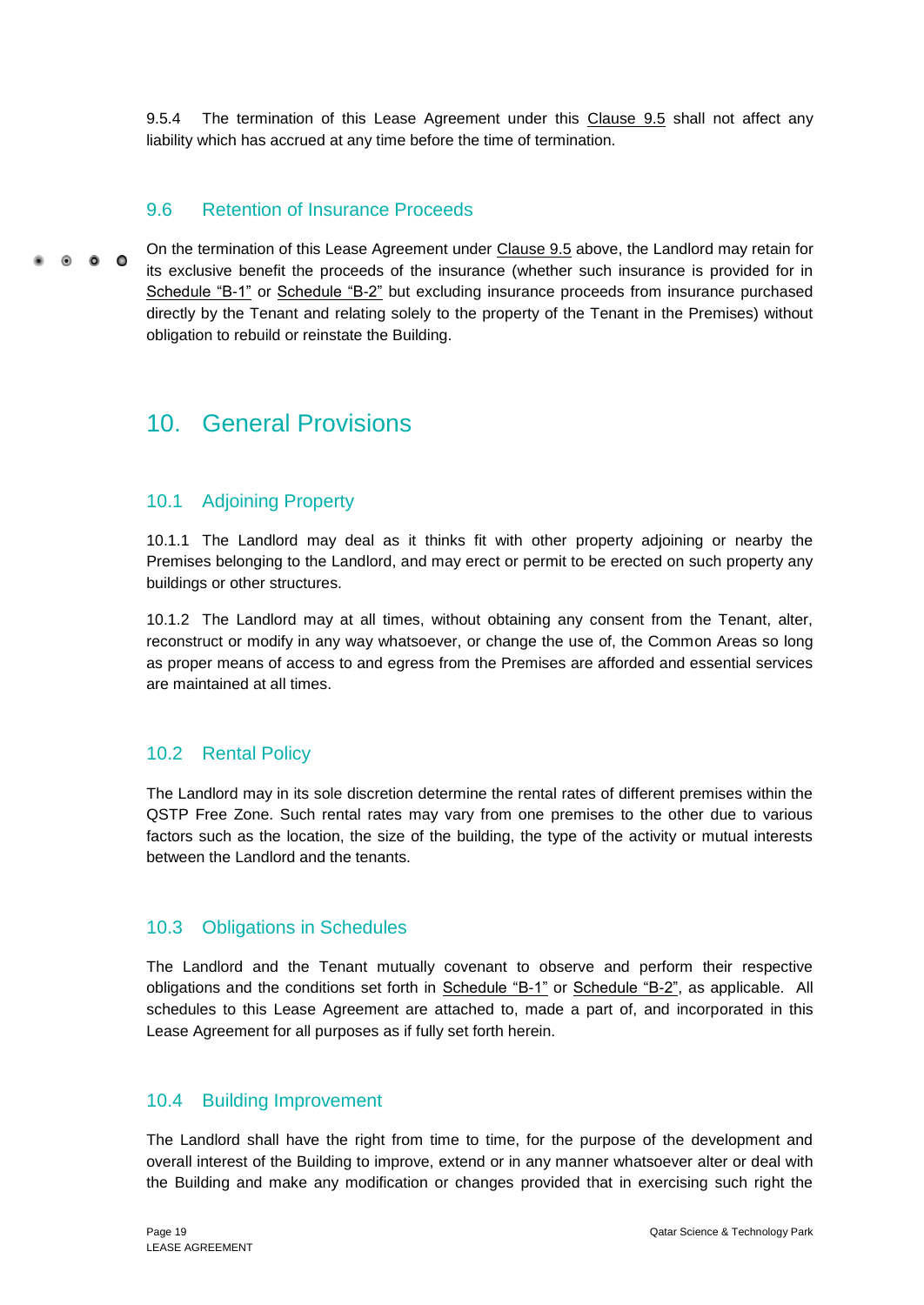Landlord will endeavour to cause as little inconvenience to the Tenant as is practicable in the circumstances.

# <span id="page-26-0"></span>10.5 Competition

 $\bullet$   $\bullet$ 

Nothing within this Lease Agreement or in any of the negotiations leading up to this Lease Agreement is to be construed as an undertaking or promise by the Landlord to restrict in any way the letting of any other building or premises of the Landlord to direct or indirect competitors of the Tenant.

# <span id="page-26-1"></span>10.6 Arbitration of Disputes Between Tenants

If any dispute or disagreement at any time arises between the Tenant and the other tenants and occupiers of the Building or any adjoining or neighbouring property belonging to the Landlord relating to the Conducting Media serving, or easements or rights affecting, the Premises, the Building or any adjoining or neighbouring property, the dispute or disagreement is to be determined by the Landlord by which determination the Tenant shall be bound.

# <span id="page-26-2"></span>10.7 Landlord and Tenant Indemnification

10.7.1 Each Party indemnifies and shall keep the other Party indemnified against liability of the indemnified Party to third parties by reason of breach by the indemnifying Party of the indemnifying Party's obligations in this Lease Agreement, except to the extent caused by the gross negligence or wilful misconduct of the indemnified Party.

10.7.2 Where any personal injury, death or loss of or damage to property is the result of the joint negligence or wilful misconduct of the Landlord and the Tenant, the indemnifying Party's duty of indemnification shall be in proportion to its allocable share of such joint negligence or wilful misconduct. Neither Party shall, under any circumstances, be liable to the other Party for any loss of profit, or other incidental, consequential or indirect costs or damages, or special or punitive damages of any kind whatsoever.

# <span id="page-26-3"></span>10.8 Exemption From Liability in Respect of Services

The Landlord shall not be liable to the Tenant for any loss, damage or inconvenience, which may be caused by reason of:

10.8.1 Reasonable, temporary interruption of services during periods of inspection, maintenance or repair; or

10.8.2 Breakdown of or defect in any plant and machinery, services or Conducting Media in the Premises, the Building or any neighbouring or adjoining property; or

10.8.3 Events beyond the reasonable control of the Landlord.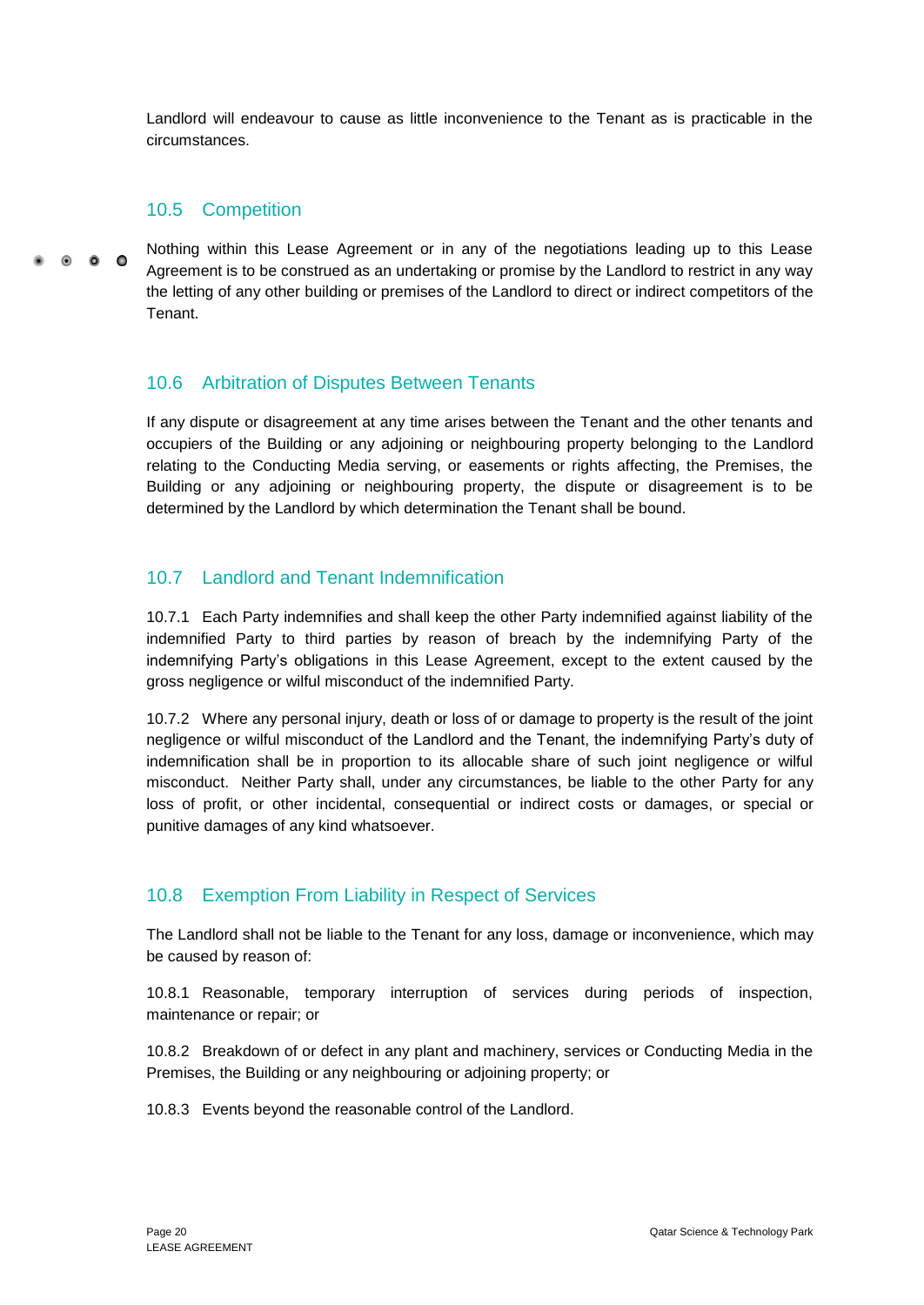# <span id="page-27-0"></span>10.9 Compensation for Disturbance

The Tenant is not entitled to terminate this Lease Agreement, quit the Premises or to claim from the Landlord any compensation for disturbance unless and to the extent that any statutory right to compensation precludes the operation of this provision.

#### $\bullet$   $\bullet$   $\bullet$ 10.10 Removal of Tenant's Property

<span id="page-27-1"></span>10.10.1 If, after the Tenant has vacated the Premises following the Expiry Date or earlier termination of this Lease Agreement, any property of the Tenant remains in the Premises and the Tenant fails to remove it within thirty (30) days after being requested in writing by the Landlord so to do, such property shall become the property of the Landlord without the necessity of payment to the Tenant therefor.

10.10.2 The Tenant indemnifies and shall keep indemnified the Landlord against any liability incurred by it to any third party whose property has been sold by the Landlord in the bona fide mistaken belief (which is to be presumed unless the contrary be proved) that it belonged to the Tenant and was liable to be dealt with as such under Clause 10.10.1.

# <span id="page-27-2"></span>10.11 Parking

During the Lease Period, the Tenant shall have the non-exclusive use in common with the Landlord, other tenants of the Building, their guests and invitees, of the non-reserved common automobile parking spaces, driveways, and footways, subject to rules and regulations for the use thereof as prescribed from time to time by the Landlord. The Landlord reserves the right to designate parking areas within the Building or in reasonable proximity thereto, for the Tenant and the Tenant's agents and employees.

# <span id="page-27-3"></span>10.12 Notices

Any notice, communication or demand to be given or made by or to the Landlord or the Tenant under this Lease Agreement shall be in writing and shall be delivered personally or sent by courier or by fax, to the Party due to receive such notice at its address set out in Lease Details (or such other address as either Party may advise the other in writing). Any such notice, communication or demand given or made in case of hand delivery shall be deemed to have been received upon written acknowledgement of delivery made by or on behalf of the Party to whom the notice was addressed or when left at the address set out in the Lease Details (or as either Party may notify the other in writing), or in the case of a courier upon written acknowledgement of delivery made by or on behalf of the Party to whom the notice was addressed, or in the case of a fax transmission upon receipt of a valid transmission report.

# <span id="page-27-4"></span>10.13 Waiver

No waiver of any default of the Landlord or the Tenant hereunder shall be implied from any omission to take any action on account of such default if such default persists or is repeated, and no express waiver shall affect any default other than the default specified in the express waiver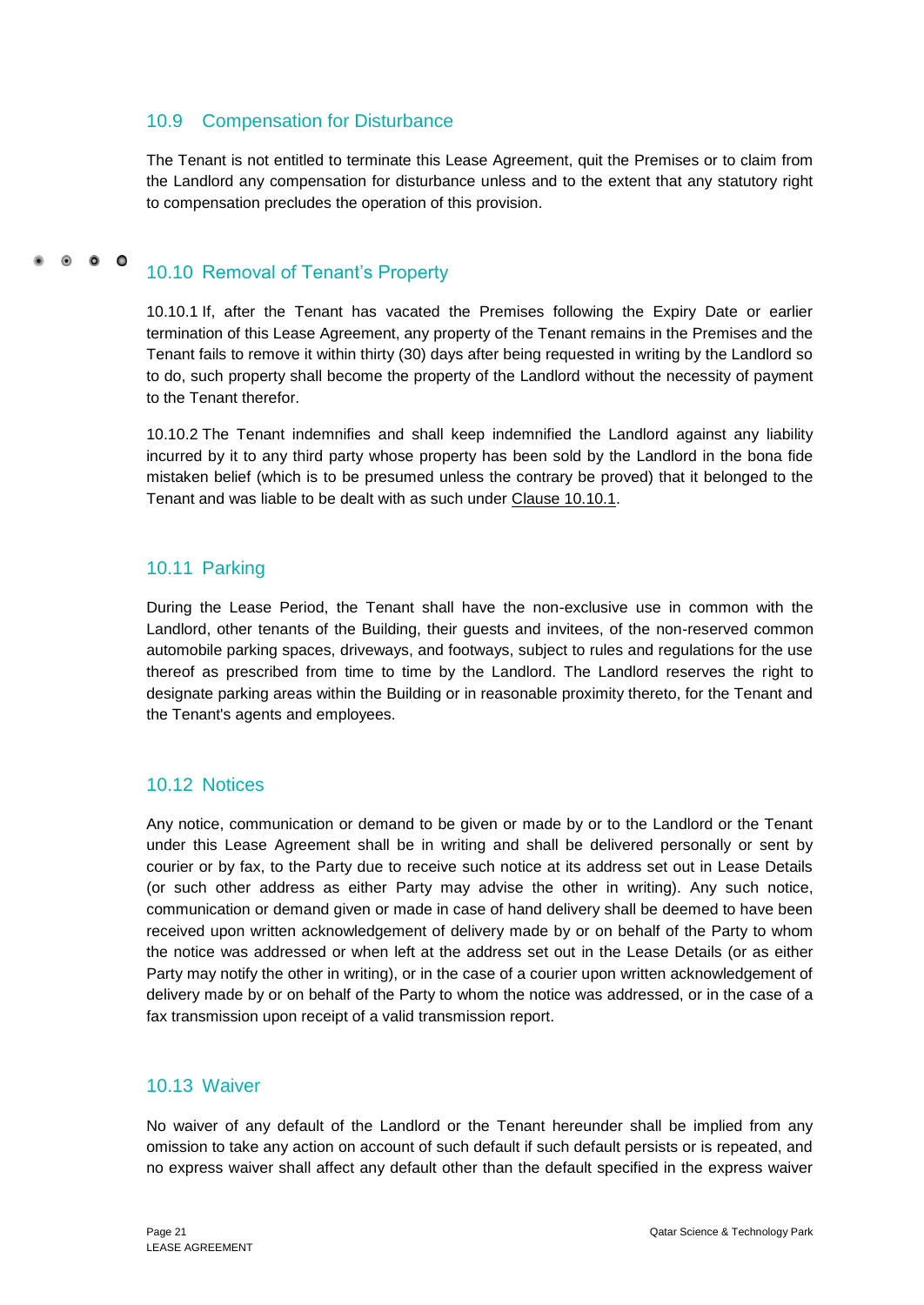and that only for the time and to the extent therein stated. One or more waivers by the Landlord or the Tenant shall not be construed as a waiver of a subsequent breach of the same covenant, term or condition. The Landlord's acceptance of any sums due hereunder shall not constitute a waiver of any default of the Tenant.

#### 10.14 Successors  $\circ$   $\circ$   $\circ$

<span id="page-28-0"></span>The provisions of this Lease Agreement shall extend to and be binding upon the Landlord and the Tenant and their respective legal representatives, successors and permitted assigns.

# <span id="page-28-1"></span>10.15 Consent

Unless expressly provided for to the contrary, the consent of the Landlord may be granted or withheld in its sole discretion in any case in which Landlord's consent is required or desirable under this Lease Agreement.

# <span id="page-28-2"></span>10.16 Good Faith and Fair Dealing; Survival

The Landlord and the Tenant have the duty to perform their obligations and enforce their rights under this Lease Agreement in good faith, and shall deal fairly with each other in all respects hereunder. Any expiration or termination of this Lease Agreement shall be without prejudice to any rights, remedies, obligations, and liabilities which may have accrued to either the Landlord or the Tenant at that time pursuant to this Lease Agreement.

# <span id="page-28-3"></span>10.17 Governing Law

This Lease Agreement shall be governed by and construed in accordance with the laws and regulations in force from time to time in the QSTP Free Zone and in the State of Qatar.

# <span id="page-28-4"></span>10.18 Arbitration

10.18.1 Any dispute or difference between the Parties arising out of or in connection with this Lease Agreement shall be finally settled under the Commercial Rules of Arbitration of the International Chamber of Commerce by a single arbitrator appointed by the Chairman of the Qatari Chamber of Commerce and Industry, or by a person designated by him, in accordance with such rules.

10.18.2 The arbitration shall take place in Doha, Qatar, and shall be conducted in the English language and in accordance with the commercial procedures prescribed by the International Chamber of Commerce. The costs of the arbitration shall form an issue between the Parties and be borne as provided in the arbitration award. The resulting arbitral award shall be final and binding without right of appeal, and judgment upon such award may be entered into any court having jurisdiction thereof.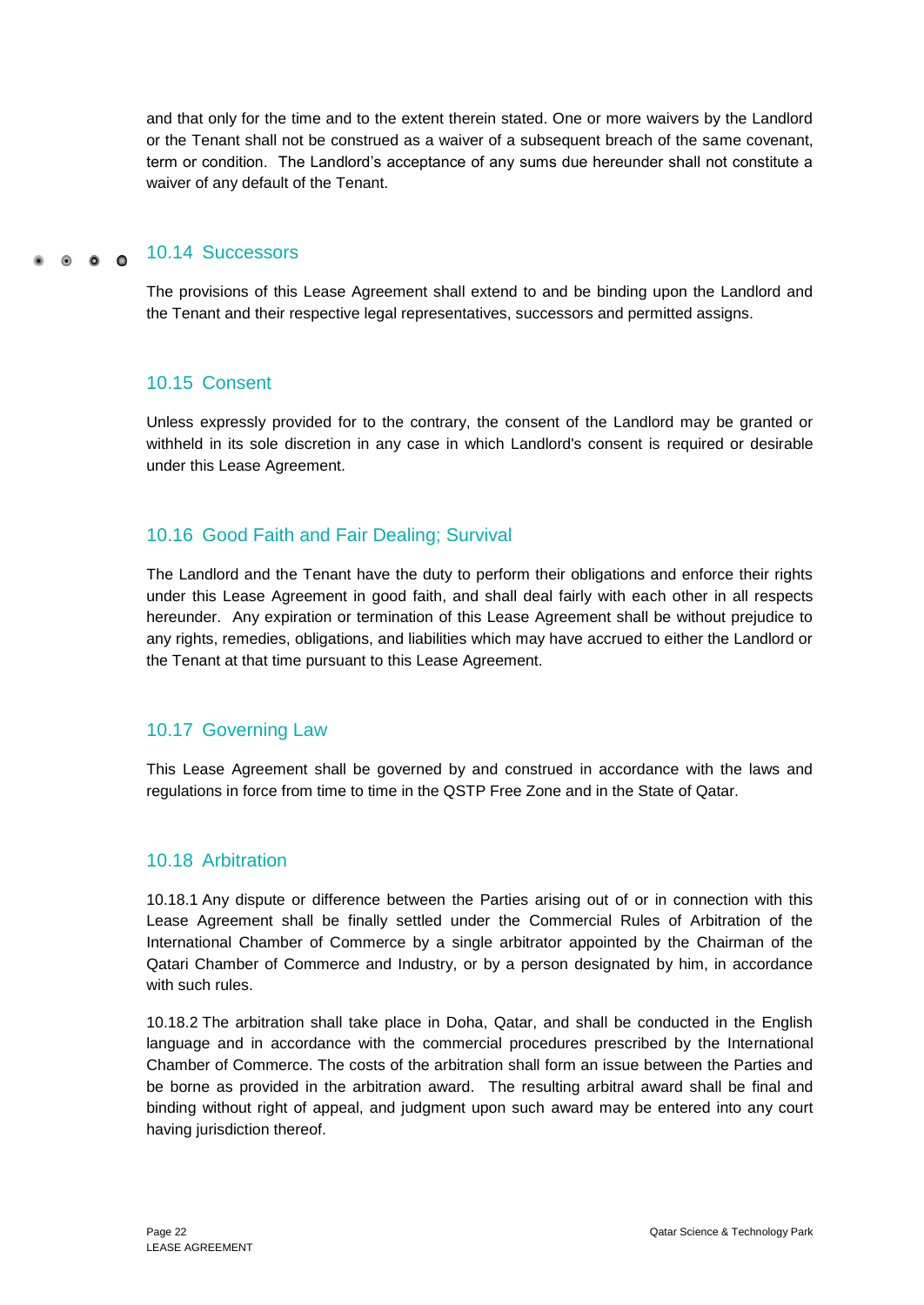# <span id="page-29-0"></span>10.19 Compliance with Law

The Tenant shall comply with all laws, orders, ordinances and other public requirements now or hereafter pertaining to the Tenant's use of the Premises. The Landlord shall comply with all laws, orders, ordinances and other public requirements now or hereafter affecting the Premises.

# <span id="page-29-1"></span>10.20 Language

This Lease Agreement has been negotiated and drafted in the English language. In the event of any dispute resolution, litigation or other formal process, the English text shall prevail over any translation and be conclusive in any questions as to the meaning or interpretation thereof.

# <span id="page-29-2"></span>10.21 Construction and Interpretation

10.21.1 Words importing the singular are to include the plural and vice versa. Section and clause headings are for ease of reference only and do not affect the interpretation of this Lease Agreement. In the event that any portion of this Lease Agreement is held to be invalid or unenforceable, the remaining provisions of this Lease Agreement shall remain in full force and effect.

10.21.2 Any law or decree or any section of any law or decree will be deemed to include reference to any modification or re-enactment thereof for the time being in force and all instruments, orders, regulations, by-laws, permissions and directions at any time made thereunder.

10.21.3 The terms "hereof" "herein" "hereby" "hereto" and similar words refer to this entire Lease Agreement and not to any particular Clause or Schedule or any other subdivision of this Lease Agreement.

10.21.4 The words "include" or "including" shall be deemed to be followed by "without limitation" or "but not limited to" whether or not they are followed by such phrases of like import.

10.21.5 All dates herein shall be construed with reference to and in accordance with the Gregorian Calendar.

# <span id="page-29-3"></span>10.22 Force Majeure

If by reason of force majeure either the Landlord or the Tenant is unable to perform any of its obligations under this Lease Agreement, including the provision of any services, by circumstances beyond the reasonable control of the affected Party, those particular obligations of the affected Party shall thereupon be suspended until such circumstances have ceased; provided, however, that the affected Party shall take all reasonable measures to mitigate the effects of the force majeure circumstances as soon as reasonably practicable. For purposes of this Lease Agreement, "force majeure" circumstances include, but are not limited to, the failure or act of any governmental authority, strikes, lockouts, hostilities, riots, civil commotions, acts of war, fires, floods, explosions, and acts of God, provided that such force majeure circumstances are beyond the control of the affected Party. This Lease Agreement will not be extended by a period of time equalling the duration of the force majeure circumstances.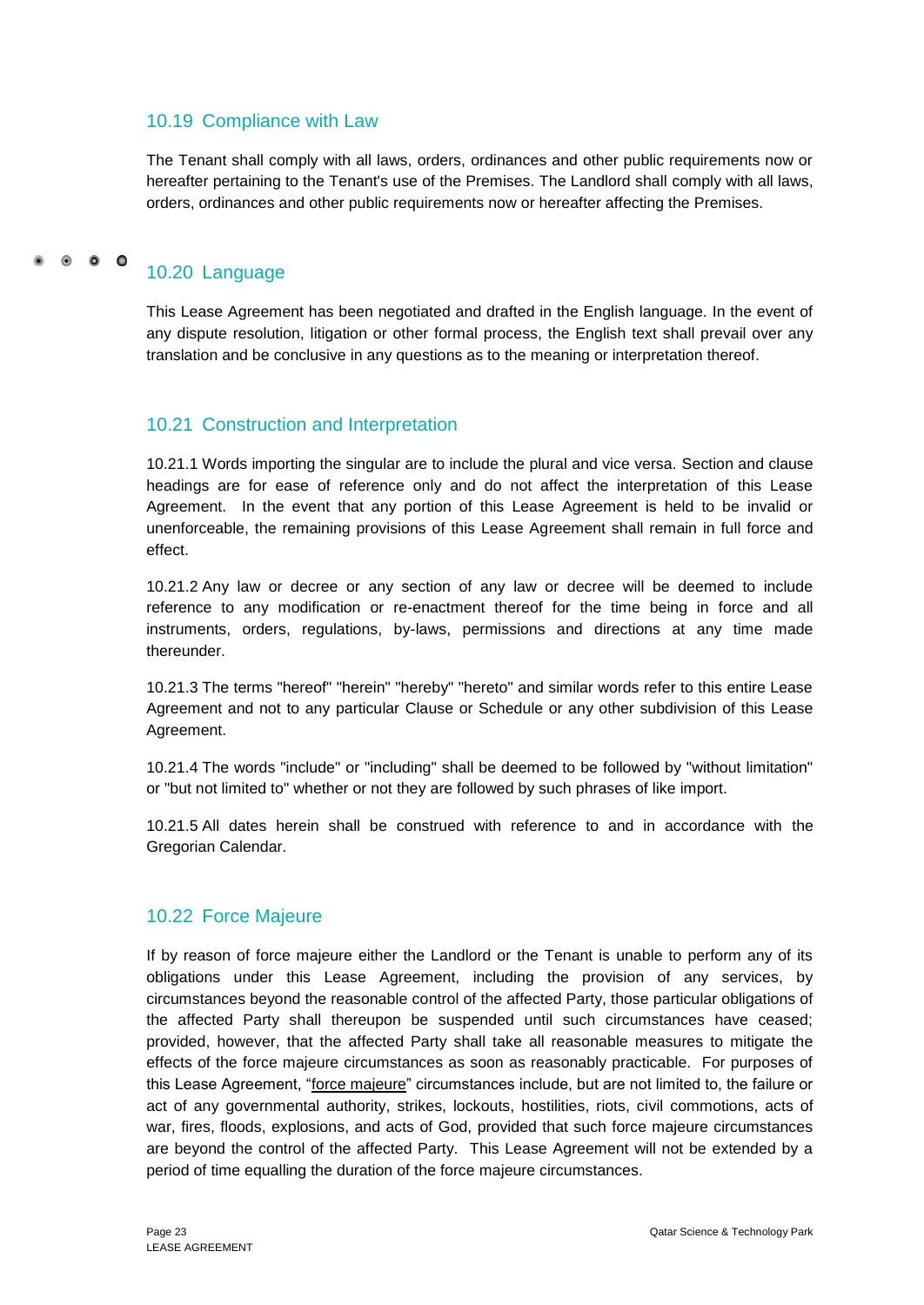# <span id="page-30-0"></span>10.23 Final Agreement

This Lease Agreement contains the complete and entire understanding between the Parties regarding the subject matter hereof and terminates and supersedes all discussions, negotiations, proposals, understandings or agreements, oral or written, on the subject matter hereof. This Lease Agreement may be modified only by a further writing that is duly executed by both Parties.

 $\circ$   $\circ$   $\circ$ 

Executed on the dates set forth below but to be effective as of the later of said dates.

### **LANDLORD:**

QATAR FOUNDATION FOR EDUCATION, SCIENCE AND COMMUNITY DEVELOPMENT

By: \_\_\_\_\_\_\_\_\_\_\_\_\_\_\_\_\_\_\_\_\_\_\_\_\_ Dr. Tidu Maini Executive Chairman Management Board Qatar Science & Technology Park

 $\_$  ,  $\_$  ,  $\_$  ,  $\_$  ,  $\_$  ,  $\_$  ,  $\_$  ,  $\_$  ,  $\_$  ,  $\_$  ,  $\_$  ,  $\_$  ,  $\_$  ,  $\_$  ,  $\_$  ,  $\_$  ,  $\_$  ,  $\_$  ,  $\_$  ,  $\_$  ,  $\_$  ,  $\_$  ,  $\_$  ,  $\_$  ,  $\_$  ,  $\_$  ,  $\_$  ,  $\_$  ,  $\_$  ,  $\_$  ,  $\_$  ,  $\_$  ,  $\_$  ,  $\_$  ,  $\_$  ,  $\_$  ,  $\_$  ,

Date: \_\_\_\_\_\_\_\_\_\_\_\_\_\_\_\_\_\_\_\_\_\_\_\_\_

### **TENANT:**

| By:                  |  |  |  |
|----------------------|--|--|--|
| <b>Printed Name:</b> |  |  |  |
| Title:               |  |  |  |
| Date:                |  |  |  |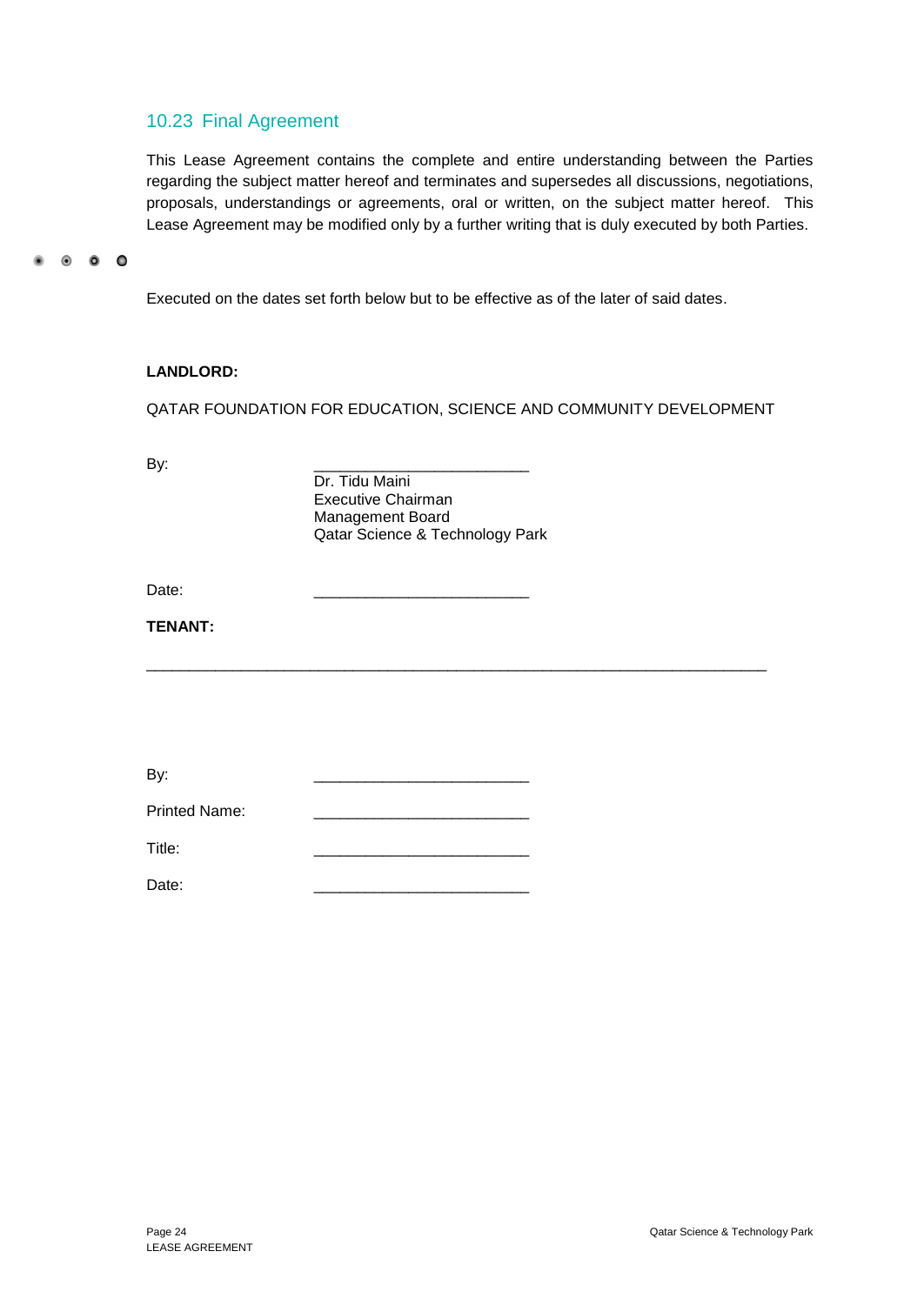### **Schedules**

- "A-1" Premises Diagram and Description
- "A-2" Building Site Diagram
- "A-3" Site Diagram
- "B-1" Service Charge (Single-User)  $\begin{array}{ccccccccccccccccc} \bullet & \circ & \circ & \circ & \circ & \circ \end{array}$ 
	- "B-2" Service Charge (Multi-Occupancy)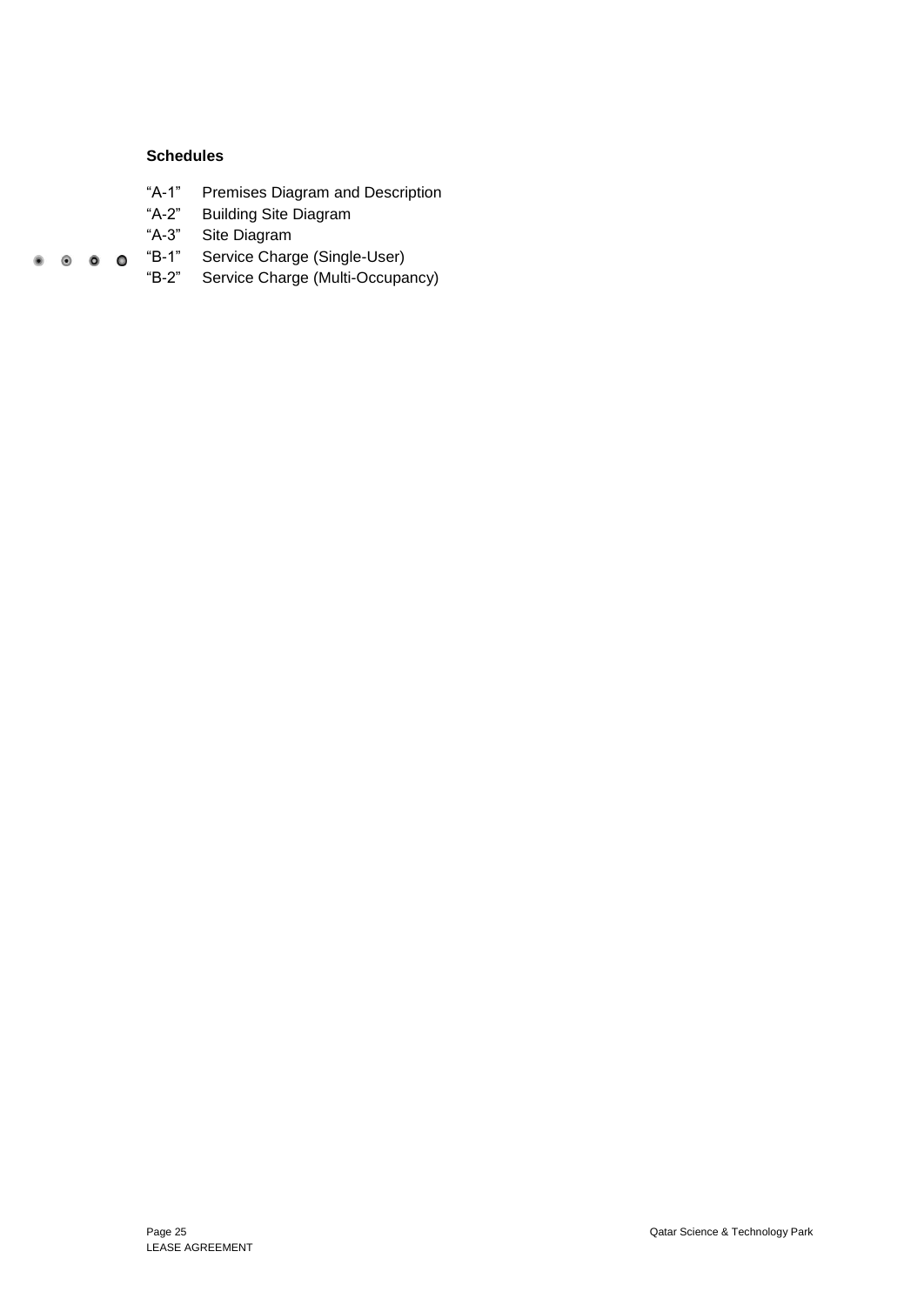# <span id="page-32-0"></span>Schedule "A-1" - Premises Diagram and Description

# STANDARD FF&E IN PREMISES

 $\begin{array}{ccccccccccccccccc} \circ & \circ & \circ & \circ & \circ & \circ \end{array}$ 

ADDITIONAL NON-STANDARD FURNITURE AND EQUIPMENT IN PREMISES, IF ANY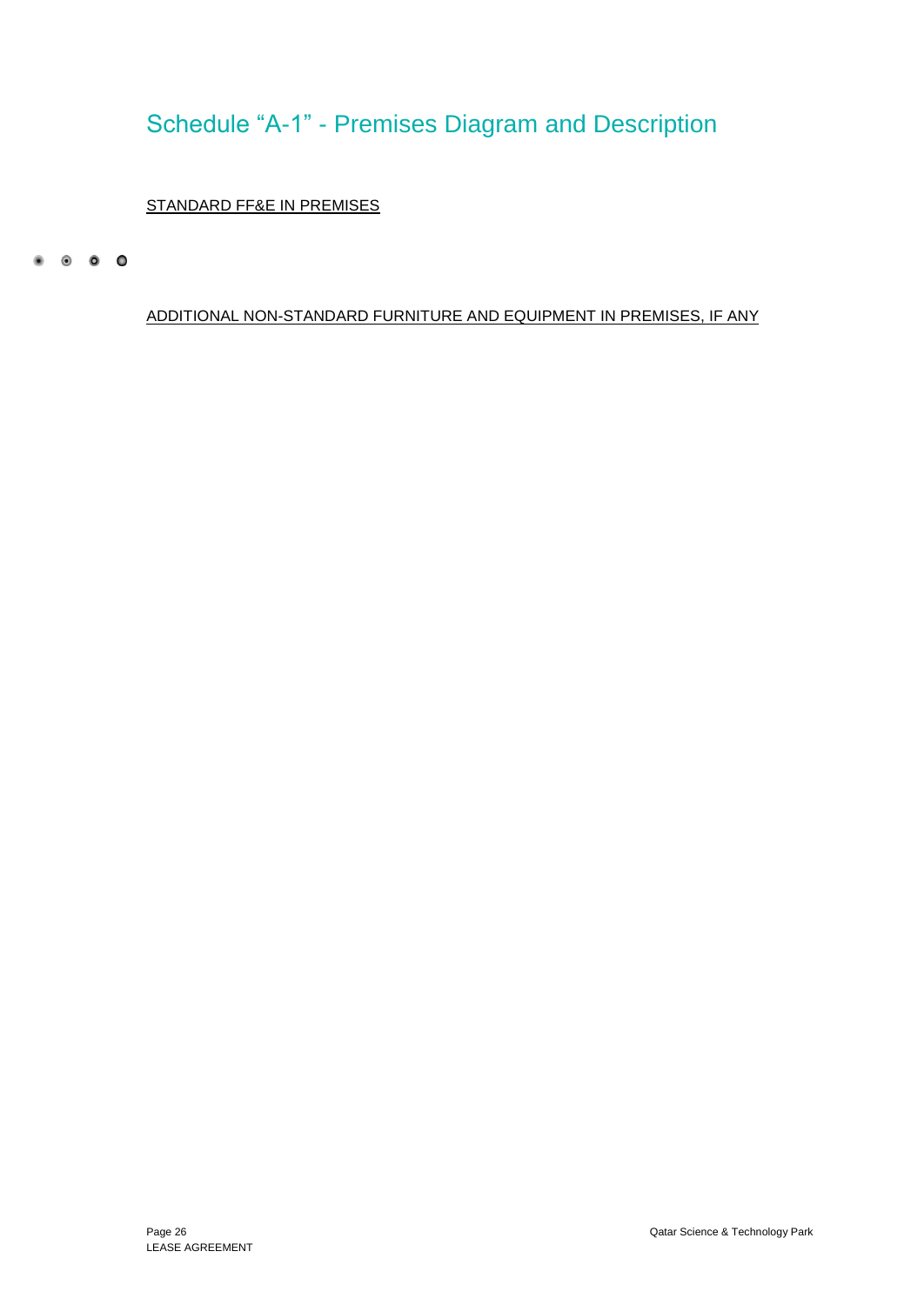# <span id="page-33-0"></span>Schedule "A-2" - Building Site Diagram

 $\begin{array}{ccccccccccccccccc} \bullet & \circ & \circ & \circ & \circ & \circ \end{array}$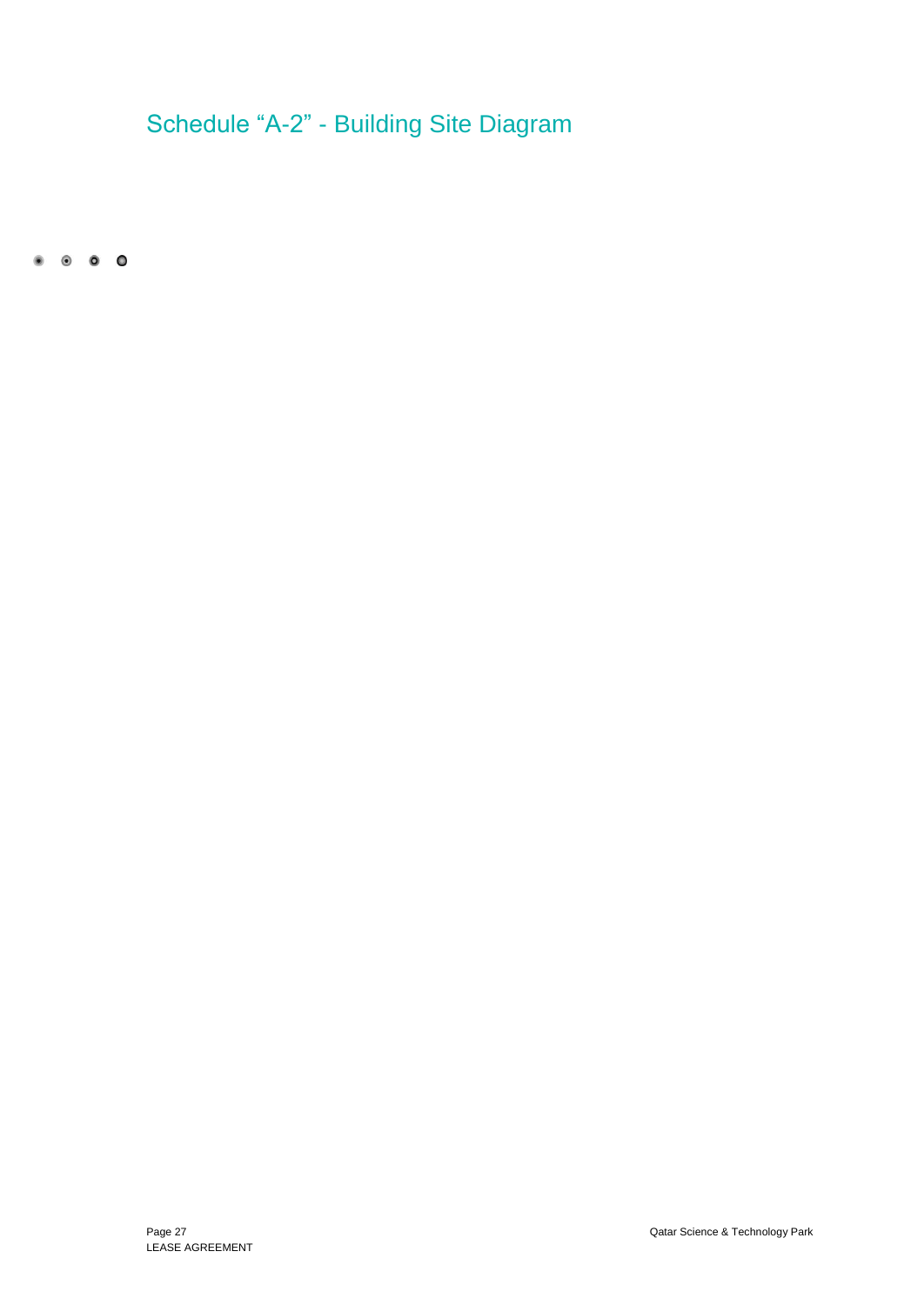# <span id="page-34-0"></span>Schedule "A-3" – Site Diagram

 $\begin{matrix} 0 & 0 & 0 & 0 \end{matrix}$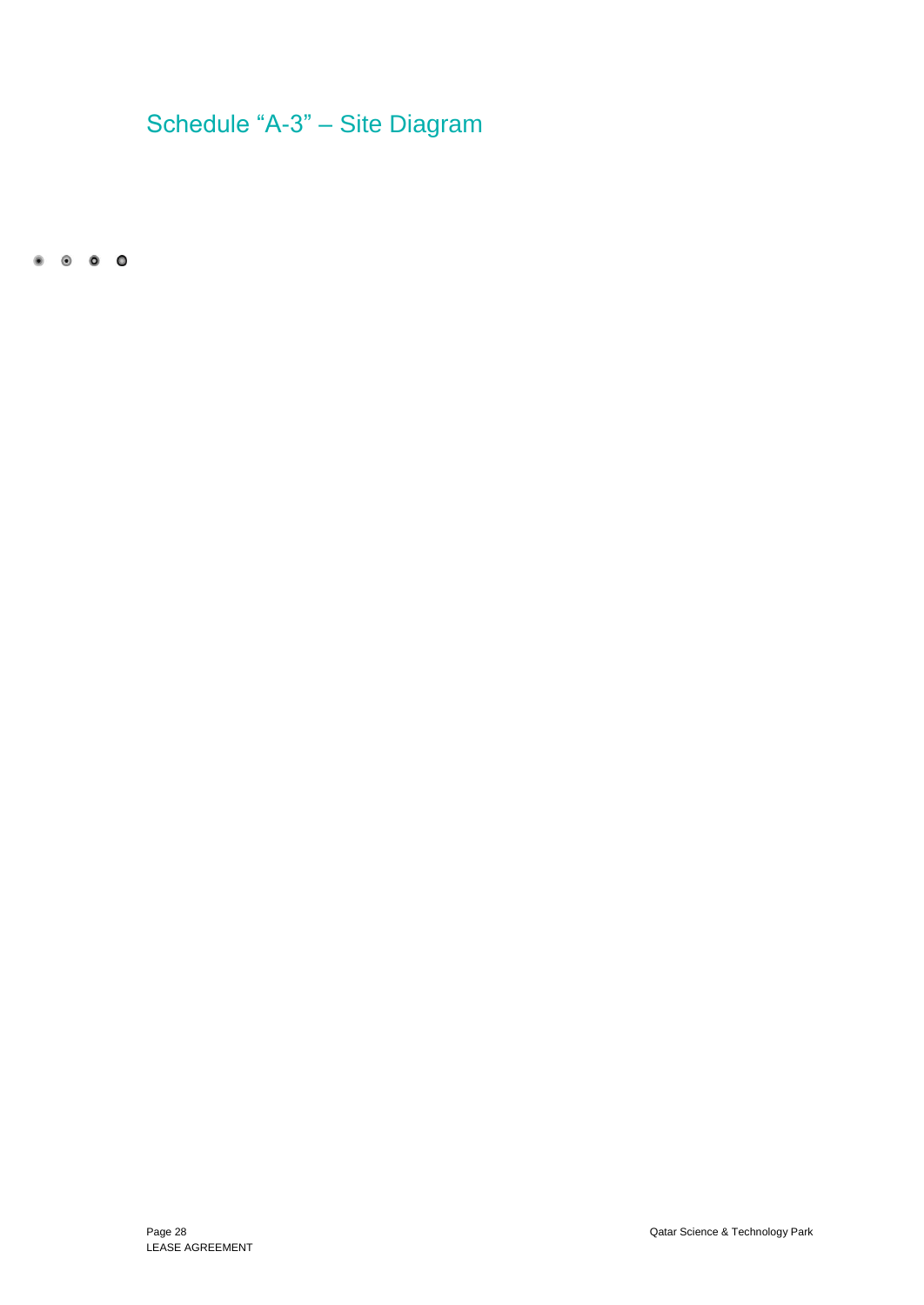# <span id="page-35-0"></span>Schedule "B-1" - Service Charge (Single-User)

# **1. Definitions**

The following terms shall have the meanings ascribed to them below:

**Due Proportion**: means in relation to the Total Site Service Charge the proportion which is  $\bullet$   $\bullet$   $\bullet$ attributable to the Building Site, such proportion to be calculated on the basis of the total square meters of the Building Site as compared to the total square meters of the developed portion of the Site; provided, however, that if such calculation is inappropriate having regard to the expenditure, or item of expenditure, incurred or the Building Site within the Site which benefits from it or otherwise, the Landlord may in its discretion adopt such other method of calculation of the proportion of the expenditure to be attributed to the Building Site as is fair and reasonable under the circumstances (which may result in the whole of the expenditure being attributed to the Building Site).

> **Insurance**: means insurance in and for such amounts, on such terms and with such an insurer that is in all ways satisfactory to the Landlord for the following risks and such other risks as the Landlord may otherwise determine from time to time, but in each case that the Landlord elects to maintain from time to time in its sole discretion:

(a) all risks insurance to cover the Building (excluding the property of the Tenant in the Building) at the full cost of rebuilding (taking into consideration the effects of inflation), including cover for (i) three (3) years' loss of rent, (ii) such professional fees as may be incurred in connection with rebuilding or reinstatement of the Building and (iii) the cost of demolition, shoring up and site clearance work;

(b) third party and public liability insurance regarding the Building Site;

(c) where the Landlord or the Landlord's agents or contractors carry out any construction work on the Building, contractor's all risk insurance and workers' compensation insurance in compliance with statutory and regulatory requirements;

(d) insurance of the Landlord against employers' liability risks in respect of the Building;

(e) engineering insurances for elevators, boilers, air conditioning, plant, lightning conductor equipment, and all other electrical or mechanical equipment and apparatus in the Building to the extent such items are owned by the Landlord;

(f) such insurances other than in respect of property risks as the Landlord may reasonably effect in respect of or incidental to the Building, its operation and management; and

(g) valuation of the Building for insurance purposes.

As required by the Landlord, such insurance shall be in the name of the Landlord, or the joint name of the Landlord and the Tenant, and shall expressly provide for payment of sums thereunder to the Landlord in case of damage or destruction to the Building or any portion thereof.

**Service Charge**: means the sum of:

(a) the Due Proportion of the Total Site Service Charge;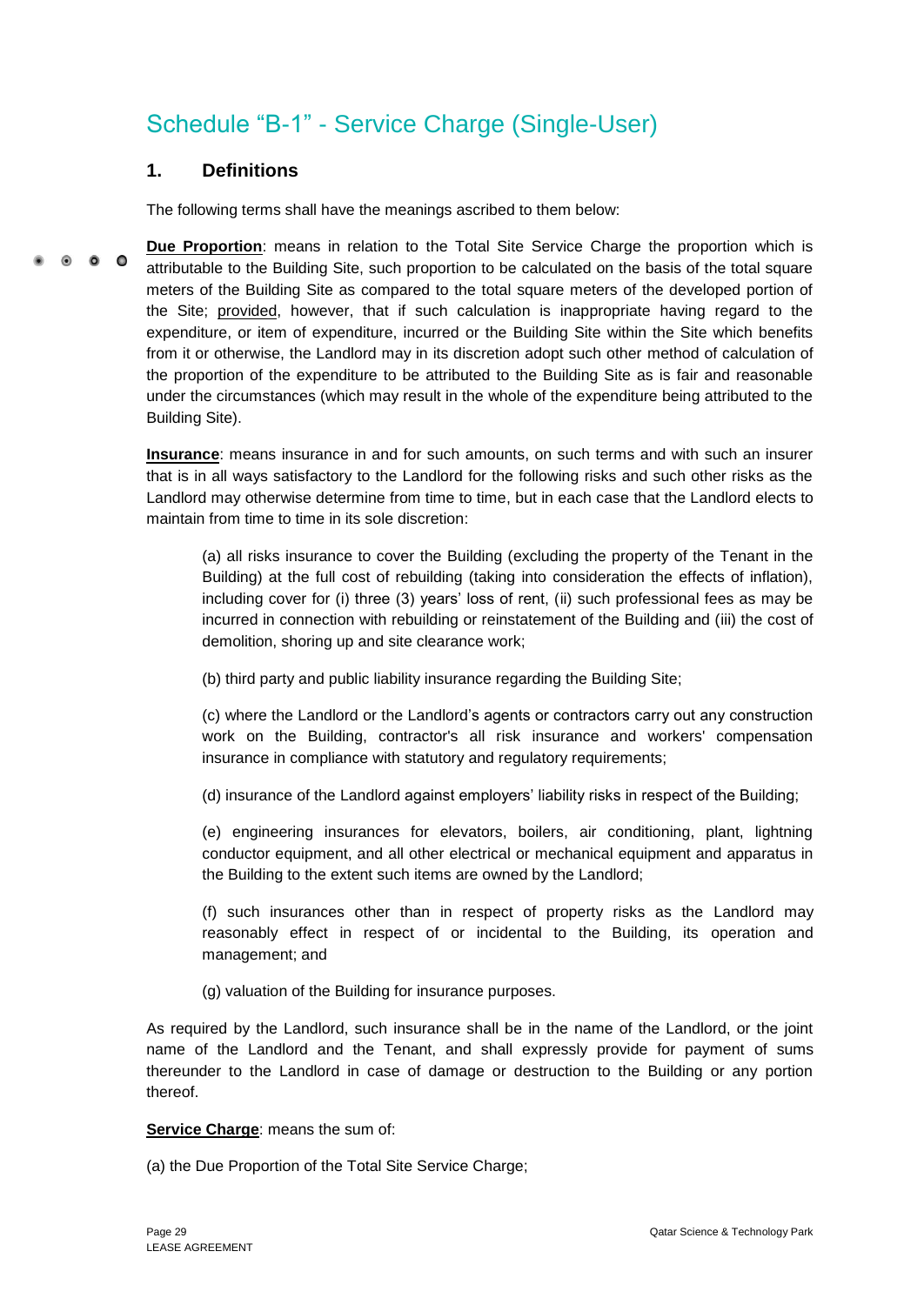(b) the cost of the utilities provided by the utility provider to the Landlord on behalf of the Tenant for which there is metering available; and

(c) the cost to the Landlord of (i) maintaining the Insurance throughout the Lease Period and (ii) defraying the costs and expenses relating and incidental to the Insurance including, without limitation, fees related to certain outsourced or shared services.

**Site Services**: means those services with respect to the Site in its entirety that the Landlord  $\bullet$   $\bullet$   $\bullet$ elects to provide from time to time in its sole discretion (provided, however, that any of said services that the Landlord elects to provide shall at all times be for the benefit of the QSTP Free Zone), including, without limitation, utilities, services related to infrastructure, repair and maintenance of roads, signage, landscaping, security and access control, and third party, public liability and other insurance.

> **Total Site Service Charge**: means the cost to the Landlord of (a) providing the Site Services to the Site and (b) defraying the costs and expenses relating and incidental to such services including, without limitation, fees related to certain outsourced or shared services such as finance, IT, human resources and catering/procurement.

# **2. The Landlord's Obligation to Provide Site Services**

Subject to the payment of the Service Charge by the Tenant in the manner and at the times required under the Lease Agreement, including this Schedule "B-1", the Landlord will provide the Site Services. In the event that Landlord elects to provide a certain Site Service, the Landlord is not liable to the Tenant for failure to provide said Site Service to the extent that the Landlord is prevented from doing so by Insured Risks and other such perils, accidents, strikes, lockouts of workmen or other cause beyond the Landlord's reasonable control. The Landlord is not under any obligation to continue the provision of any Site Services and may in its absolute discretion vary, extend, alter or add to such Site Services if the Landlord considers that by doing so the amenities to the Site may be improved and/or the management of the Site will be more efficiently conducted or if the Landlord's expenditure upon such Site Services (including, in particular, utilities charges) increases from year to year. In the event the Landlord elects to discontinue any of such Site Services, the Landlord shall so notify the Tenant in writing at least sixty (60) days in advance of the effective date of the discontinuance in order to permit the Tenant to secure, at the Tenant's expense, an alternate source of the discontinued Site Service. The Landlord shall not unreasonably withhold, condition or delay its consent to any proposed non-structural alterations required by the Tenant, at the Tenant's expense, to enable the Tenant to receive the discontinued Site Services from other sources. In any event, the Landlord will not discontinue any Site Services that would render the Tenant's use of the Premises impossible or impracticable without first giving the Tenant the opportunity to secure alternate sources for such Site Services.

# **3. Advance Payments**

(a) The Service Charge is to be discharged by means of advance payments to be made on the same days upon which Rent is payable under the Lease Agreement and by such additional payments as may be required under this Schedule "B-1".

(b) The amount of each advance payment is be such amount as the Landlord may reasonably determine as likely to be equal to one-fourth of the Service Charge for the one-year period commencing on the Commencement Date and for each one-year period thereafter (such oneyear periods being referred to as the "service charge periods"). Notwithstanding the foregoing, the Landlord may elect to have the service charge periods coincide with its financial year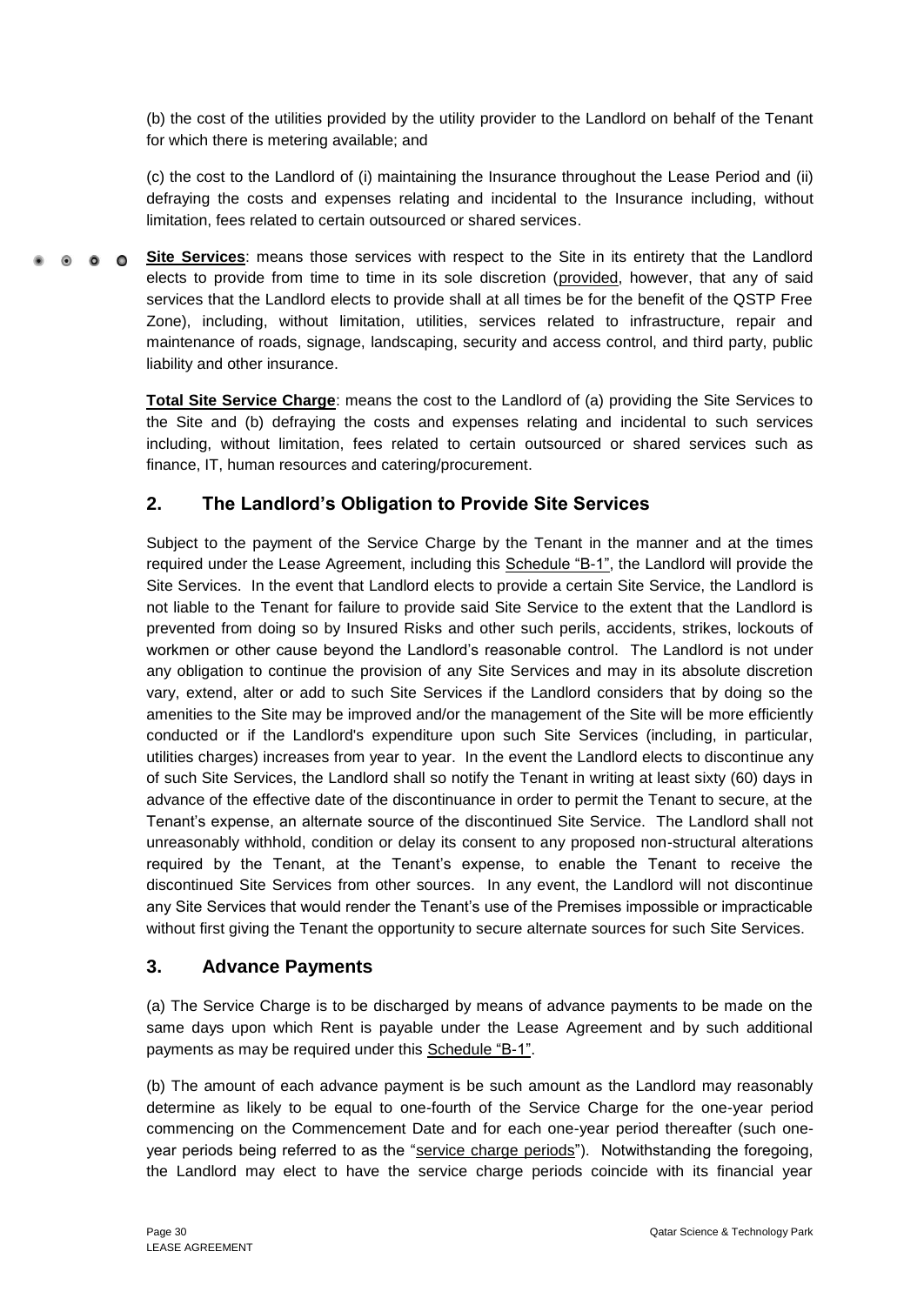(commencing July 1 and ending June 30), in which case the Landlord (in the event the Commencement Date does not coincide with the beginning of a calendar quarter) advise the Tenant of the pro rata amount of the Service Charge to pay for the portion of the calendar quarter commencing on the Commencement Date.

# **4. Service Charge Statements**

 $\bullet$   $\bullet$   $\bullet$ (a) The Landlord will as soon as may be practicable after the end of each service charge period submit to the Tenant a statement duly certified by the Landlord giving a proper summary of the actual Service Charge for the service charge period just ended.

> (b) If the Service Charge as certified is more or less than the total of the advance payments, then any sum due to or payable by the Landlord by way of adjustment in respect of the Service Charge is to be paid or allowed immediately, as the case may be.

# **5. Sinking Funds and Reserves**

(a) With a view to securing so far as may reasonably practicable that the Service Charge should be progressive and cumulative rather than irregular and that the tenants for the time being shall bear a proper part of accumulating liabilities which accrue in the future, the Landlord is entitled to include as an item of Service Charge for any service charge period an amount which the Landlord reasonably determines is appropriate to build up and maintain a sinking fund and a reserve fund in accordance with the principles of good estate management.

(b) Any such sinking fund is to be established and maintained on normal commercial principles for the renewal and replacement of lifts, plant machinery and equipment at the Site.

(c) Any such reserve fund is to be established and maintained to cover prospective and contingent costs of carrying out repairs, decoration, maintenance, and renewals and of complying with statutes, by-laws and regulations of all competent authorities and of the insurers in relation to the use, occupation and enjoyment of the Site.

# **6. Landlord Protection Provisions**

The Tenant is not entitled to object to the Service Charge (or any item comprised therein) or otherwise on any of the following grounds:

(a) the inclusion in a subsequent service charge period of any item of expenditure or liability omitted from the Service Charge for any preceding service charge period;

(b) any item of Service Charge included at a proper cost might have been provided at a lower cost;

(c) disagreement with any estimate of future expenditure for which the Landlord required to make provision as long as the Landlord has acted reasonably and in good faith and in the absence of manifest error;

(d) the manner in which the Landlord exercises its discretion in providing the Site Services so long as the Landlord acts in good faith and in accordance with the principles of good estate management; or

(e) the employment of managing agents to carry out and provide the Site Services on the Landlord's behalf.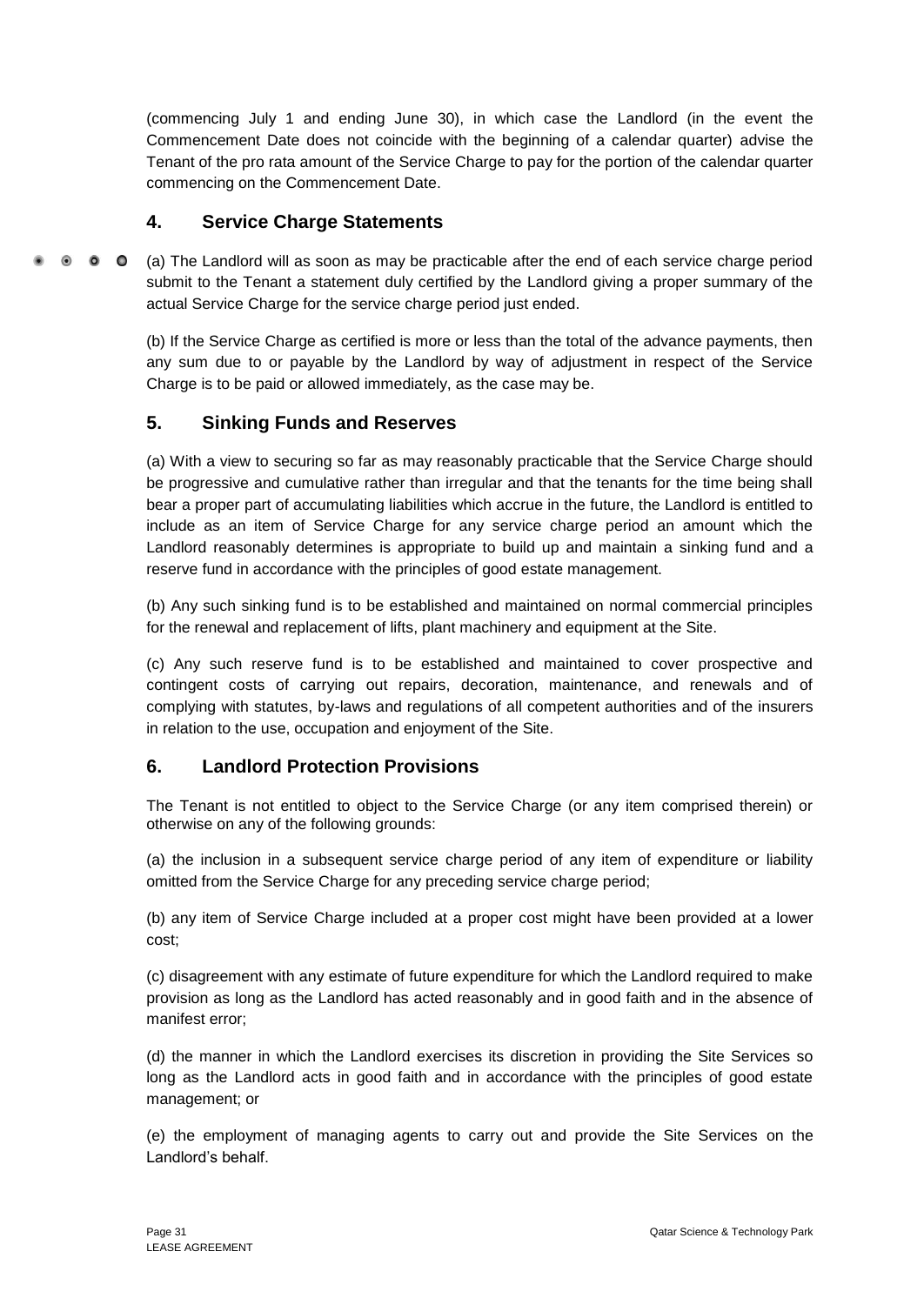# **7. Exclusion of Tenant Liabilities**

There is to be excluded from the items comprising the Service Charge any liability or expense for which the Tenant or other tenants of the Site may individually be responsible under the terms of their tenancies.

# **8. Tenant Obligations**

#### 0 0 0

As the Tenant is the sole tenant of the Building, the Tenant has agreed to undertake the contracting for and provision of certain services to the Building and the Building Site at its own cost and expense; provided, however, that such services shall be to the satisfaction of the Landlord, failing which the Landlord may directly contract for the provision of, or provide, said services and the Tenant shall be obligated to reimburse the Landlord for same. The Tenant shall provide the Landlord copies of such contracts for services (including, without limitation, insurance policies and any relevant certificates or riders) and evidence of payment thereof (including, without limitation, insurance premiums) upon request of the Landlord.

The Tenant shall provide the following services to the Building and the Building Site:

(a) HVAC:

(i) the provision during normal business hours of such heating, air conditioning and ventilation as may be appropriate in the prevailing climatic conditions;

(ii) the provision of hot and cold water to the taps in the Building and washing and toilet accessories; and

(iii) the repair, maintenance, renewal and replacement of all plant, equipment and supplies required for or in connection with heating, air conditioning and ventilation and hot and cold water.

#### (b) Other Utilities

All utilities not included within (a) above, but only to the extent that the Tenant is able to arrange with the utility providers for the Tenant to deal directly with the utility providers.

In the event that the Tenant is unable to arrange with the utility providers for the Tenant to deal directly with the utility providers and the Landlord agrees to deal directly with the utility providers on behalf of the Tenant, the Tenant shall pay an overhead charge to the Landlord in compensation for the Landlord directly arranging utilities under this subsection (b) with the utility providers, such charge to be in addition to either (i) the actual charge of the utility for the Building Site if metering is available or (ii) the Due Proportion of the actual charge of the utility in the event that metering is not available.

(c) Building Maintenance:

(i) the cleaning, lighting and maintenance of the Building;

(ii) the furnishing, carpeting and equipping and ornamentation of the Building;

(iii) refuse disposal;

(iv) the cleaning and emptying of drains serving the Building and other Conducting Media;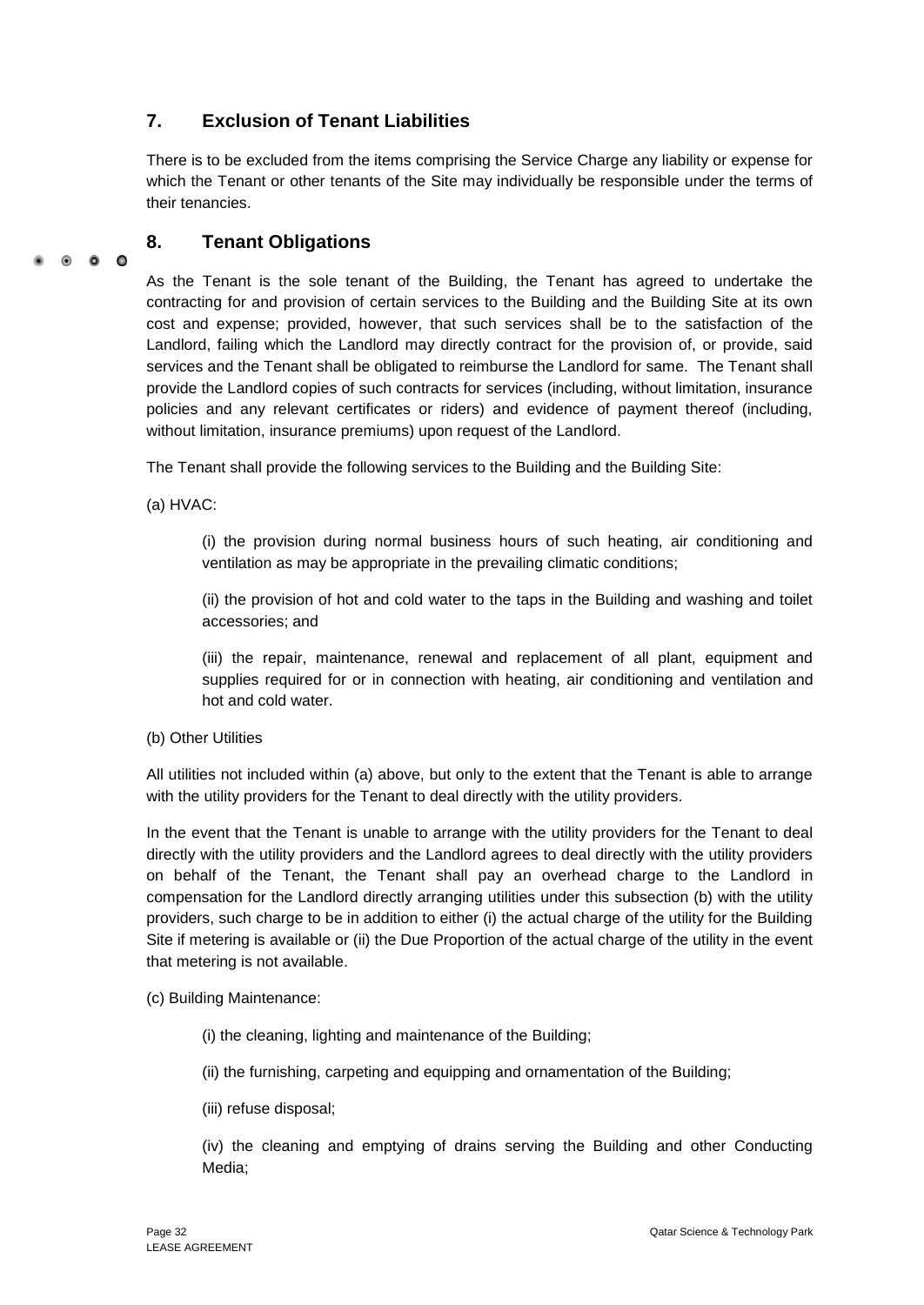(v) the cleaning of the outside of all windows in the Building; and

(vi) the provision, repair, maintenance, renewal and replacement of directional signs and information notices in the Building.

(d) Elevators, Escalators and other people-moving apparatus

(i) the operation of the elevators, escalators and other people-moving apparatus in the Building; and

(ii) the repair, maintenance, renewal and replacement of the elevators, escalators and other people-moving apparatus and of all plant and equipment for or in connection with the working and operation of the elevators, escalators and other people-moving apparatus.

### (e) Repairs and Statutory Requirements

 $\circ$   $\circ$   $\circ$ 

(i) the repair, decoration, maintenance, renewal, replacement, rebuilding, cleaning and upkeep of the structure, floors, walls, main drains, foundations, exterior and roof of the Building, the Conducting Media and other common service facilities and of plant equipment, tools and utensils serving or used in the Building;

(ii) compliance with all statutes, bylaws, regulations and the requirements of all competent authorities and of the insurers in relation to the use, occupation and enjoyment of the Building and which shall from time to time be in force; and

(iii) the operation, maintenance, repair and replacement of computer and other monitoring apparatus for the efficient operation of all services to the Building and the Building Site.

(f) Fire, Security and Public Address

The operation, maintenance and replacement of fire alarms, sprinkler systems and ancillary apparatus, fire prevention and fire fighting equipment and apparatus, fire telephone systems, security alarms apparatus and public address system in accordance with the requirements of the Civil Defense Law. The Tenant shall indemnify the Landlord from and against any and all losses, costs, claims and damages arising from the Tenant's failure to comply with the requirements of the Civil Defense Law.

(g) Insurance and Related Costs

Maintenance throughout the Lease Period of insurance in and for such amounts, on such terms and with such an insurer that is in all ways satisfactory to the Landlord for the following risks and such other risks as the Landlord may otherwise determine from time to time:

- (i) all risks insurance to cover all of the Tenant's assets contained in the Premises;
- (ii) third party liability insurance in the joint names of the Landlord and the Tenant;

(iii) where the Tenant or the Tenant's agents or contractors conducts any work on the Premises, contractor's all risks insurance and worker's compensation insurance in the joint names of the Landlord and the Tenant in compliance with statutory and regulatory requirements; and

(iv) engineering insurances for all electrical or mechanical equipment and apparatus in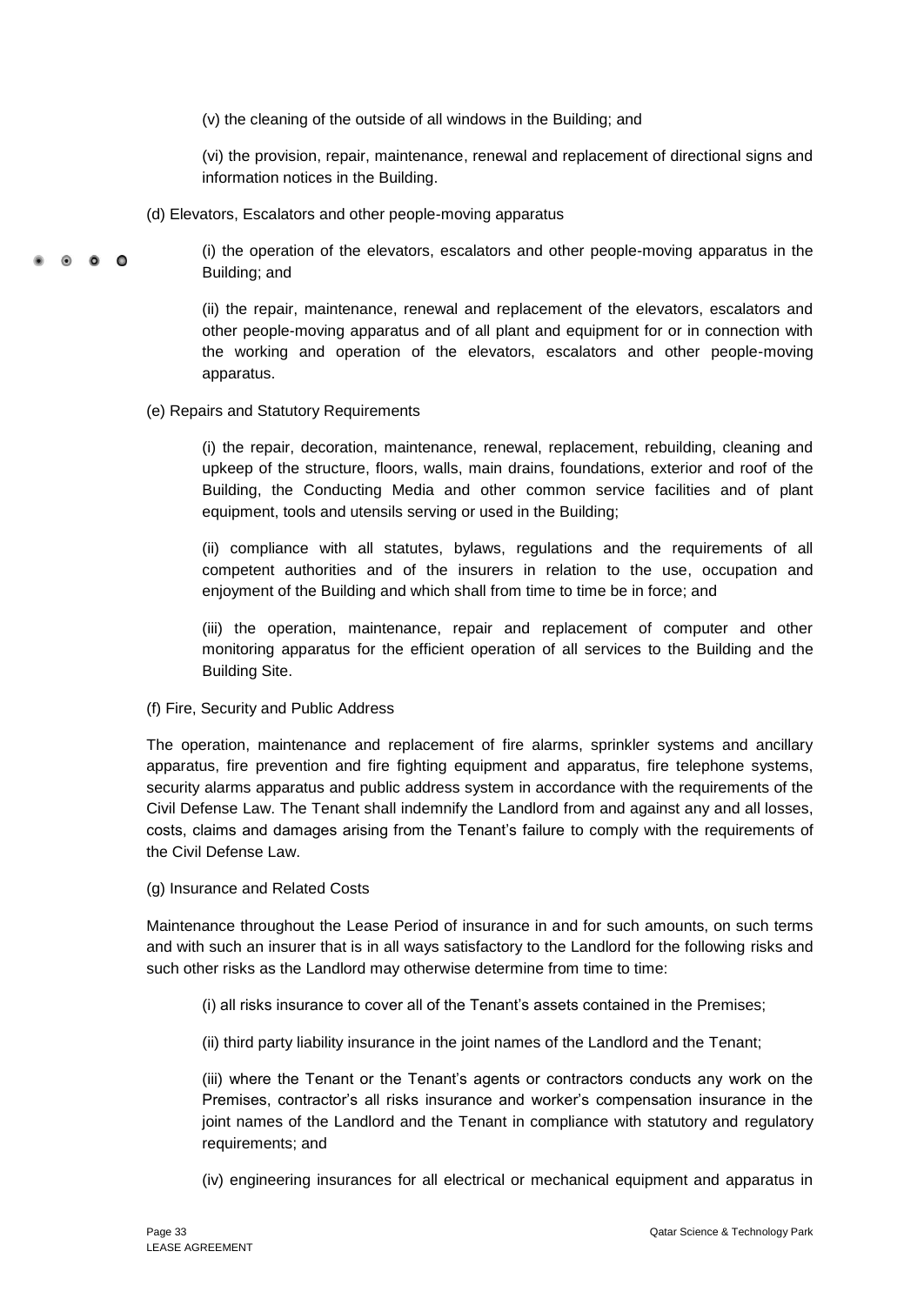the Building to the extent such items are owned by the Tenant.

The Tenant shall supply copies of the required insurance policies (and any relevant certificates or riders) and evidence of payment of premiums to the Landlord upon request by the Landlord PROVIDED ALWAYS that if the Tenant shall fail to insure or keep insured the Premises as aforesaid, the Landlord shall be entitled so to do on behalf of the Tenant and recover the cost of the required insurance from the Tenant.

Without limiting the requirement that the insurance to be maintained by the Tenant be on such terms and with such an insurer that is in all ways satisfactory to the Landlord, the required insurance must:

(A) be with a national insurance company (as opposed to a foreign insurance company) as required by Law No. (1) of the Year 1966 of the State of Qatar;

(B) include a waiver of subrogation clause whereby the Tenant's insurance company waives all rights (whether by express or implied subrogation, or otherwise) to take action against the Landlord by virtue of loss covered by the required insurance; and

(C) include a primary cover provision whereby the Tenant's insurance company expressly agrees that (1) the required insurance policy provides primary cover for the Tenant, and (2) in the event of loss, damage or liability covered by the required insurance policy which is also covered in whole or in part under any policy or policies of insurance purchased by the Landlord, the Tenant's insurance company will indemnify the Tenant under the required insurance policy as if the policy or policies purchased by the Landlord were not in force and waives rights of recourse, if any, against the insurers of the policy or policies of insurance purchased by the Landlord.

(h) Legal Proceedings

00<sup>0</sup>

(i) at the Landlord's reasonable request, making representations against, or otherwise contesting, the incidence of the provisions of any legislation, order, regulation, notice or statutory requirement relating to or affecting the whole or any part of the Building; and

(ii) cooperating, at no out-of-pocket cost to the Tenant, in pursuing and enforcing any claim, and taking or defending any proceedings which the Landlord may in its discretion make, take or defend against contractors, consultants, architects, consulting engineers and surveyors employed or engaged in connection with the construction, refurbishment and/or repair of the Building and/or the Premises or any other third party for the remedy of a defect, repairs in or to the Building or otherwise for which they or any of them might be liable.

### (i) Employees

(i) employment of a housekeeper, porter, caretaker, cleaning staff, gardener or other staff for the maintenance and upkeep of and the provision of services in the Building including, without limitation, benefits which are customary for such employees;

(ii) the provision of uniforms, overalls and protective clothing for such employees or other staff required in connection with their duties; and

(iii) the provision of living accommodation for the housekeeper, porter, or caretaker in or nearby the Building.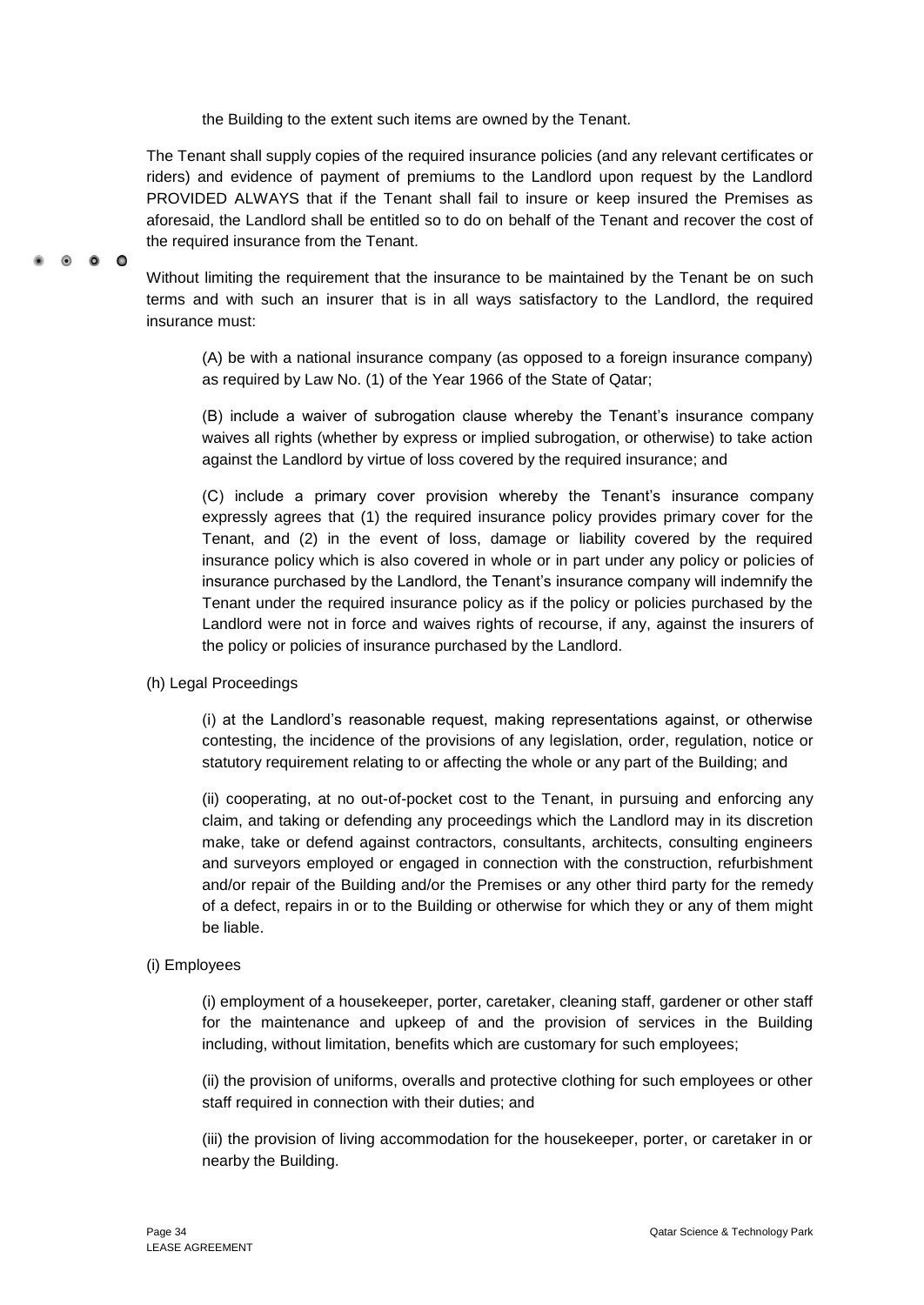### (j) Security

(i) the provision of security arrangements for entry to the car parking areas;

(ii) provision of security arrangements for the safety of occupiers and users of the Building and their property kept in the Building; and

#### (iii) the engagement of security officers and services. . . . .

### (k) Landscaping

Landscaping, planting and replanting and the maintenance and upkeep of garden or grassed areas on the Building Site.

(l) Pest Control

The engagement of pest exterminators to treat the Building.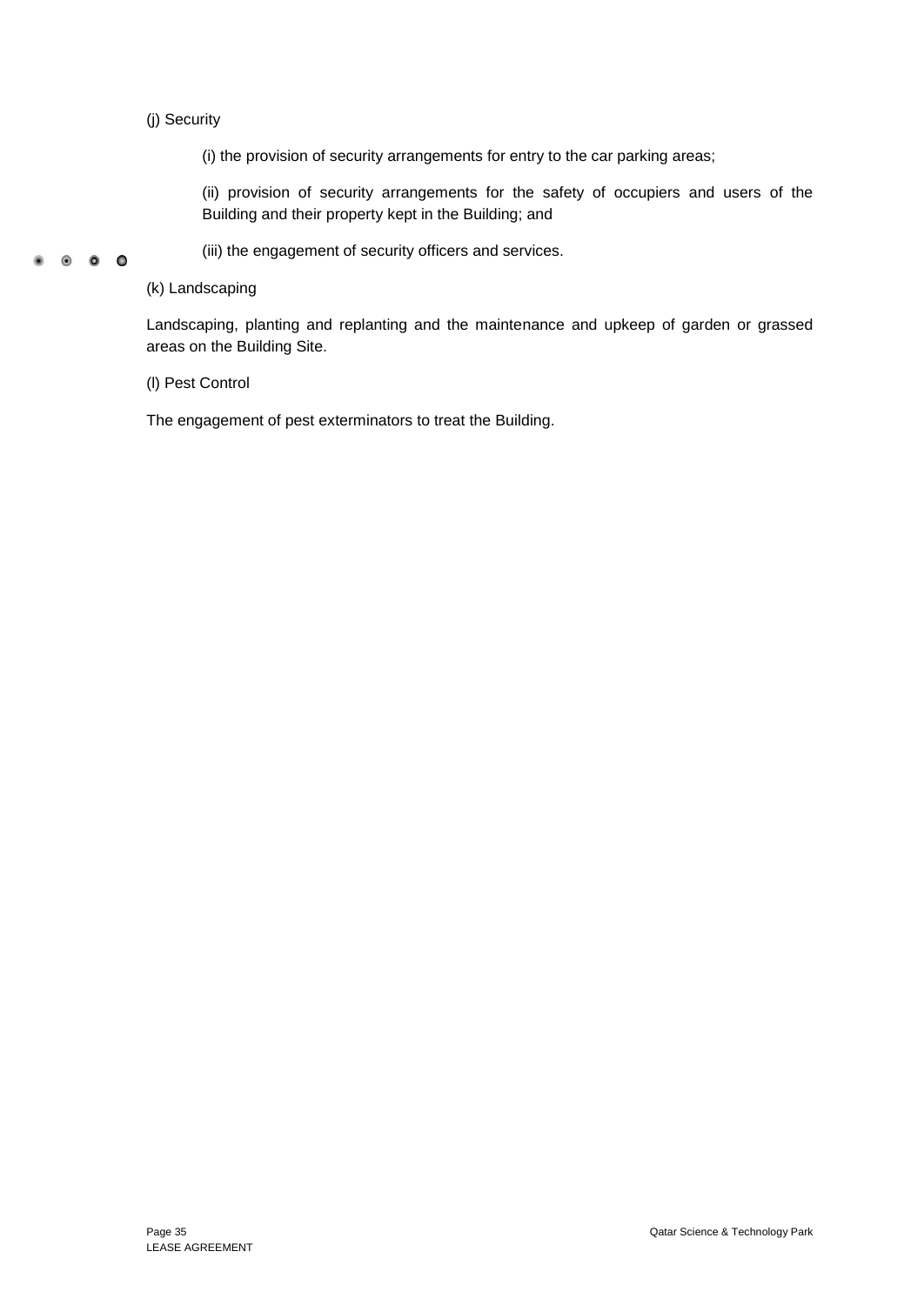# <span id="page-42-0"></span>Schedule "B-2" - Service Charge (Multi-Occupancy)

# **1. Definitions**

The following terms shall have the meanings ascribed to them below:

**Building Services**: means those services, such as the following, that the Landlord elects to  $\circ$   $\circ$   $\circ$ provide from time to time in its sole discretion (including the discretion to provide services to one or more buildings but not to all buildings), provided, however, that any of said services that the Landlord elects to provide shall at all times be for the benefit of the QSTP Free Zone:

(a) HVAC:

(i) the provision during normal business hours of such heating, air conditioning and ventilation as may be appropriate in the prevailing climatic conditions;

(ii) the provision of hot and cold water to the taps in the Building and washing and toilet accessories; and

(iii) the repair, maintenance, renewal and replacement of all plant, equipment and supplies required for or in connection with heating, air conditioning and ventilation and hot and cold water.

(b) Other Utilities

(i) all utilities not included within (a) above, but only to the extent that the Landlord is able to arrange with the utility providers for the Landlord to deal directly with the utility providers on behalf of the Tenant; and

(ii) an overhead charge by the Landlord in compensation for the Landlord directly arranging utilities under this subsection (b) with the utility providers, such charge to be in addition to either (A) the actual charge of the utility for the Premises if metering is available or (B) the Due Proportion (in relation to the Total Building Service Charge) of the actual charge for the utility in the event that metering is not available.

(c) Common Areas:

(i) the cleaning, lighting and maintenance of the Common Areas;

(ii) the furnishing, carpeting and equipping and ornamentation of the Common Areas;

(iii) refuse disposal;

(iv) the cleaning and emptying of drains serving the Building and other Conducting Media;

(v) the cleaning of the outside of all windows in the Building (including the outside of the windows of the Premises); and

(vi) the provision, repair, maintenance, renewal and replacement of directional signs and information notices in the Common Areas.

(d) Elevators, Escalators and other people-moving apparatus

(i) the operation of the elevators, escalators and other people-moving apparatus in the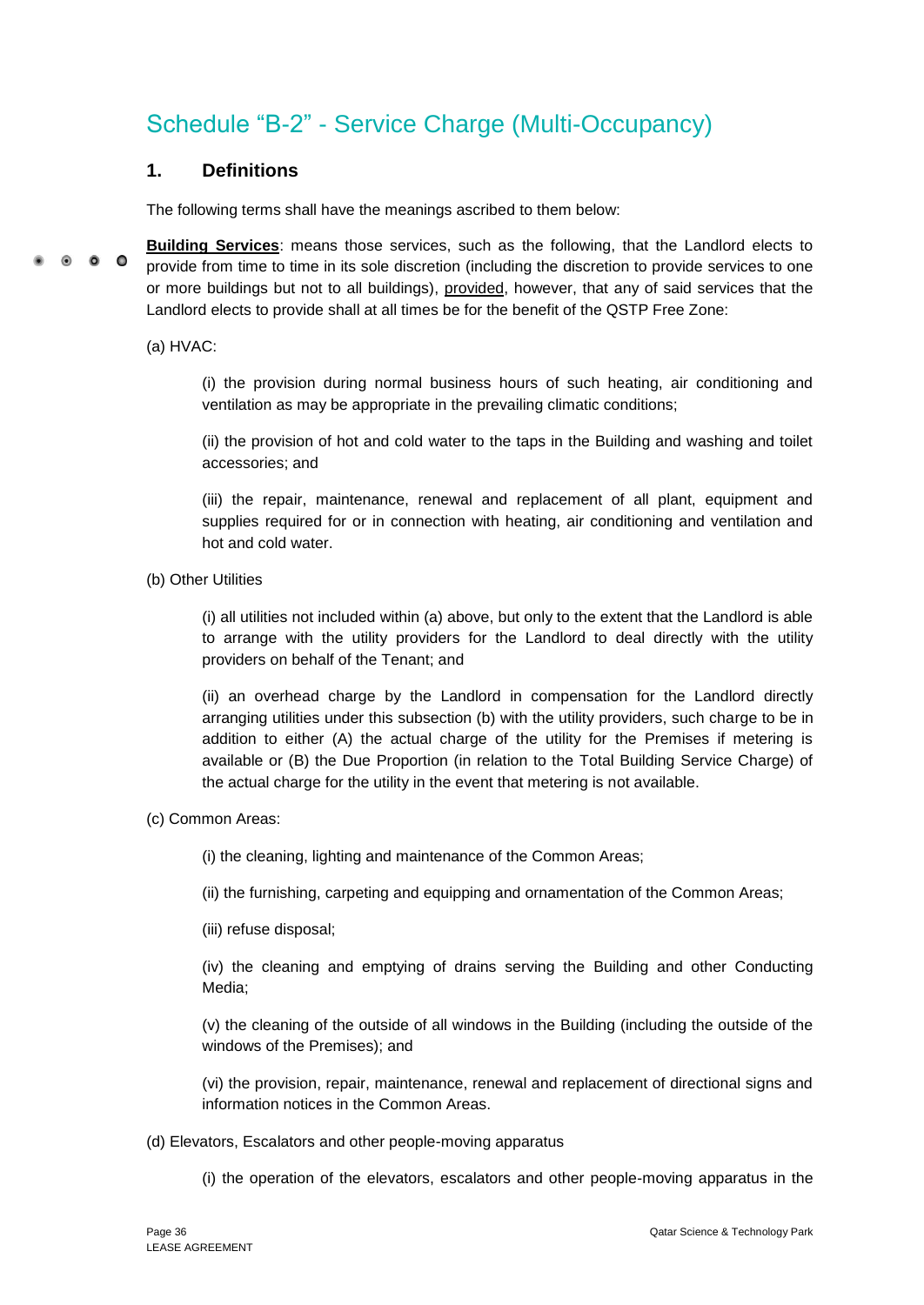#### Building; and

(ii) the repair, maintenance, renewal and replacement of the elevators, escalators and other people-moving apparatus and of all plant and equipment for or in connection with the working and operation of the elevators, escalators and other people-moving apparatus.

#### (e) Repairs and Statutory Requirements  $\circ$   $\circ$   $\circ$

(i) the repair, decoration, maintenance, renewal, replacement, rebuilding, cleaning and upkeep of the structure, floors, walls, main drains, foundations, exterior and roof of the Building, the Common Areas, the Conducting Media and other common service facilities and of plant equipment, tools and utensils serving or used in the Building;

(ii) compliance with all statutes, bylaws, regulations and the requirements of all competent authorities and of the insurers in relation to the use, occupation and enjoyment of the Building and which shall from time to time be in force; and

(iii) the operation, maintenance, repair and replacement of computer and other monitoring apparatus for the efficient operation of all Building Services.

#### (f) Fire, Security and Public Address

The operation, maintenance and replacement of fire alarms, sprinkler systems and ancillary apparatus, fire prevention and fire fighting equipment and apparatus, fire telephone systems, security alarms apparatus and public address system.

(g) Insurance and Related Costs

(i) all risks insurance to cover the Building (excluding the property of the Tenant in the Premises) and the Common Areas at the full cost of rebuilding (taking into consideration the effects of inflation), including cover for (A) three (3) years' loss of rent, (B) such professional fees as may be incurred in connection with rebuilding or reinstatement of the Building and (C) the cost of demolition, shoring up and site clearance work;

(ii) third party and public liability insurance regarding the Common Areas only;

(iii) where the Landlord or the Landlord's agents or contractors carry out any construction work on the Building, contractor's all risk insurance and workers' compensation insurance in compliance with statutory and regulatory requirements;

(iv) insurance of the Landlord against employers' liability risks in respect of the Building;

(v) engineering insurances for elevators, boilers, air conditioning, plant, lightning conductor equipment, and all other electrical or mechanical equipment and apparatus in the Building;

(vi) such insurances other than in respect of property risks as the Landlord may reasonably effect in respect of or incidental to the Building, its operation and management; and

(vii) valuation of the Building for insurance purposes.

(h) Legal Proceedings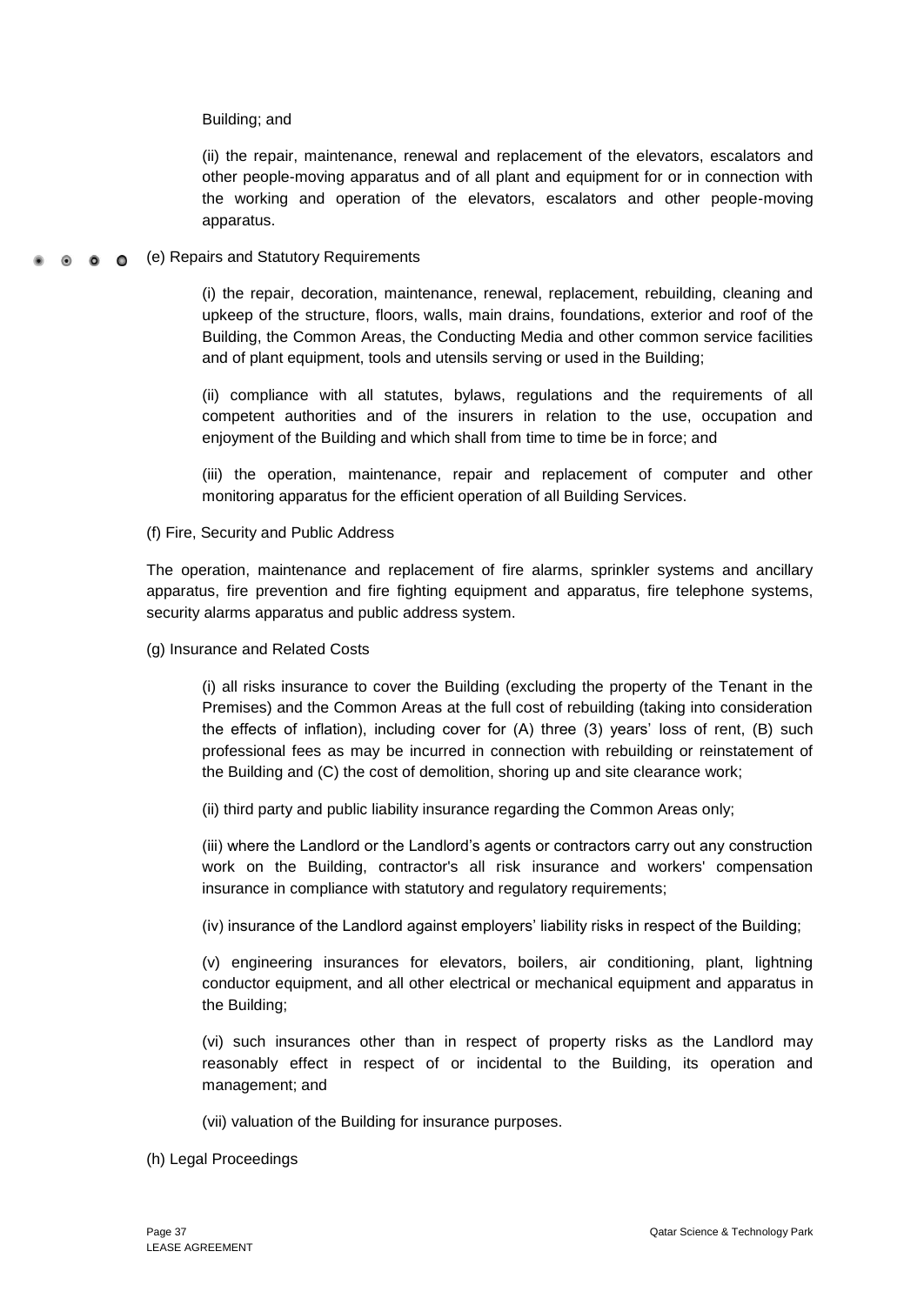(i) making representations which the Landlord in its discretion reasonably and properly considers should be made against, or otherwise contesting, the incidence of the provisions of any legislation, order, regulation, notice or statutory requirement relating to or affecting the whole or any part of the Building; and

(ii) the proper costs of pursuing and enforcing any claim, and taking or defending any proceedings which the Landlord may in its discretion make, take or defend against contractors, consultants, architects, consulting engineers and surveyors employed or engaged in connection with the construction, refurbishment and/or repair of the Building and/or the Premises or any other third party for the remedy of a defect, repairs in or to the Building or otherwise for which they or any of them might be liable.

(i) Employees

 $\bullet$   $\bullet$   $\bullet$ 

(i) employment of a housekeeper, porter, caretaker, cleaning staff, gardener or other staff for the maintenance and upkeep of and the provision of services in the Building including, without limitation, benefits which are customary for such employees;

(ii) the provision of uniforms, overalls and protective clothing for such employees or other staff required in connection with their duties; and

(iii) the provision of living accommodation for the housekeeper, porter, or caretaker in or nearby the Building.

(j) Security

(i) the provision of security arrangements for entry to the car parking areas;

(ii) provision of security arrangements for the safety of occupiers and users of the Building and their property kept in the Building; and

- (iii) the engagement of security officers and services.
- (k) Landscaping

Landscaping, planting and replanting and the maintenance and upkeep of the Common Areas and of garden or grassed areas.

(l) Pest Control

The engagement of pest exterminators to treat the Building.

(m) Moving

Moving costs related to initial move-in, interim shifting and move-out.

#### **Due Proportion**: means:

(a) in relation to the Total Building Service Charge the proportion which is attributable to the Premises, such proportion to be calculated on the basis of the total square meters of the Premises as compared to the total square meters of the Building excluding Common Areas; provided, however, that if such calculation is inappropriate having regard to the expenditure, or item of expenditure, incurred or the premises in the Building which benefit from it or otherwise, the Landlord may in its discretion adopt such other method of calculation of the proportion of the expenditure to be attributed to the Premises as is fair and reasonable under the circumstances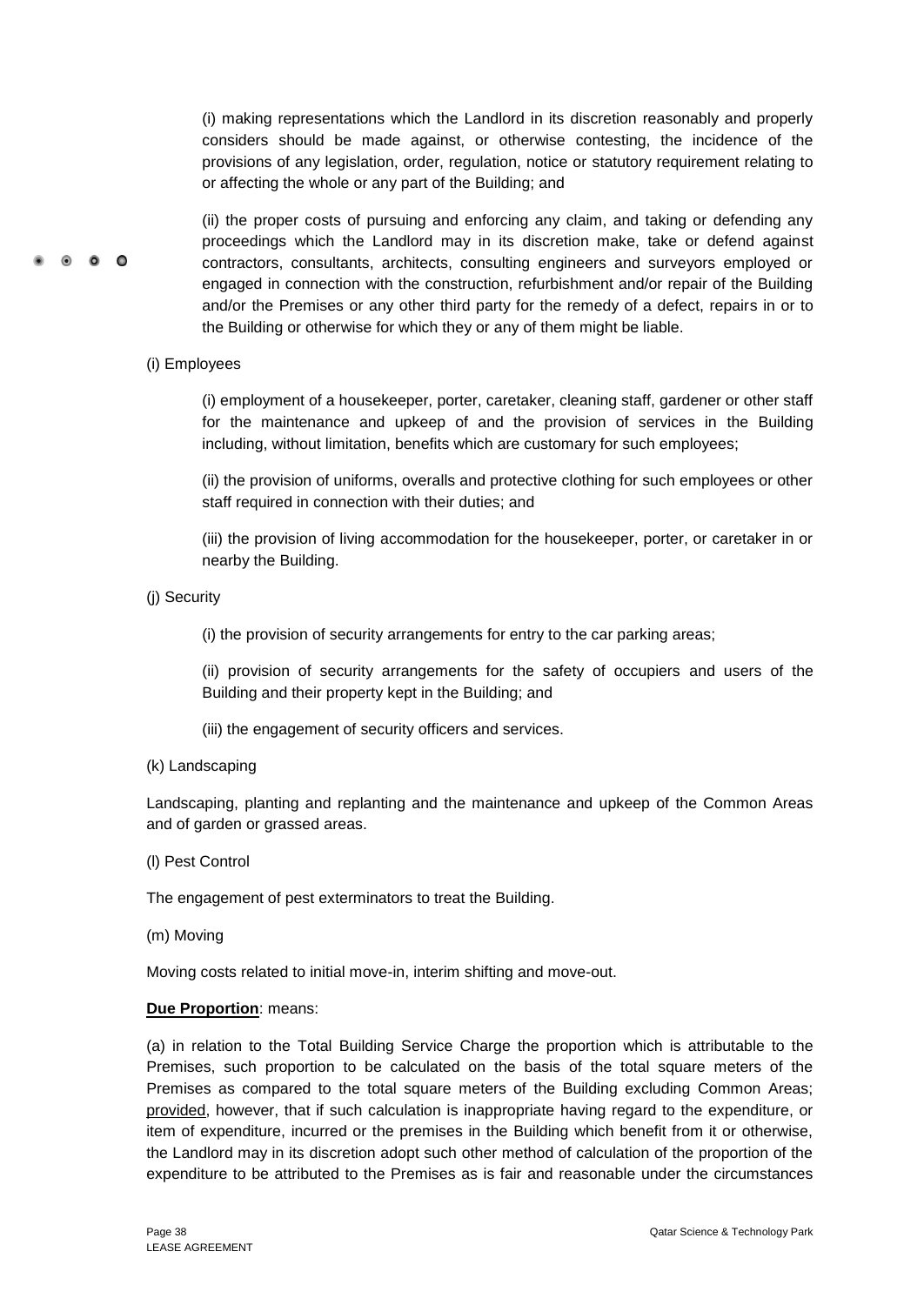(which may result in the whole of the expenditure being attributed to the Premises); and

(b) in relation to the Total Site Service Charge the proportion which is equal to:

(i) the Due Proportion in relation to the Total Building Service Charge as calculated in accordance with subsection (a) above,

#### multiplied by  $\bullet$   $\bullet$   $\bullet$

(ii) the proportion which is attributable to the Building Site, such proportion to be calculated on the basis of the total square meters of the Building Site as compared to the total square meters of the developed portion of the Site; provided, however, that if such calculation is inappropriate having regard to the expenditure, or item of expenditure, incurred or the Building Site within the Site which benefits from it or otherwise, the Landlord may in its discretion adopt such other method of calculation of the proportion of the expenditure to be attributed to the Building Site as is fair and reasonable under the circumstances (which may result in the whole of the expenditure being attributed to the Building Site).

By way of example, assuming (x) the Premises constitute 10% of the Building excluding Common Areas and (y) the Building Site constitutes 25% of the developed portion of the Site, then the Due Proportion in relation to the Total Site Service Charge is 2.5%.

**Service Charge**: means the sum of:

(a) the Due Proportion of the Total Building Service Charge;

(b) the Due Proportion of the Total Site Service Charge: and

(c) the cost of the utilities provided by the utility provider to the Landlord on behalf of the Tenant for which there is metering available.

**Site Services**: means those services with respect to the Site in its entirety that the Landlord elects to provide from time to time in its sole discretion (provided, however, that any of said services that the Landlord elects to provide shall at all times be for the benefit of the QSTP Free Zone), including, without limitation, utilities, services related to infrastructure, repair and maintenance of roads, signage, landscaping, security and access control, and third party, public liability and other insurance.

**Total Building Service Charge**: means the cost to the Landlord of

(a) providing the Building Services to the Building; and

(b) defraying the costs and expenses relating and incidental to such services, including, without limitation:

(i) wages, salaries and benefits of Landlord staff (including, without limitation, management, marketing, on-site and technical staff);

(ii) any cost for professional services (including, without limitation, lawyers, accountants and auditors, and any related corporate membership and association fees);

(iii) fees related to certain outsourced services (including, without limitation, finance, IT, human resources and catering/procurement); and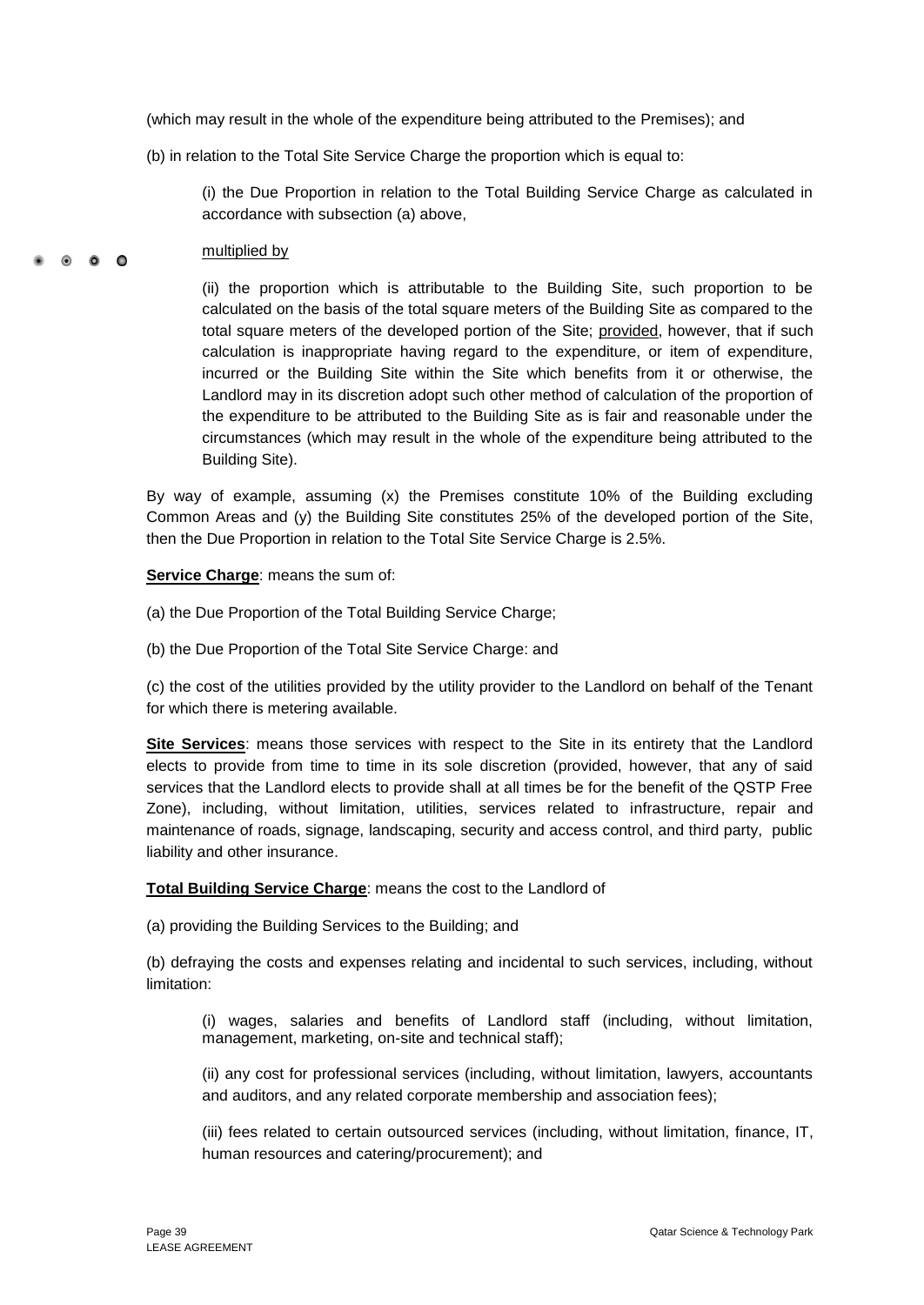(iv) depreciation of Building, furniture and fixtures, electronic and other equipment, computers and printers, and software licenses.

**Total Site Service Charge**: means the cost to the Landlord of (a) providing the Site Services to the Site and (b) defraying the costs and expenses relating and incidental to such services including, without limitation, fees related to certain outsourced or shared services such as finance, IT, human resources and catering/procurement.

# **2. The Landlord's Obligation to Provide Building Services and Site Services**

Subject to the payment of the Service Charge by the Tenant in the manner and at the times required under the Lease Agreement, including this Schedule "B-2", the Landlord will provide the Building Services and Site Services. In the event that Landlord elects to provide a certain Building Service or Site Service, the Landlord is not liable to the Tenant for failure to provide said Building Service or Site Service to the extent that the Landlord is prevented from doing so by Insured Risks and other such perils, accidents, strikes, lockouts of workmen or other cause beyond the Landlord's reasonable control. The Landlord is not under any obligation to continue the provision of any Building Services or Site Services and may in its absolute discretion vary, extend, alter or add to such Building Services or Site Services if the Landlord considers that by doing so the amenities in the Building may be improved and/or the management of the Building will be more efficiently conducted or if the Landlord's expenditure upon such Building Services or Site Services (including, in particular, utilities charges) increases from year to year. In the event the Landlord elects to discontinue any of such Site Services, the Landlord shall so notify the Tenant in writing at least sixty (60) days in advance of the effective date of the discontinuance in order to permit the Tenant to secure, at the Tenant's expense, an alternate source of the discontinued Site Service. The Landlord shall not unreasonably withhold, condition or delay its consent to any proposed non-structural alterations required by the Tenant, at the Tenant's expense, to enable the Tenant to receive the discontinued Site Services from other sources. In any event, the Landlord will not discontinue any Site Services that would render the Tenant's use of the Premises impossible or impracticable without first giving the Tenant the opportunity to secure alternate sources for such Site Services.

# **3. Advance Payments**

 $\bullet$   $\bullet$   $\bullet$ 

(a) The Service Charge is to be discharged by means of advance payments to be made on the same days upon which Rent is payable under the Lease Agreement and by such additional payments as may be required under this Schedule "B-2".

(b) The amount of each advance payment is be such amount as the Landlord may reasonably determine as likely to be equal to one-fourth of the Service Charge for the one-year period commencing on the Commencement Date and for each one-year period thereafter (such oneyear periods being referred to as the "service charge periods"). Notwithstanding the foregoing, the Landlord may elect to have the service charge periods coincide with its financial year (commencing July 1 and ending June 30), in which case the Landlord (in the event the Commencement Date does not coincide with the beginning of a calendar quarter) advise the Tenant of the pro rata amount of the Service Charge to pay for the portion of the calendar quarter commencing on the Commencement Date.

# **4. Service Charge Statements**

(a) The Landlord will as soon as may be practicable after the end of each service charge period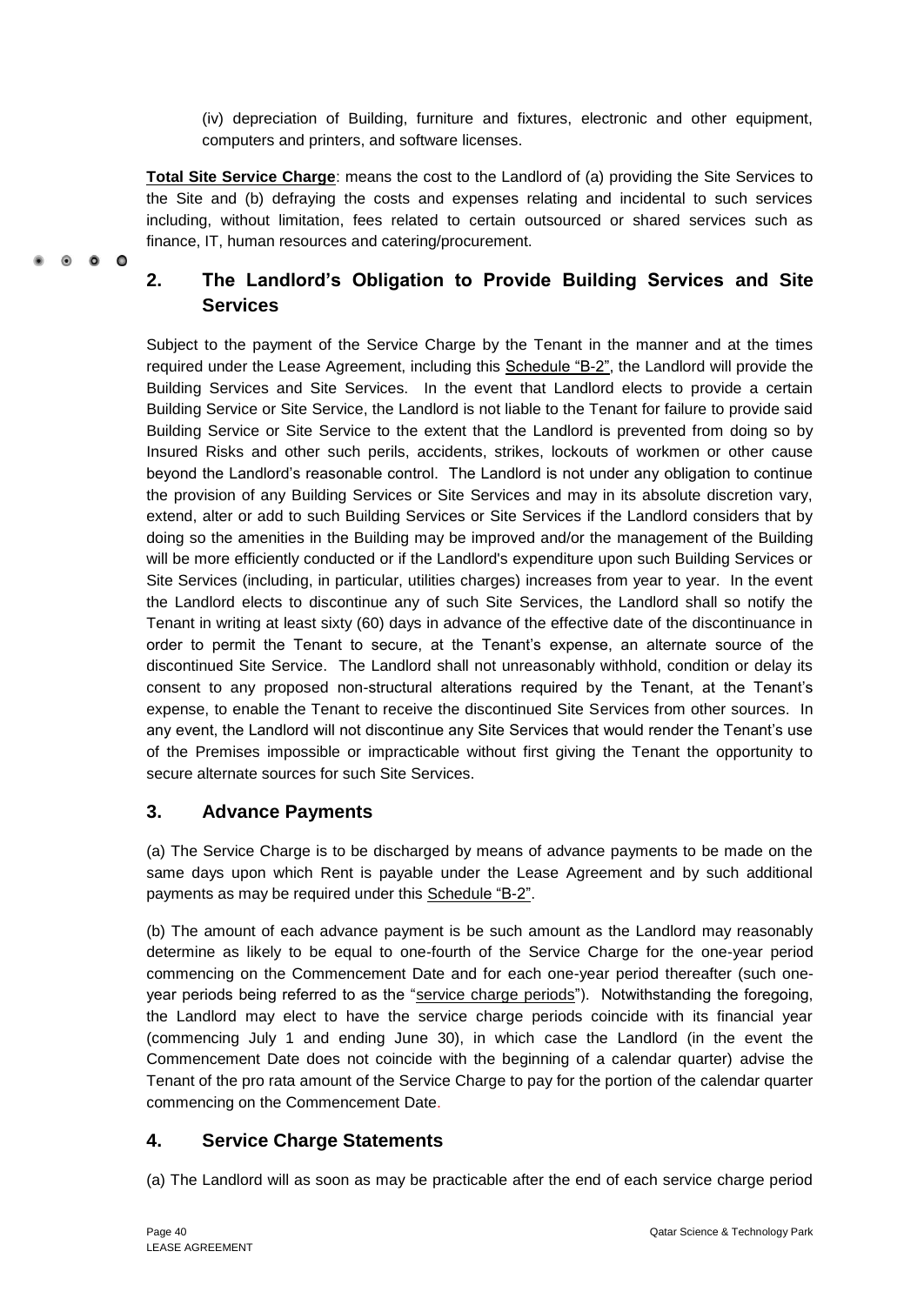submit to the Tenant a statement duly certified by the Landlord giving a proper summary of the actual Service Charge for the service charge period just ended.

(b) If the Service Charge as certified is more or less than the total of the advance payments, then any sum due to or payable by the Landlord by way of adjustment in respect of the Service Charge is to be paid or allowed immediately, as the case may be.

# **5. Sinking Funds and Reserves**

 $\bullet$   $\bullet$   $\bullet$ 

(a) With a view to securing so far as may reasonably practicable that the Service Charge should be progressive and cumulative rather than irregular and that the tenants for the time being shall bear a proper part of accumulating liabilities which accrue in the future, the Landlord is entitled to include as an item of Service Charge for any service charge period an amount which the Landlord reasonably determines is appropriate to build up and maintain a sinking fund and a reserve fund in accordance with the principles of good estate management.

(b) Any such sinking fund is to be established and maintained on normal commercial principles for the renewal and replacement of lifts, plant machinery and equipment in the Building.

(c) Any such reserve fund is to be established and maintained to cover prospective and contingent costs of carrying out repairs, decoration, maintenance, and renewals and of complying with statutes, by-laws and regulations of all competent authorities and of the insurers in relation to the use, occupation and enjoyment of the Building.

# **6. Landlord Protection Provisions**

The Tenant is not entitled to object to the Service Charge (or any item comprised therein) or otherwise on any of the following grounds:

(a) the inclusion in a subsequent service charge period of any item of expenditure or liability omitted from the Service Charge for any preceding service charge period;

(b) any item of Service Charge included at a proper cost might have been provided at a lower cost;

(c) disagreement with any estimate of future expenditure for which the Landlord required to make provision as long as the Landlord has acted reasonably and in good faith and in the absence of manifest error;

(d) the manner in which the Landlord exercises its discretion in providing the Building Services or Site Services so long as the Landlord acts in good faith and in accordance with the principles of good estate management; or

(e) the employment of managing agents to carry out and provide the Building Services or Site Services on the Landlord's behalf.

# **7. Exclusion of Tenant Liabilities**

There is to be excluded from the items comprising the Service Charge any liability or expense for which the Tenant or other tenants of the Building may individually be responsible under the terms of their tenancies.